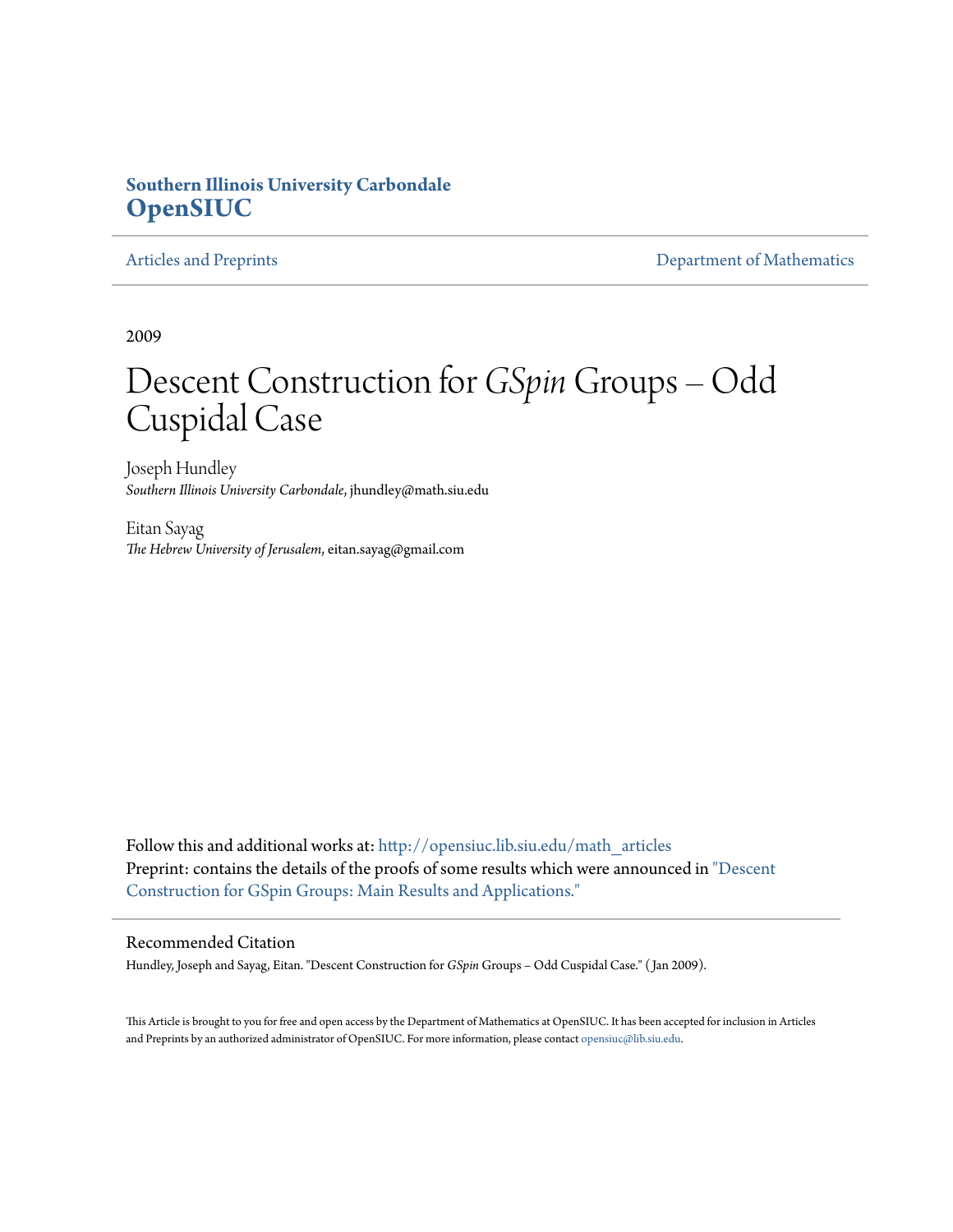# DESCENT CONSTRUCTION FOR GSPIN GROUPS– ODD CUSPIDAL CASE

JOSEPH HUNDLEY AND EITAN SAYAG

# **CONTENTS**

| Introduction                                                    |                |
|-----------------------------------------------------------------|----------------|
| Acknowledgements<br>1.1.                                        | $\overline{2}$ |
| The main result<br>2.                                           | $\overline{2}$ |
| Notation<br>3.                                                  | 4              |
| General<br>3.1.                                                 | 4              |
| 3.2.<br>Similitude groups and GSpin groups                      | 4              |
| Unramified Correspondence<br>3.3.                               | 5              |
| 3.4.<br>Unipotent subgroups and their characters                | 6              |
| "Unipotent periods"<br>3.5.                                     | 6              |
| Eisenstein series                                               | 7              |
| Main Results<br>5.                                              | 12             |
| 5.1. Descent Construction                                       | 12             |
| Appendix I: Local results on Jacquet Functors<br>6.             | 15             |
| Appendix II: Global results<br>7.                               | 19             |
| A Lemma Regarding Unipotent Periods<br>7.1.                     | 19             |
| 7.2.<br>A lemma regarding the projection, and a remark          | 20             |
| Relations among Unipotent Periods used in Theorem 5.1.4<br>7.3. | 21             |
| References                                                      | 25             |

Abstract. In this paper we provide an extension of the theory of descent of Ginzburg-Rallis-Soudry to the context of "almost symplectic" representations, that is representations  $\tau$  with the property that the exterior square L-function twisted by some Hecke character  $\omega$  has a pole. Our theory supplements the recent work of Asgari-Shahidi on the functorial lift from  $GSpin_{2n+1}$  groups to  $GL_{2n}$ .

# 1. INTRODUCTION

The theory of descent for symplectic cuspidal representations of the general linear group  $GL_{2n}(\mathbb{A})$ was developed in a sequence of remarkable works [GRS1]-[GRS5]. In these works the authors constructed in an explicit way a space  $\sigma(\pi)$  of cuspidal automorphic functions on  $SO_{2n+1}(\mathbb{A})$  which weakly lifts to a cuspidal self-dual representation  $\pi$  of  $GL_{2n}(\mathbb{A})$  with the property that  $L(\pi, \wedge^2, s)$ has a pole at  $s = 1$ . In [C-K-PS-S2] the method of converse theorem is used to show the existence of a weak functorial lift from generic cuspidal automorphic representations of classical groups to automorphic representations of the general linear group. The combination of these methods allows the authors of [GRS4] to describe the image of the functorial lift of [C-K-PS-S1].

Thus, the conjunction of the descent method with the method of the converse theorem provides a very detailed description of the image of functoriality corresponding to the standard embedding of  ${}^L G \to GL_N(\mathbb{C})$  with G a classical group. For an excellent survey we refer the reader to [So1].

Key words and phrases. Langlands functoriality, descent, unipotent integration.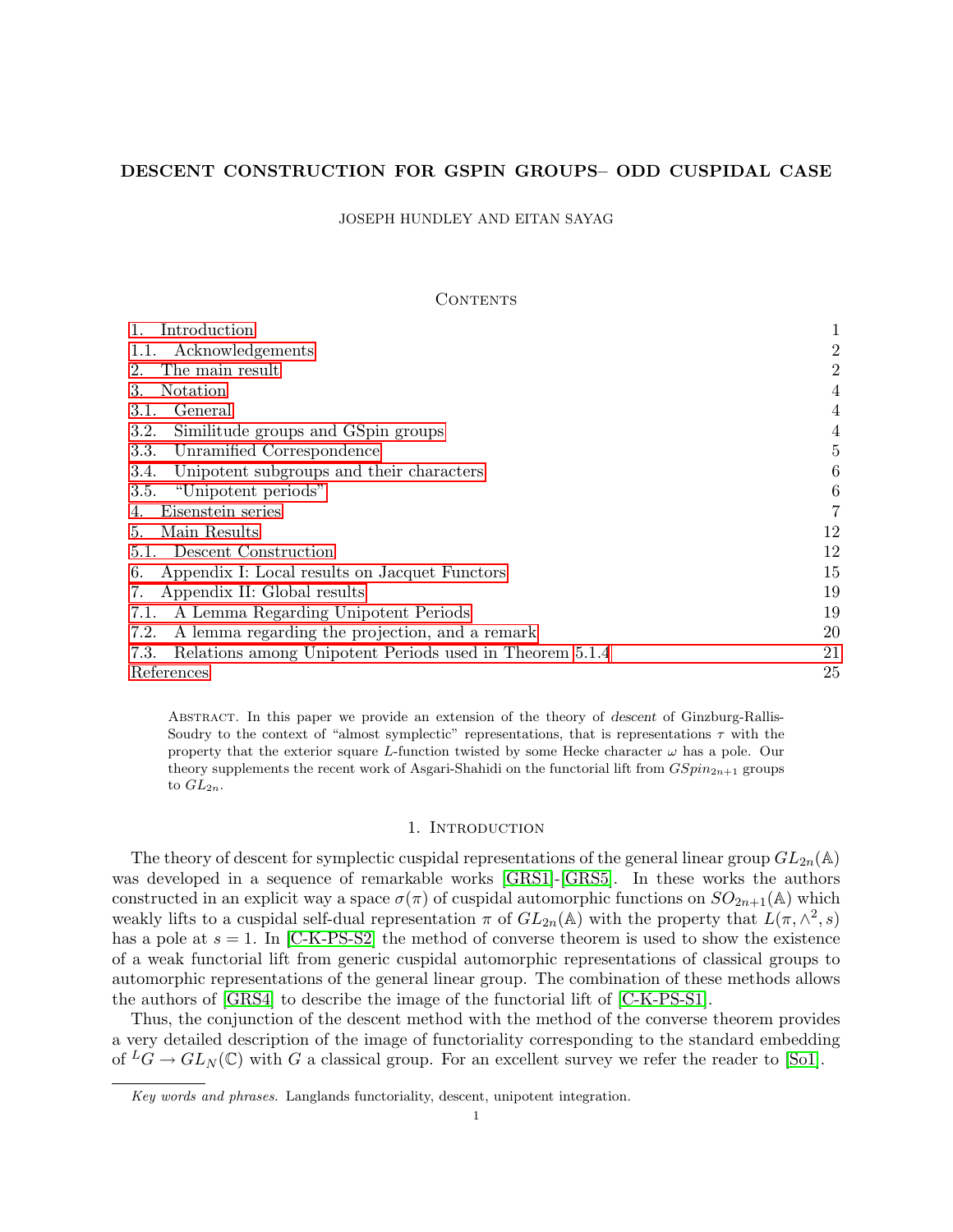Recently, Asgari and Shahidi proved in [Asg-Sha1] the existence of weak functorial lift from GSpin groups to the general linear group. Later, in the special case of  $GSp(4)$  they were able to show in [Asg-Sha2] that this weak functorial lift is in fact strong in an appropriate sense.

In this paper we extend the descent method of Ginzburg, Rallis, and Soudry to GSpin groups. As a bonus we can complete the results of Asgari and Shahidi and describe the cuspidal image of their functorial lift from  $GSpin_{2n+1}$ , for  $n \geq 2$ .

Let us briefly review the method:

We begin with an irreducible unitary cuspidal automorphic representation  $\tau$  of  $GL_{2n}(\mathbb{A})$ . We first relate the property of essential self-duality to the existence of a pole of an L-function of  $\tau$ , and then construct an Eisenstein series with the L-function appearing in the constant term. In fact there are two possibilities for what the  $L$ -function is, and hence two possibilities for the structure of the Eisenstein series, and we only consider one in these notes. Our Eisenstein series will be defined on the group  $GSpin_{4n}$  induced from a Levi M isomorphic to  $GL_{2n} \times GL_1$ . Now, a pole of the relevant L-function allows us to construct a residue representation  $\mathcal{E}_{-1}(\tau,\omega)$  of  $GSpin_{4n}$ . Next, we give an embedding of  $GSpin_{2n+1}$  into  $GSpin_{4n}$ , and construct, using formation of Fourier coefficient, a space of functions  $DC_{\omega}(\tau)$  on this subgroup of  $GSpin_{4n}$ . We prove that  $DC_{\omega}(\tau)$  is nonzero, and that all of the functions in it are cuspidal. It follows that it decomposes as a direct sum of irreducible automorphic cuspidal representations of  $GSpin_{2n+1}$ . We then show that each of these irreducible constituents lifts weakly to  $\tau$  by the functorial lifting associated to the inclusion

$$
L(GSpin_{2n+1}) = GSp_{2n}(\mathbb{C}) \hookrightarrow GL_{2n}(\mathbb{C}) = LGL_{2n}.
$$

1.1. Acknowledgements. The authors wish to thank the following people for helpful conversations: Dubravka Ban, William Banks, Daniel Bump, Wee Teck Gan, Hervé Jacquet, Erez Lapid. Omer Offen, Yiannis Sakellaridis, Gordan Savin, and Freydoon Shahidi. In addition, we wish to thank Mahdi Asgari, Jim Cogdell, Anantharam Raghuram and Freydoon Shahidi for their interest, which stimulated the work.

Without David Ginzburg and David Soudry's many careful and patient explanations of the "classical" case–  $\omega = 1$ – this work would not have been completed. It is important to point out that not all of the arguments shown to us have appeared in print. Nevertheless, in each case the specialization of our arguments to the case  $\omega = 1$  may be correctly attributed to Ginzburg, Rallis, Soudry (with any errors or stylistic blemishes introduced being our own responsibility).

This work was undertaken while both authors were in Bonn at the Hausdorff Research Institute for Mathematics, in connection with a series of lectures of Professor Soudry's. They wish to thank the Hausdorff Institute and Michael Rapoport for the opportunity. Finally, the second author wishes to thank Prof. Erez Lapid for many enlightening discussions on the subject matter of these notes.

## 2. The main result

Let  $G = GSpin_{2n+1}$  and let  $H = GL_{2n}$ . Consider the inclusion

$$
{}^L G = {}^L (GSpin_{2n+1}) = GSp_{2n}(\mathbb{C}) \hookrightarrow GL_{2n}(\mathbb{C}) = {}^L GL_{2n} = {}^L H.
$$

We denote this map r. Also, if  $\pi \cong \otimes_v' \pi_v$  is an automorphic representation of a group  $G'(\mathbb{A})$ , where  $A$  is the ring of adeles of a number field  $F$ , then the semisimple conjugacy class in the  $L$ -group  ${}^L G'$  associated to the local representation  $\pi_v$  at an unramified place v will be denoted  $t_{\pi_v}$ . We say that an automorphic representation  $\sigma$  of  $G(A)$  is a weak lift of the automorphic representation  $\tau$ of  $H(\mathbb{A})$  if for almost all places,  $r(t_{\sigma_v}) = t_{\tau_v}$ .

To formulate our main result we introduce the notion of  $\eta$  symplectic representations. Let  $\tau$  be an irreducible automorphic cuspidal representation of  $GL_{2n}$ . Suppose that  $\tau$  is essentially self-dual, i.e. that the contragredient  $\tilde{\tau}$  of  $\tau$  is isomorphic to  $\tau \otimes \eta$  for some Hecke character  $\eta$ . It follows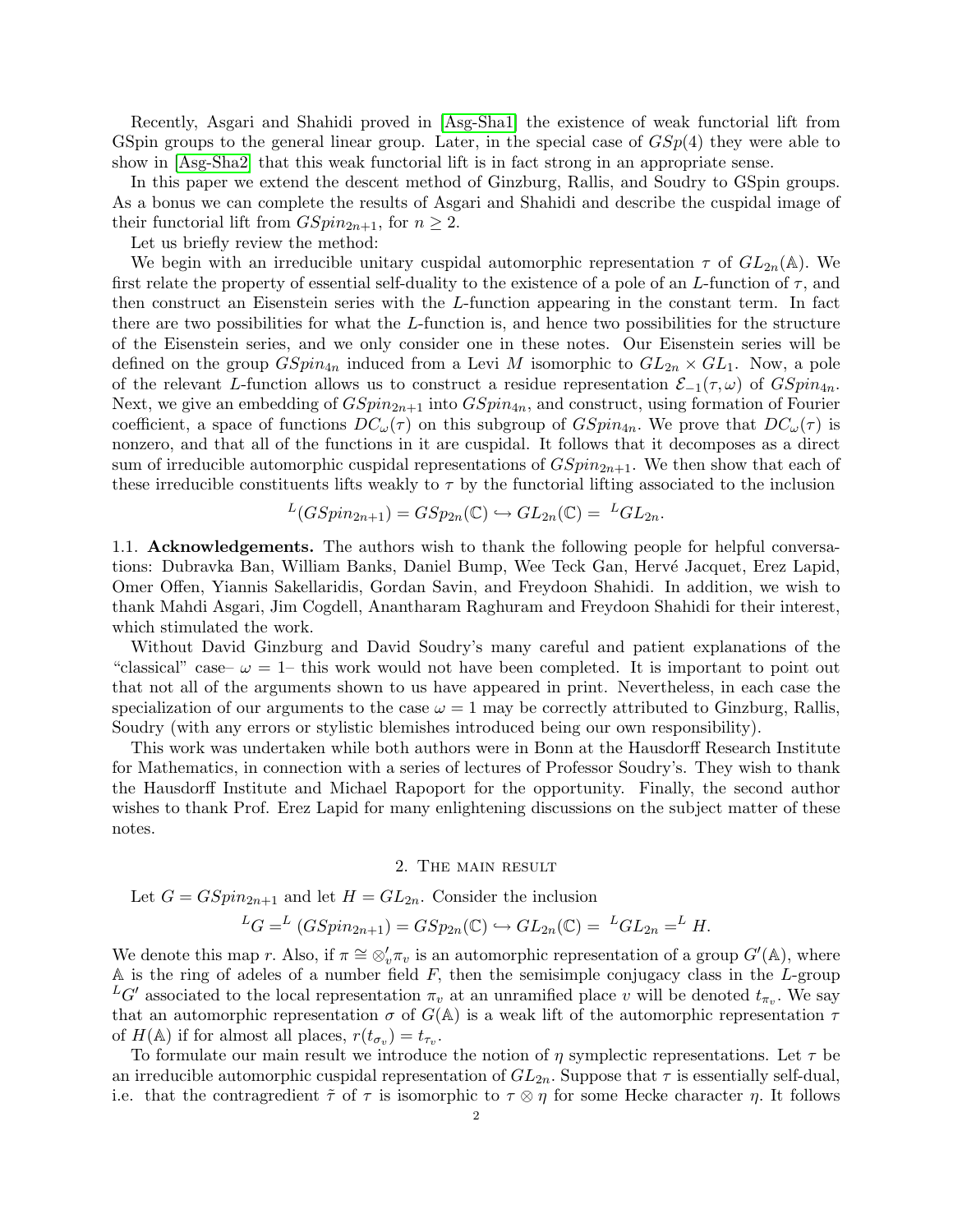from  $[Ja-Sh2]$  (see remark (4.11) pp. 553-54) that  $L(s, \tau \times \tau \otimes \eta)$  has a simple pole at  $s = 1$ . Now,  $L(s, \tau \times \tau \otimes \eta)$  is the Langlands L function of the representation  $\tau \boxtimes \eta$  (exterior tensor product) of the group  $GL_{2n}(\mathbb{A}) \times GL_1(\mathbb{A})$  associated to the representation of the L group  $GL_{2n}(\mathbb{C}) \times GL_1(\mathbb{C})$ (finite Galois form) on  $M_{2n\times 2n}(\mathbb{C})$  in which  $GL_{2n}(\mathbb{C})$  acts by  $g \cdot X = gX^{-t}g$  and  $GL_1(\mathbb{C})$  acts by scalar multiplication. But this representation is reducible, decomposing into the subspaces of skew-symmetric and symmetric matrices. We denote the associated L functions  $L(s, \tau, \wedge^2 \times \eta)$ and  $L(s, \tau, sym^2 \times \eta)$  respectively. The local factors at finite ramified places may be defined using the local Langlands classification  $([L2], [H-T], [Henn1])$  and the definition of an Artin L function attached to a finite dimensional representation of the Weil group [Tate1], or they may be defined as in [Sha2]. By [Henn2] these two definitions agree. Then we have

$$
L(s, \tau \times \tau \otimes \eta) = L(s, \tau, \wedge^2 \times \eta) L(s, \tau, sym^2 \times \eta).
$$

As both of the L functions on the right-hand side are obtainable via the Langlands-Shahidi method, neither may vanish at  $s = 1$  (see [Gel-Sha] §2.6 p. 84). Thus, exactly one of these two L functions has a simple pole at  $s = 1$  while the other is holomorphic and nonvanishing. Similarly, if  $\tilde{\tau}$  is not isomorphic to  $\tau \otimes \eta$  then they are both holomorphic at  $s = 1$ . (This requires the extension of  $[Ja-Sh2]$  remark  $(4.11)$  to *completed* L functions- i.e., the statement that none of the local L functions has a pole at  $s = 1$ . The requisite facts about local L functions are well-known and a proof is reviewed at the end of Theorem 4.0.3.) One may prove the second assertion using results of Langlands via the method explained on p. 840 of [Kim].

We will say that  $\tau$  is  $\eta$ -symplectic in case  $L(s, \tau, \Lambda^2 \times \eta)$  has a pole at  $s = 1$  and  $\eta$ -orthogonal otherwise. We also define "almost symplectic" to mean " $\eta$ -symplectic for some  $\eta$ ," and "almost orthogonal" similarly.

- Remarks 2.0.1. (1) There is another natural notion of "orthogonal/symplectic representation." Specifically, one could say that an automorphic representation is orthogonal/symplectic if the space it acts on supports an invariant symmetric/skew-symmetric form. The two notions appear to be related, but do not coincide. See [PraRam].
	- (2) There is a third approach to defining a local factor for  $L(s, \tau, \wedge^2 \times \eta)$ , which is to apply the "gcd" construction described in  $[Gel-Sha]$  section I.1.6, p. 17, to the integrals in  $[Ja-Sh1]$ . As far as we know this is not written down anywhere.
	- (3) An integral representation for  $L(s, \tau, sym^2)$  was given in [BG]. The problem of extending this to  $L(s, \tau, sym^2 \times \eta)$  has been considered by Banks [Banks1, Banks2]. Nontrivial technical difficulties arise, particularly in the case we consider, when  $\tau$  is defined on  $GL_{2n}$  [Banks3].
	- (4) Let AS denote the functorial lift constructed in [Asg-Sha1]. It is shown in [Asg-Sha1] that  $AS(\pi)$  is nearly equivalent to  $AS(\pi) \otimes \omega_{\pi}$ , where  $\omega_{\pi}$  denotes the central character of the representation  $\pi$ . (Of course, this means that they are the same space of functions when  $AS(\pi)$  is cuspidal.) Thus, in practice it turns out to make sense to use  $\eta = \omega^{-1}(=\bar{\omega})$ .

**Theorem 2.1.** Let  $\tau$  be an irreducible cuspidal automorphic  $\bar{\omega}$ - symplectic representation of  $GL_{2n}(\mathbb{A})$ . Then there exists an irreducible generic cuspidal automorphic representation  $\sigma$  of  $GSpin_{2n+1}(\mathbb{A})$ such that

- $\bullet$   $\sigma$  weakly lifts to  $\tau$ , and
- the central character  $\omega_{\sigma}$  of  $\sigma$  is  $\omega$ .

**Remark 2.0.2.** The case  $n = 1$  is trivial because  $GSpin_3 = GSp_2 = GL_2$ , so the inclusion r is simply the identity map, and one may take  $\sigma = \tau$ . Henceforth, we assume  $n \geq 2$ . The careful reader will find places where this assumption is crucial to the validity of the argument.

**Corollary 2.2.** The cuspidal image of the functorial lift AS described in Theorem 1.1  $(p. 140)$  of [Asg-Sha1] is exactly the set of almost symplectic cuspidal automorphic representations of  $GL_{2n}(\mathbb{A})$ .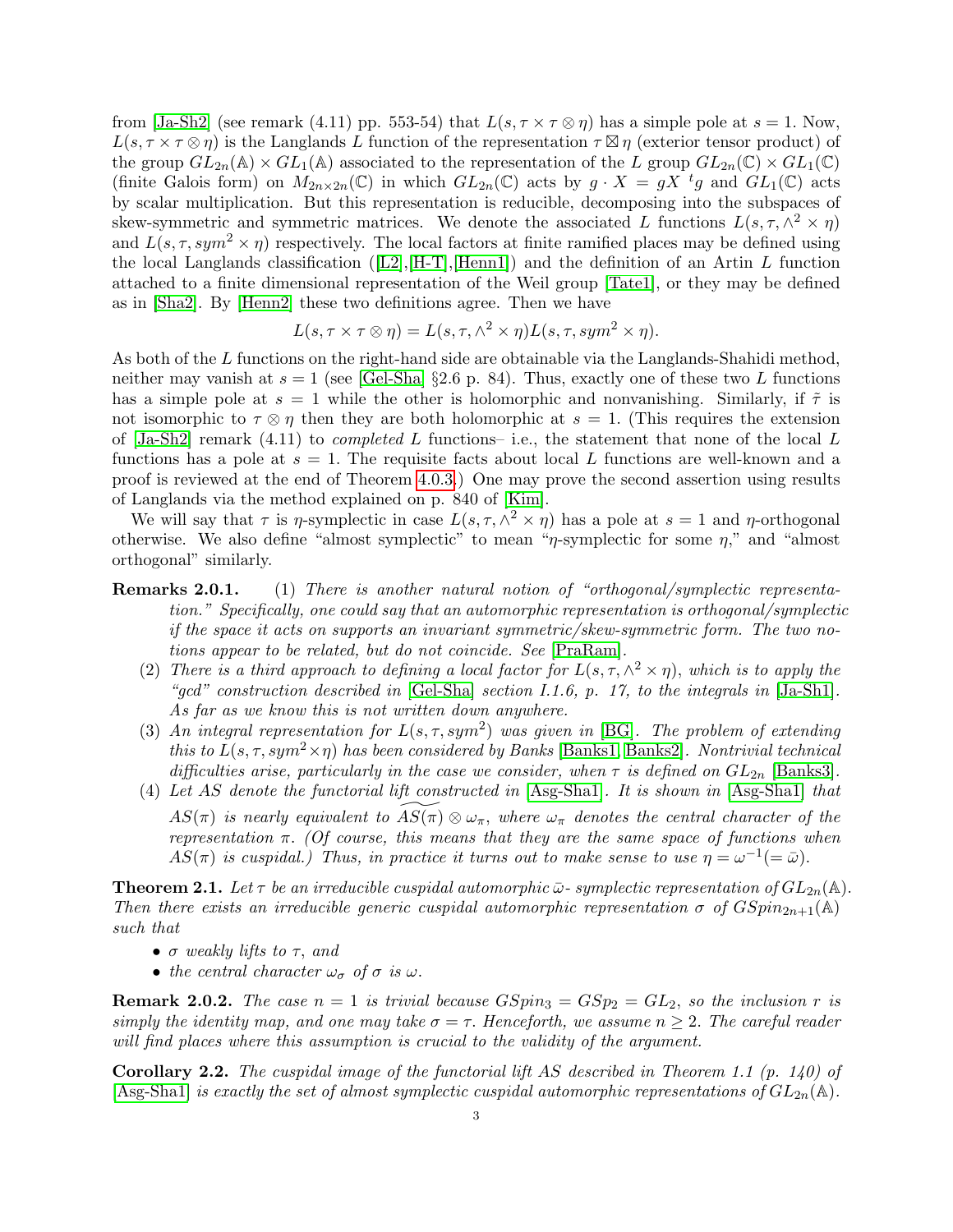#### 3. NOTATION

3.1. General. Throughout most of the paper,  $F$  will denote a number field. In Appendix I, it will be a non-Archimedean local field of characteristic zero.

We denote by  $J$  the matrix, of any size, with ones on the diagonal running from upper right to lower left, and by J' the matrix  $\begin{pmatrix} 0 & J \end{pmatrix}$  of any even size. We also employ the notation  ${}^t g$  for the transpose of g and  $_{t}g$  for the "other transpose" J <sup>t</sup>gJ. We employ the shorthand  $G(F \backslash \mathbb{A}) =$  $G(F)\backslash G(\mathbb{A})$ , where G is any F-group.

We denote the Weyl group of the reductive group G by  $W<sub>G</sub>$  or by W, when the meaning is clear from context.

If  $\pi$  is an automorphic or local representation, then  $\tilde{\pi}$  is the contragredient, and  $\omega_{\pi}$  the central character.

3.2. Similitude groups and GSpin groups. We first define the similitude orthogonal and symplectic groups to be

$$
GO_m = \{ g \in GL_m : gJ^t g = \lambda(g)J \text{ for some } \lambda(g) \in \mathbb{G}_m \},
$$
  

$$
GSp_{2n} = \{ g \in GL_{2n} : gJ'{}^t g = \lambda(g)J' \text{ for some } \lambda(g) \in \mathbb{G}_m \}.
$$

For each of these groups the map  $g \mapsto \lambda(g)$  is a rational character called the similitude factor. If m is odd then  $GO_m$  is in fact isomorphic to  $SO_m \times GL_1$ . This case will play no further role. The group  $GO_{2n}$  is disconnected; indeed the subgroup generated by  $SO_{2n}$  and  $\left\{ \left(\begin{smallmatrix} \lambda I_n& \lambda\in \mathbb{G}_m\end{smallmatrix}\right) : \lambda \in \mathbb{G}_m\right\}$  is a connected index two subgroup, which we denote  $GSO_{2n}$ .

We shall now define GSpin groups as the groups whose duals are the similitude classical groups  $GSp_{2n}(\mathbb{C}), GSO_{2n}(\mathbb{C}).$  Thus we write down the based root data, but employ notation appropriate to the application in which what we write down will arise as the dual of something.

The groups  $GSp_{2n}$  and  $GSO_{2n}$  share a maximal torus, consisting of matrices of the form

$$
diag(t_1,\ldots,t_n,\lambda t_n^{-1},\ldots,\lambda t_1^{-1}).
$$

The coordinates used just above correspond to a choice of Z-bases for the lattices of characters and cocharacters. For  $i = 1$  to n, let  $e_i^*$  denote the character that sends this torus element to  $t_i$  for  $i = 1$ to n and  $e_0^*$  being the map that sends it to the similitude factor,  $\lambda$ . Let  $\{e_i : i = 0 \text{ to } n\}$  denote the dual basis for the cocharacter lattice. Let  $X^{\vee}$  denote the character lattice and X the cocharacter lattice. Each similitude classical group has a Borel subgroup equal to the set of upper triangular matrices which are in it. In each case we employ this choice of Borel, and let  $\Delta^{\vee}$  denote the set of simple roots and  $\Delta$  the set of simple coroots. Then we easily compute that for  $GSp_{2n}$ 

$$
\Delta^{\vee} = \{e_i^* - e_{i+1}^*, i = 1 \text{ to } n-1\} \cup \{2e_n^* - e_0^*\}.
$$
  

$$
\Delta = \{e_i - e_{i+1}, i = 1 \text{ to } n-1\} \cup \{e_n\}.
$$

and for  $GSO_{2n}$ 

$$
\Delta^{\vee} = \{e_i^* - e_{i+1}^*, i = 1 \text{ to } n-1\} \cup \{e_{n-1}^* + e_n^* - e_0^*\}.
$$
  

$$
\Delta = \{e_i - e_{i+1}, i = 1 \text{ to } n-1\} \cup \{e_{n-1} + e_n\}.
$$

We now define  $GSpin_{2n+1}$  to be the F-split connected reductive algebraic group having based root datum dual to that of  $GSp_{2n}$ , and  $GSpin_{2n}$  to be the one having based root datum dual to that of  $GSO_{2n}$ . We have here used the fact that F-split connected reductive algebraic groups are classified by based root data, for which see p.274 of [Spr].

To save space, the group  $GSpin_m$  will usually be denoted  $G_m$ .

Observe that in either the odd or even case  $e_0^*$  is a generator for the lattice of cocharacters of the center of  $G_m$ .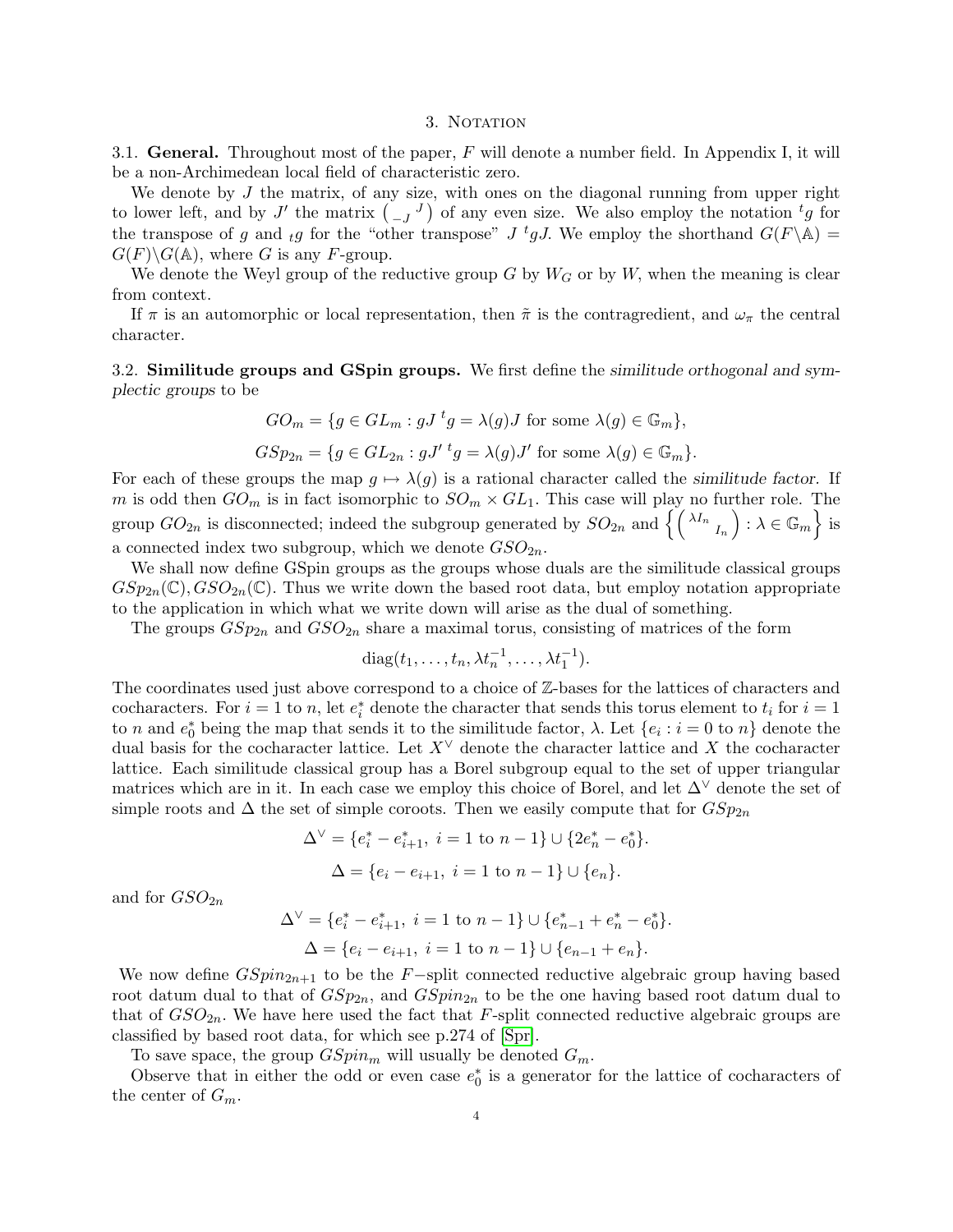Because we define  $G_m$  in the manner we do, it comes equipped with a choice of Borel subgroup and maximal torus, as do various reductive subgroups we shall consider below. In each case, we denote the Borel subgroup of the reductive group G by  $B(G)$ , and the maximal torus by  $T(G)$ .

A straightforward adaptation of the proof of Theorem 16.3.2 of [Spr] shows that there exist surjections  $G_m \to SO_m$  defined over F. We fix one such and denote it pr. We require that pr is such that  $pr(B(G_m))$  consists of upper triangular matrices.

An alternative description of the same group as a quotient of  $Spin_m \times GL_1$  is given in [Asg]. Proposition 2.4 on p. 678 of [Asg] shows that the two definitions are equivalent.

For those familiar with the construction of  $Spin<sub>m</sub>$  as a subgroup of the multiplicative group of a Clifford algebra, we remark that there is a third construction of  $GSpin_m$  as the slightly larger group obtained by including the nonzero scalars in the Clifford algebra as well. In this guise, it is sometimes referred to as the "Clifford group." (See, e.g., [I] p.999.) This description will not play a role for us.

We will construct an Eisenstein series on  $G_{2m}$  induced from a standard parabolic  $P = MU$  such that M is isomorphic to  $GL_m \times GL_1$ . There are two such parabolics. We choose the one in which we delete the root  $e_{m-1} + e_m$  and the coroot  $e_{m-1}^* + e_m^* - e_0^*$  from the based root datum. We shall refer to this parabolic as the "Siegel."

# **Remark 3.2.1.** • We can identify the based root datum of the Levi M with that of  $GL_m \times GL_1$ in such a fashion that  $e_0$  corresponds to  $GL_1$  and does not appear at all in  $GL_m$ . We can then identify M itself with  $GL_m\times GL_1$  via a particular choice of isomorphism which is compatible this and with the usual usage of  $e_i, e_i^*$  for characters, cocharacters of the standard torus of  $GL_m$ .

- The lattice of rational characters of M is spanned by the maps  $(g, \alpha) \mapsto \alpha$  and  $(g, \alpha) \mapsto$ det g. Restriction defines an embedding  $X(M) \to X(T)$ , which sends these maps to  $e_0$  and  $(e_1 + \cdots + e_m)$ , respectively. By abuse of notation, we shall refer to the rational character of M corresponding to  $e_0$  as  $e_0$  as well.
- The modulus of P is  $(g, \alpha) \to \det g^{(m-1)}$ .

The group  $G_{2n}$  has an involution  $\dagger$  which reverses the last two simple roots. The effect is such that

$$
\text{pr}({}^{\dagger}g) = \begin{pmatrix} I_{n-1} & & \\ & 1 & \\ & & I_{n-1} \end{pmatrix} \text{pr}(g) \begin{pmatrix} I_{n-1} & & \\ & 1 & \\ & & I_{n-1} \end{pmatrix}.
$$

As is well known, there is a group  $Pin_{4n} \supset Spin_{4n}$  such that pr extends to a two-fold covering  $Pin_{4n} \rightarrow O_{4n}$ . The involution  $\dagger$  can be realized as conjugation by a preimage of the above permutation matrix.

We also fix a maximal compact subgroup  $K_m$  of  $G_m(\mathbb{A})$ . Any which satisfies the conditions required in [MW1] (see pages 1 and 4) will do.

## 3.3. Unramified Correspondence.

**Lemma 3.3.1.** Suppose that  $\tau \cong \otimes_v' \tau_v$  is an  $\bar{\omega}$ -symplectic irreducible cuspidal automorphic representation of  $GL_{2n}(\mathbb{A})$ . Let v be a place such that  $\tau_v$  is unramified. Let  $t_{\tau,v}$  denote the semisimple conjugacy class in  $GL_{2n}(\mathbb{C})$  associated to  $\tau_v$ . Let  $r: GSp_{2n}(\mathbb{C}) \to GL_{2n}(\mathbb{C})$  be the natural inclusion. Then  $t_{\tau,v}$  contains elements of the image of r.

*Proof.* For convenience in the application, we take  $GL_{2n}$  to be identified with a subgroup of the Levi of the Siegel parabolic as in section 3.2. Since  $\tau_v$  is both unramified and generic, it is isomorphic to  $\text{Ind}_{B(GL_{2n}(F_v)}^{GL_{2n}(F_v)}\mu$  for some unramified character  $\mu$  of the maximal torus  $T(GL_{2n})(F_v)$  such that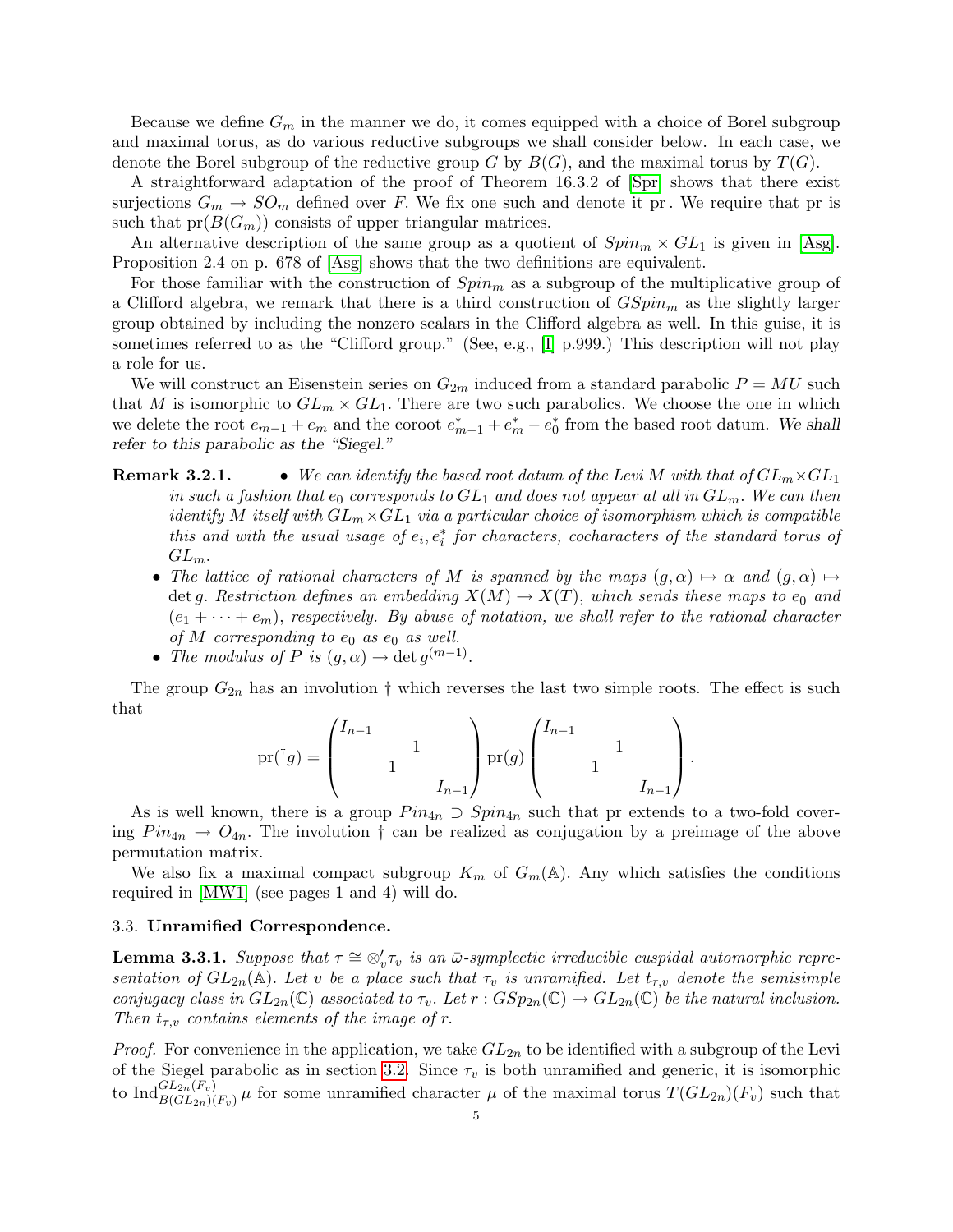this induced representation is irreducible. (See [Car], section 4, [Z] Theorem 8.1, p. 195.) Let  $\mu_i = \mu \circ e_i^*$ .

Since  $\tau \simeq \tilde{\tau} \otimes \omega$ , it follows that  $\tau_v \simeq \tilde{\tau}_v \otimes \omega_v$  and from this we deduce that  $\{\mu_i : 1 \leq i \leq 2n\}$  and  $\{\mu_i^{-1}\omega : 1 \leq i \leq 2n\}$  are the same set.

By Theorem 1, p. 213 of [Ja-Sh1], we have  $\prod_{i=1}^{2n} \mu_i = \omega^n$ .

Now, what we need to prove is the following: if S is a set of  $2n$  unramified characters of  $F_v$ , such that

- (1)  $\prod_{i=1}^{2n} \mu_i = \omega^n$
- (2) For each *i* there exists *j* such that  $\mu_i = \mu_j^{-1} \omega$

then there is a permutation  $\sigma: \{1, \ldots, 2n\} \to \{1, \ldots, 2n\}$  such that  $\mu_{\sigma(i)} = \omega \mu_{2n-\sigma(i)}^{-1}$  for  $i = 1$  to *n*. This we prove by induction on *n*. When  $n = 1$ , we know that  $\mu_1 = \mu_i^{-1} \omega$  for  $i = 1$  or 2. If  $i = 2$ we are done, while if  $i = 1$  we use  $\omega = \mu_1 \mu_2$  to obtain  $\mu_1 = \mu_2$ , and the desired assertion. Now, if  $n > 1$  it is sufficient to show that there exist  $i \neq j$  such that  $\mu_i = \mu_j^{-1} \omega$ . If there exists i such that  $\mu_i \neq \mu_i^{-1} \omega$  then this is clear. On the other hand, there are exactly two unramified characters  $\mu$  such that  $\mu = \mu^{-1}\omega$ . The result follows

3.4. Unipotent subgroups and their characters. The kernel of pr consists of semisimple elements. In particular, the number of unipotent elements of a fiber is zero or one, and it's one if and only if the element of  $SO_m$  is unipotent. In other words, pr yields a bijection of unipotent elements (indeed, an isomorphism of unipotent subvarieties), and we may specify unipotent elements or subgroups by their images under pr. This also defines coordinates for any unipotent element or subgroup, which we use when defining characters. Thus, we write  $u_{ij}$  for the  $i, j$  entry of pr(u).

Above we fixed a specific isomorphism of a subgroup of  $G_{2m}$  with  $GL_m$ . If u is a unipotent element of of this subgroup this identification with an  $m \times m$  matrix gives a second definition of  $u_{ij}$  This is not a problem, however, as the two definitions agree.

Most of the unipotent groups we consider are subgroups of the maximal unipotent of  $G_m$  consisting of elements u with  $pr(u)$  upper triangular. We denote this group  $U_{\text{max}}$ . A complete set of coordinates is  $\{u_{ij}: 1 \le i < j \le m-i\}$ . We denote the opposite maximal unipotent by  $U_{\text{max}}$ . It consists of all unipotent elements of  $G_m$  such that  $pr(u)$  is lower triangular.

We fix once and for all a character  $\psi_0$  of  $\mathbb{A}/F$ . We use this character together with the coordinates just above to specify characters of our unipotent subgroups.

When specifying subgroups of  $U_{\text{max}}$  and their characters, the restriction to  $\{(i, j) : 1 \leq i < j \leq j \leq n\}$  $m - i$  is implicit.

It will also sometimes be necessary to describe unipotent subgroups such that only a few of the entries in the corresponding elements of  $SO_m$  are nonzero. For this purpose we introduce the notation  $e'_{ij} = e_{ij} - e_{m+1-j,m+1-i}$ . One may check that for all  $i \neq j$  and  $a \in F$ , the matrix  $I + ae'_{ij}$ is an element of  $SO_m(F)$ .

3.5. "Unipotent periods". We now introduce the framework within which, we believe, certain of the computations involved in the descent construction can be most easily understood.

Let G be a reductive algebraic group defined over a number field  $F$ . If U is a unipotent subgroup of G and  $\psi_U$  is a character of  $U(F \backslash \mathbb{A})$ , we define the unipotent period  $(U, \psi_U)$  associated to this pair to be given by the formula

$$
\varphi^{(U,\psi_U)}(g):=\int_{U(F\backslash \mathbb{A})}\varphi(ug)\psi_U(u)du.
$$

Clearly,  $\varphi$  must be restricted to a space of left  $U(F)$ -invariant functions such that the integral is defined (for example, because  $\varphi$  is smooth).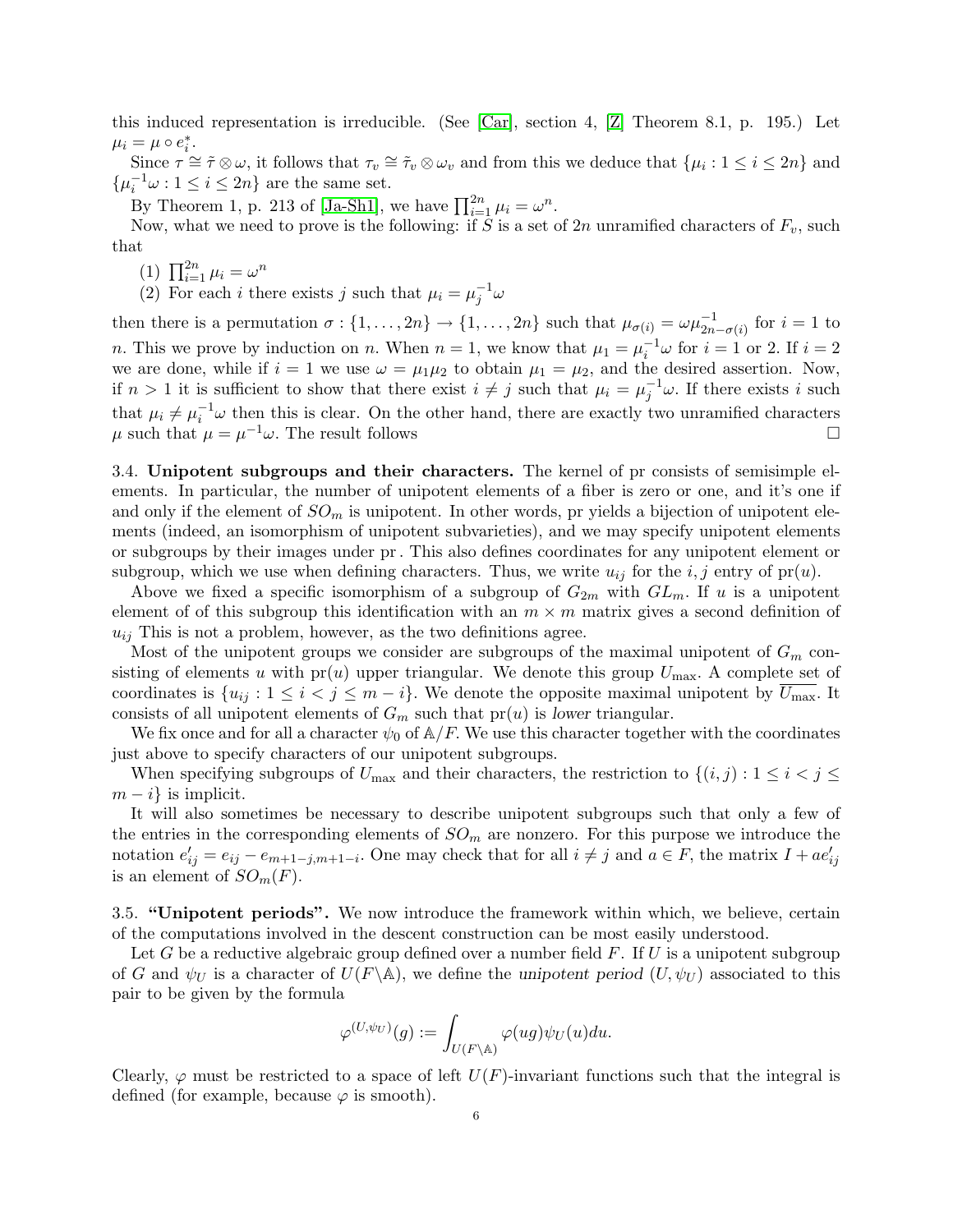Let U denote the set of unipotent periods. For V a space of functions defined on  $G(A)$ , put

$$
\mathcal{U}^{\perp}(V) = \{ (U, \psi) \in \mathcal{U} : \varphi^{(U, \psi)} \equiv 0 \,\forall \varphi \in V \}.
$$

When V is the space of a representation  $\pi$  we will employ also the notation  $\mathcal{U}^{\perp}(\pi)$ . We also employ the notation  $(U, \psi) \perp V$  for  $(U, \psi) \in \mathcal{U}^{\perp}(V)$  and similarly  $(U, \psi) \perp \pi$ .

We also require a vocabulary to express relationships among unipotent periods. We shall say that

$$
(U, \psi_U) \in \langle (U_1, \psi_{U_1}), \dots, (U_n, \psi_{U_n}) \rangle
$$

if  $V \perp (U_i, \psi_{U_i}) \forall i \Rightarrow V \perp (U, \psi_U)$ . Clearly, if  $(U_1, \psi_{U_1}) \in \langle (U_2, \psi_2), (U_3, \psi_3) \rangle$ , and  $(U_2, \psi_2) \in$  $\langle (U_4, \psi_4), (U_5, \psi_5) \rangle$  then  $(U_1, \psi_1) \in \langle (U_3, \psi_3), (U_4, \psi_4), (U_5, \psi_5) \rangle$ .

We also use notation  $(U_1, \psi_1)|(U_2, \psi_2)$ , or the language " $(U_1, \psi_1)$  divides  $(U_2, \psi_2)$ ," " $(U_2, \psi_2)$  is divisible by  $(U_1, \psi_1)$  " for  $(U_2, \psi_2) \in \langle (U_1, \psi_1) \rangle$ . Finally,  $(U_1, \psi_1) \sim (U_2, \psi_2)$  means  $(U_1, \psi_1)|(U_2, \psi_2)$ and  $(U_2, \psi_2)(U_1, \psi_1)$ . This is an equivalence relation and we shall refer to unipotent periods which are related in this way as "equivalent."

It is sometimes possible to compose unipotent periods. Specifically, if  $f^{(U_1,\psi_1)}$  is left-invariant by  $U_2(F)$ , then one may consider  $(f^{(U_1,\psi_1)})(U_2,\psi_2)$ . We denote the composite by  $(U_2,\psi_2) \circ (U_1,\psi_1)$ .

Now, suppose that  $U$  is the unipotent radical of a parabolic  $P$  of  $G$  with Levi  $M$ . The choice of  $\psi_0$  gives rise to an identification of the space of characters of  $U(F)\setminus U(A)$  with the F points of  $\overline{U}/(\overline{U},\overline{U})$  which is compatible with the action of  $M(F)$ . Here  $\overline{U}$  denotes the unipotent radical of the parabolic  $\overline{P}$  of G opposite to P. For  $\vartheta$  a character, let  $M^{\vartheta}$  denote the stabilizer of  $\vartheta$  (regarded as a point in  $\overline{U}/(\overline{U}, \overline{U})(F)$  in M. So  $M^{\vartheta}$  is an algebraic subgroup of M defined over F.

**Definition 3.5.1.** Then we define  $FC^{\vartheta} : C^{\infty}(G(F \backslash \mathbb{A})) \to C^{\infty}(M^{\vartheta}(F \backslash \mathbb{A}))$  by

$$
FC^{\vartheta}(\varphi)(m) = \varphi^{(U,\vartheta)}(m) = \int_{U(F \backslash \mathbb{A})} \varphi(um)\vartheta(u) du.
$$

This is certainly an  $M^{\vartheta}(\mathbb{A})$ -equivariant map.

# 4. Eisenstein series

Let  $\tau$  be an irreducible cuspidal automorphic representation of  $GL_m$ .

We will construct an Eisenstein series on  $G_{2m}$  induced from the Siegel parabolic  $P = MU$ . Let s be a complex variable. Using the identification of M with  $GL_m \times GL_1$  fixed in section 3.2 above, we define an action of  $M(\mathbb{A})$  on the space of  $\tau$  by

$$
(g,\alpha)\cdot\varphi(g_1)=\varphi(g_1g)\omega(\alpha)|\det g|^s.
$$

We employ the "outer tensor product" notation for this representation of  $M(\mathbb{A})$ , denoting it  $\tau \otimes$  $|\det|^s \mathop{\boxtimes}^{\bullet} \omega.$ 

For each s we have the induced representation  $\text{Ind}_{P(\mathbb{A})}^{G_{2m}(\mathbb{A})} \tau \otimes |\det|^s \boxtimes \omega$ , (normalized induction) of  $G_{2m}(\mathbb{A})$ . The standard realization of this representation is action by right translation on the space  $V^{(1)}(s,\tau,\omega)$  given by

$$
\left\{\tilde{F}: G_{2m}(\mathbb{A}) \to V_{\tau}, \text{ smooth }\left|\tilde{F}((g,\alpha)h)(g_1) = \tilde{F}(h)(g_1g)\omega(\alpha)| \det g|^{s + \frac{(m-1)}{2}}\right\}.
$$

(The factor  $\left|\det g\right|^{\frac{(m-1)}{2}}$  is equal to  $|\delta_P|$ , and makes the induction normalized.) A second useful realization is action by right translation on

$$
V^{(2)}(s,\tau,\omega)=\left\{f:G_{2m}(\mathbb{A})\to\mathbb{C},\Big|f(h)=\tilde{F}(h)(id),\tilde{F}\in V^{(1)}(s,\tau,\omega)\right\}.
$$

(Here id denotes the identity element of  $GL_m(\mathbb{A})$ .)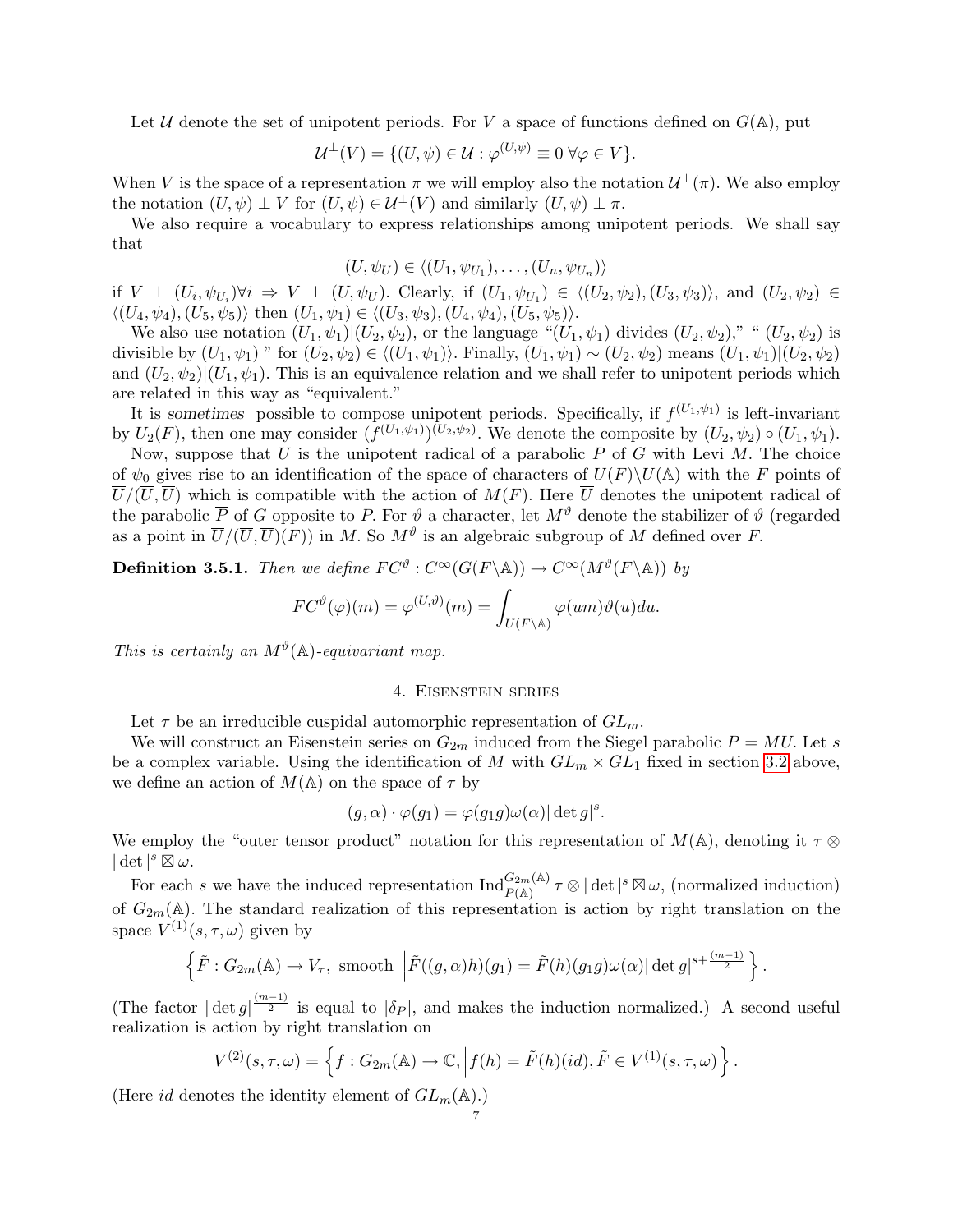These representations fit together into a fiber bundle over C. So a section of this bundle is a function f defined on  $\mathbb C$  such that  $f(s) \in \text{Ind}_{P(\mathbb A)}^{G_{2m}(\mathbb A)} \tau \otimes |\det|^s \boxtimes \omega$  for each s. We shall only require the use of flat, K-finite sections, which are defined as follows. Take  $f_0 \in \text{Ind}_{P(\mathbb{A})}^{G_{2m}(\mathbb{A})} \tau \boxtimes \omega$ , K-finite, and define  $f(s)(h)$  by

$$
f(s)(u(g,\alpha)k) = f_0(u(g,\alpha)k)|\det g|^s
$$

for  $u \in U(\mathbb{A}), g \in GL_m(\mathbb{A}), \alpha \in \mathbb{A}^\times, k \in K$ . This is well defined. (I.e., although g is not uniquely determined in the decomposition,  $|\det g|$  is. Cf. the definition of  $m_P$  on p.7 of  $\text{[MW1]}$ .

**Remark 4.0.2.** Clearly, the function f is determined by  $f(s_0)$  for any  $s_0$ . In particular, any function of f may be regarded as a function of  $f_{s_0} \in \text{Ind}_{P(\mathbb{A})}^{G_{2m}(\mathbb{A})}$   $\tau \otimes |\det|^{s_0} \boxtimes \omega$ , for any particular value of  $s_0$ . We have exploited this fact with  $s_0 = 0$  to streamline the definitions. A posteriori it will become clear that the point  $s=\frac{1}{2}$  $\frac{1}{2}$  is of particular importance, and we shall then switch to  $s_0 = \frac{1}{2}$  $\frac{1}{2}$ .

For such  $f$  the sum

$$
E(f)(g)(s) := \sum_{\gamma \in P(F) \backslash G(F)} f(s)(\gamma g)
$$

converges for  $\text{Re}(s)$  sufficiently large ([MW1],  $\S$ II.1.5, pp.85-86), and has meromorphic continuation to  $\mathbb{C}$  ([MW1]  $\S$ IV.1.8(a), IV.1.9(c),p.140). These are our Eisenstein series. We collect some of their well-known properties in the following theorem.

Theorem 4.0.3. (1) The following are equivalent:

- (a) There exist  $f_0 \in \text{Ind}_{P(\mathbb{A})}^{G_{2m}(\mathbb{A})} \tau \boxtimes \omega$ , and  $g \in G_{2m}(\mathbb{A})$  such that  $E(f)(g)$  has a pole at  $s=\frac{1}{2}$  $\frac{1}{2}$ .
- (b) The representation  $\tau$  is  $\bar{\omega}$ -symplectic.
- (2) In the case when the equivalent conditions above hold, the pole at  $s=\frac{1}{2}$  $rac{1}{2}$  is simple.
- (3) Let us now assume the equivalent conditions of (1) hold, and regard f as a function of  $f_{\frac{1}{2}} \in \text{Ind}_{P(\mathbb{A})}^{G_{2m}(\mathbb{A})} \tau \otimes |\det|^{\frac{1}{2}} \boxtimes \omega.$  If  $E_{-1}(f_{\frac{1}{2}})(g) := \lim_{s \to \frac{1}{2}} (s - \frac{1}{2})$  $(\frac{1}{2})E(f)(g)(s)$ , then  $E_{-1}(f)$  is an  $L^2$  function for all  $f_{\frac{1}{2}} \in \text{Ind}_{P(\mathbb{A})}^{G_{2m}(\mathbb{A})} \tau \otimes |\det|^{\frac{1}{2}} \boxtimes \omega$ .
- (4) The function  $E_{-1}$  is an intertwining operator from  $\text{Ind}_{P(\mathbb{A})}^{G_{2m}(\mathbb{A})} \tau \otimes |\det|^{\frac{1}{2}} \boxtimes \omega$  into the space of  $L^2$  automorphic forms.
- (5) If  $\mathcal{E}_{-1}(\tau,\omega)$  is the image of  $E_{-1}$ , and  $\psi_{LW}$  is the character of  $U_{\text{max}}$  given by  $\psi_{LW}(u) =$  $\psi_0(\sum_{i=1}^{m-1} u_{i,i+1}), \text{ then } (U_{\text{max}}, \psi_{LW}) \notin \mathcal{U}^{\perp}(\mathcal{E}_{-1}(\tau, \omega)).$

*Proof.* Let w denote the shortest element of  $W_M w_\ell W_M$  where  $W_M = M \cap W_{G_m}$  is the Weyl group of  $GL_m$  embedded as the intersection of the Weyl group of  $G_{2m}$  with the Levi M of P and  $w_{\ell}$  is the longest element of  $G_{2m}$ . Let  $\dot{w}$  denote any representative for  $w$  in  $G_{2m}(F)$ , and let  $U_w = U_{\text{max}} \cap$  $w^{-1}\overline{U_{\max}}w$  The standard intertwining operator  $M(s)$  is an operator from  $\text{Ind}_{P(\mathbb{A})}^{G_{2m}(\mathbb{A})}(\tau\otimes|\det|^s\boxtimes\omega)$ to  $\mathrm{Ind}_{P(\mathbb{A})}^{G_{2m}(\mathbb{A})}(\tau\otimes|\det|^s\boxtimes\omega)\circ Ad(\dot{w}).$ 

Lemma 4.0.4.  $(\tau \otimes |\det|^s \boxtimes \omega) \circ Ad(\dot{w}) \cong \tilde{\tau} \otimes \omega \otimes |\det|^{-s} \boxtimes \omega.$ 

*Proof.* We compute the automorphism of the character and cocharacter lattices given by  $Ad(\dot{w})$ . It is determined by the fact that it permutes the roots and coroots, and the condition that it sends every simple root except  $e_{m-1} + e_m$  to a positive root, and sends  $e_{m-1} + e_m$  to a negative root. The only such map is the one given by

$$
e_i \mapsto -e_{m+1-i} \quad i > 0; \qquad e_0 \mapsto e_0 + e_1 + \dots + e_m; \\
 e_i^* \mapsto -e_{m+1-i}^* + e_0^* \quad i > 0; \qquad e_0^* \mapsto e_0^*.
$$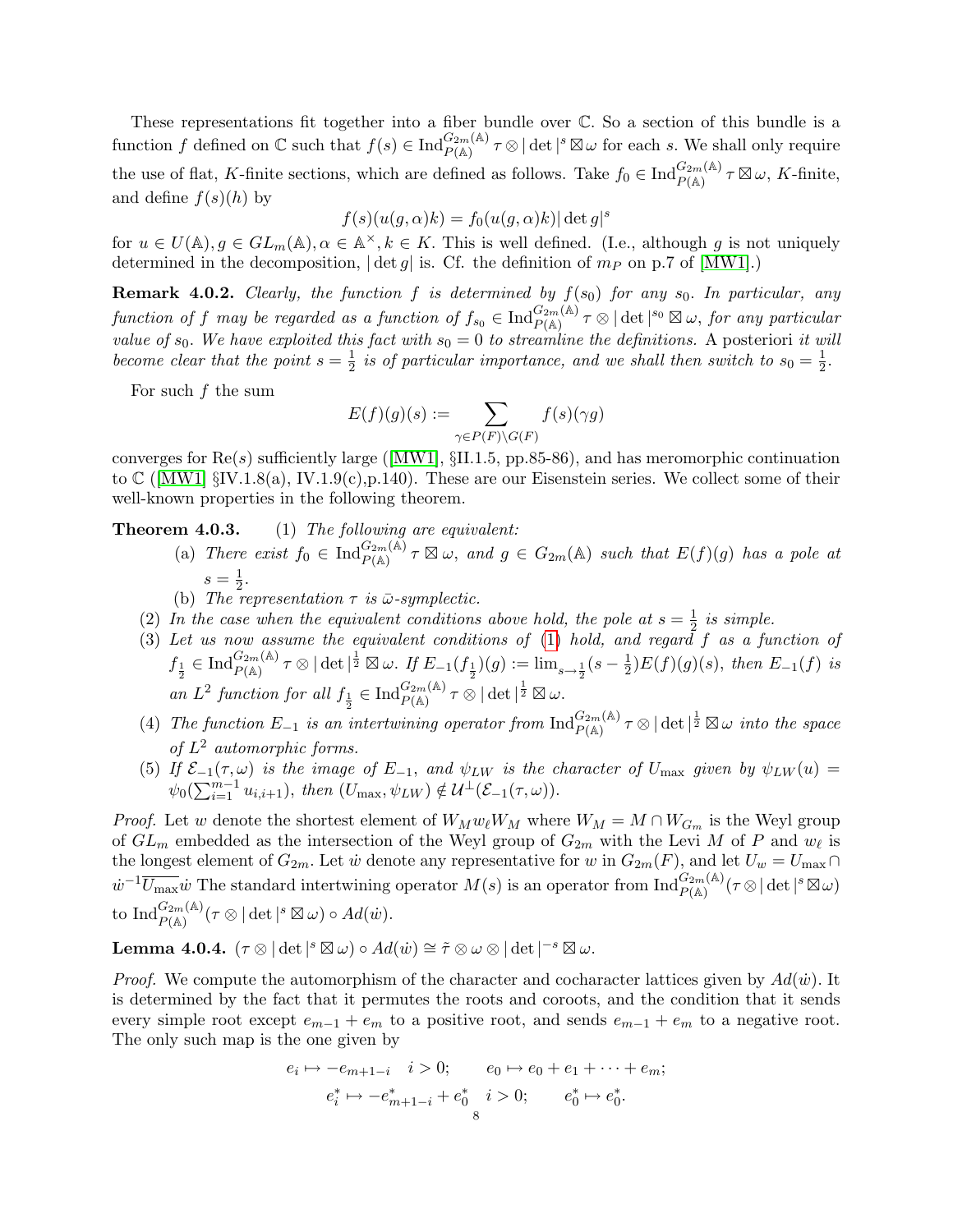It then follows from Theorem 16.3.2 of [Spr] that up to inner automorphism  $Ad(w)(q, \alpha)$  is given by  $({}_t g^{-1}, \alpha \cdot \det g)$ , whence

$$
(\tau \otimes |\det|^s \boxtimes \omega) \circ Ad(\dot{w}) \cong (\tilde{\tau} \otimes \omega \otimes |\det|^s \boxtimes \omega).
$$

Here we have used the fact that the contragredient  $\tilde{\tau}$  of  $\tau$  may be realized as an action on the same space of functions as  $\tau$  via  $g \cdot \varphi(g_1) = \varphi(g_1 \tildot g^{-1})$ . This follows from strong multiplicity one and the analogous statement for local representations, for which see [GK75] page 96, or [BZ1] page 57.  $\Box$ 

**Corollary 4.0.5.** It  $\tau \cong \tilde{\tau} \otimes \omega$  (for example, if  $\tau$  is  $\bar{\omega}$ -symplectic) then  $(\tau \otimes |\det|^s \boxtimes \omega) \circ Ad(\dot{w}) \cong$  $\tau \otimes |\det|^{-s} \boxtimes \omega.$ 

The operator  $M(s)$  is defined for  $\text{Re}(s)$  large by the integral (cf. [MW1] II.1.6)

$$
(M(s)f(s))(g) = \int_{U_w(\mathbb{A})} f(s)(\dot{w}ug)du,
$$

and elsewhere by meromorphic continuation ([MW1] IV.1.8 (b)).

It is an application of [MW1] IV.1.9 and II.1.7 that if Q is a standard parabolic of  $G_{2m}$  and  $f_0 \in \text{Ind}_{P(\mathbb{A})}^{G_{2m}(\mathbb{A})} \tau \boxtimes \omega$ , then the constant term of  $E(f_0, s)$  along Q (cf. [MW1] I.2.6) is trivial unless  $Q = P$  in which case it is

$$
f(s) + M(s)f(s).
$$

It follows from [MW1] I.4.10, that  $E(f)$  has a pole at s<sub>0</sub> if and only if  $M(s)f(s)$  does. We show below that for  $s_0 = \frac{m}{2}$  $\frac{m}{2}$  this is the case if and only if  $\tau$  is  $\bar{\omega}$ -symplectic. This will complete the proof of item  $(1)$ .

Item  $(2)$  is an application of [MW1] IV.1.11  $(c)$ .

 $-\frac{1}{2}$ 

Since  $f(s)$  is clearly entire, it now follows from [MW1] I.4.11 that when  $E(f)$  has a residue at  $s_0$ with  $\text{Re}(s_0) > 0$ , this residue is  $L^2$ . Item (3) follows.

It follows from [MW1] IV.1.9 (b)(i) applied to  $(s-\frac{1}{2})$  $\frac{1}{2}$  $E(f)$  (which is valid by IV.1.9 (d)) that the residue is an automorphic form. To complete the proof of  $(4)$ , let  $\rho(g)$  denote right translation. It is clear that for values of s in the domain of convergence,  $(s-\frac{1}{2})$  $(\frac{1}{2})E(\rho(g)f)(s) = (s - \frac{1}{2})$  $(\frac{1}{2})\rho(g)(E(f)(s)).$ By uniqueness of analytic continuation, the equality also holds at values of s where both sides are defined by analytic continuation, including  $\frac{1}{2}$ . The action of the universal enveloping algebra at the infinite places is dispatched in the same manner.

Similarly, in the case when  $M(s)f(s)$  has a pole at  $\frac{1}{2}$ , we may continue  $(s-\frac{1}{2})$  $(\frac{1}{2})M(s)f(s)$  to  $\frac{1}{2}$ , where it gives a nontrivial element of  $\text{Ind}_{P(\mathbb{A})}^{G_{2m}(\mathbb{A})} \tilde{\tau} \otimes \omega \otimes |\det|^{-\frac{1}{2}} \boxtimes \omega$ . (Cf. [MW1] IV.1.4.) Of course, we may also write " $\text{Ind}_{P(\mathbb{A})}^{G_{2m}(\mathbb{A})} \tau \otimes |\det|^{-\frac{1}{2}} \boxtimes \omega$ ," since it will be shown below that this only occurs when  $\tau$  is  $\bar{\omega}$ -symplectic. Item (5) now follows from the genericity of  $\tau$ .

What remains is to complete the proof that  $M(s)$  has a pole at  $\frac{1}{2}$  iff  $\tau$  is  $\bar{\omega}$ -symplectic.

Now, let  $\tilde{M}(s)$  denote the analogue of  $M(s)$  defined using  $V^{(1)}(s,\tau,\omega)$ . It maps into the space  $V^{(3)}(-s, \tilde{\tau} \otimes \omega, \omega)$  given by

$$
\left\{\tilde{F}: G_{2m}(\mathbb{A}) \to V_{\tau}, \text{ smooth }\left|\tilde{F}((g,\alpha)h)(g_1) = \omega(\alpha \det g)| \det g|^{-s+\frac{(m-1)}{2}} \tilde{F}(h)(g_1 \ t g^{-1})\right.\right\}.
$$

Fix realizations of the local representations  $\tau_v$  and an isomorphism  $\iota : \otimes_v' \tau_v \to \tau$ . Define, for each v,  $V^{(1)}(s, \tau_v, \omega_v)$  to be

$$
\left\{\tilde{F}_v: G_{2m}(F_v) \to V_{\tau_v}, \text{ smooth }\left|\tilde{F}_v((g,\alpha)h) = \omega_v(\alpha) |\det g|_v^{s + \frac{(m-1)}{2}} \tau_v(g) \tilde{F}_v(h)\right.\right\},\
$$

$$
V^{(3)}(s, \tilde{\tau}_v \otimes \omega_v, \omega_v) \text{ to be}
$$
  

$$
\left\{ \tilde{F}_v : G_{2m}(F_v) \to V_{\tau_v}, \text{ smooth } \left| \tilde{F}_v((g, \alpha)h) = \omega_v(\alpha \det g) |\det g|_v^{s + \frac{(m-1)}{2}} \tau_v(\iota g^{-1}) \tilde{F}_v(h) \right\}.
$$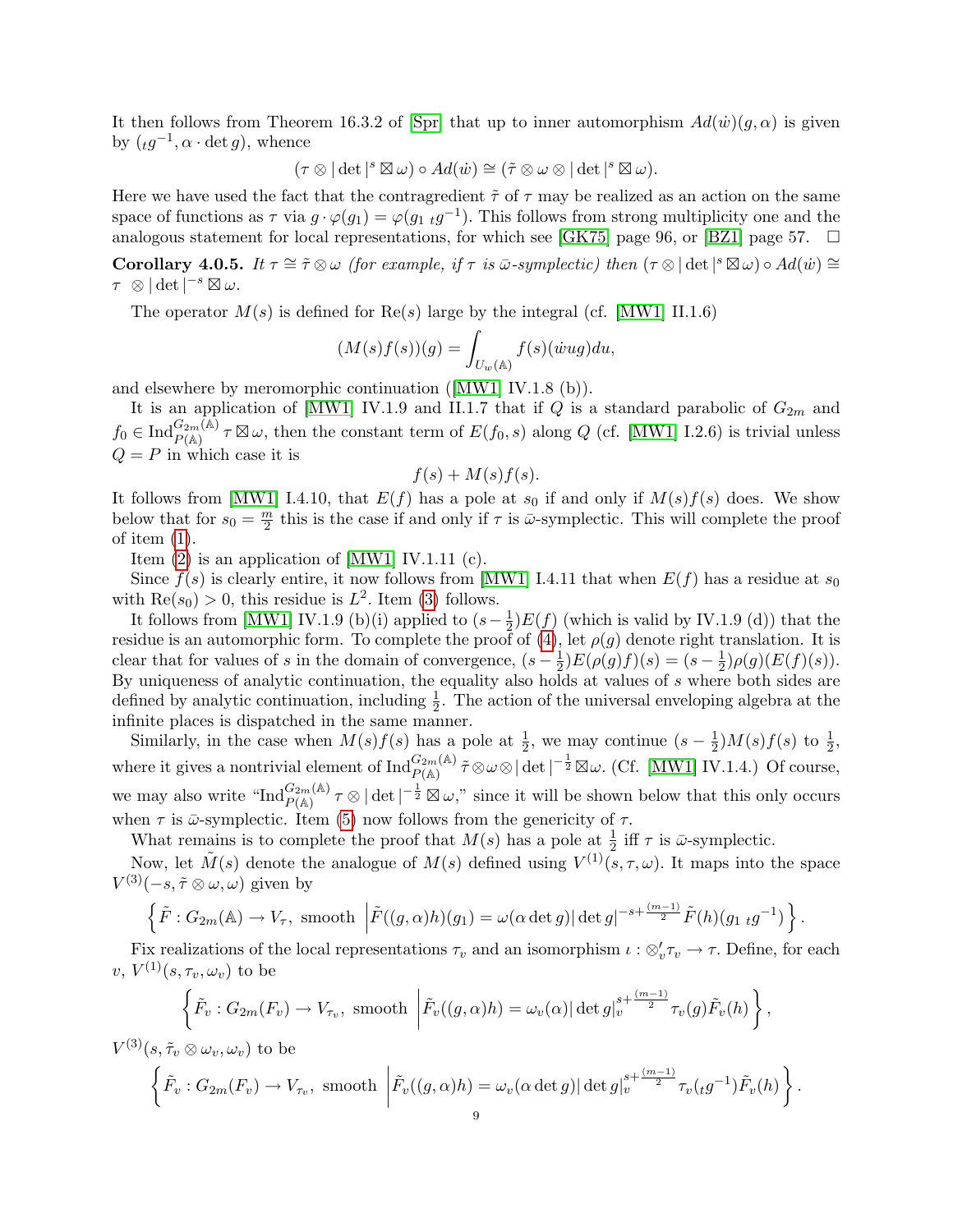Then the formula

$$
\tilde{\iota}(\otimes_v \tilde{F}_v)(g)=\iota(\otimes_v' \tilde{F}_v(g_v))
$$

defines maps

$$
\otimes'_{v} V^{(1)}(s,\tau_{v},\omega_{v}) \to V^{(1)}(s,\tau,\omega),\otimes'_{v} V^{(3)}(s,\tilde{\tau}_{v} \otimes \omega_{v},\omega_{v}) \to V^{(3)}(s,\tilde{\tau} \otimes \omega,\omega),
$$

both of which we denote by  $\tilde{\iota}$ .

It is known that each map is, in fact, an isomorphism. For the benefit of the reader we sketch an argument. On pp. 307 of [Sha1] certain explicit elements of (a generalization of)  $V^{(1)}(s, \tau, \omega)$  are constructed as integrals involving matrix coefficients. Using Schur orthogonality, one may check that F is expressible in this form iff both the K-module it generates and the  $K \cap M(\mathbb{A})$ -module it generates are irreducible. It is clear that such vectors span the space of all K-finite vectors. On the other hand the (finite dimensional) space of matrix coefficients of this irreducible representation of K is spanned by those that factor as a product of matrix coefficients of local representations, and these are clearly in the image of  $\tilde{\iota}$ .

For  $\tilde{F}_v \in V^{(1)}(s, \tau_v, \omega_v)$ , let

$$
A_v(s)\tilde{F}_v(g) = \int_{U_w(F_v)} \tilde{F}_v(\dot{w}ug)du.
$$

Then the following diagram commutes

$$
\begin{array}{ccc}\n\otimes'_{v}V^{(1)}(s,\tau_{v},\omega_{v}) & \xrightarrow{A(s)} & \otimes'_{v}V^{(3)}(-s,\tilde{\tau}_{v}\otimes\omega_{v},\omega_{v}) \\
\downarrow & & \downarrow & & \downarrow \\
V^{(1)}(s,\tau,\omega) & \xrightarrow{\tilde{M}(s)} & V^{(3)}(-s,\tilde{\tau}\otimes\omega,\omega),\n\end{array}
$$

with  $A(s) := \otimes_v A_v(s)$ .

Now,  $M(s)f(s)$  has a pole (i.e., there exists  $g \in G_{4n}(\mathbb{A})$  such that  $M(s)f(s)(g)$  has a pole) if and only if  $\tilde{M}(s)\tilde{F}(s)$  has a pole (i.e., there exist  $g \in G_{4n}(\mathbb{A})$  and  $m \in M(\mathbb{A})$  such that  $\tilde{M}(s)\tilde{F}(s)(g)(m)$ has a pole), where  $\tilde{F}$  is the element of  $V^{(1)}(s,\tau,\omega)$  such that  $f(g) = \tilde{F}(g)(id)$ .

We wish to show that there exists  $\tilde{F}$  such that this is the case iff  $\tau$  is  $\tilde{\omega}$ -symplectic. Clearly, we may restrict attention to  $\tilde{F}$  of the form  $\tilde{\iota}(\otimes_v \tilde{F}_v)$ .

Recall that for all but finitely many non-archimedean v, the space  $V_{\tau_v}$  comes equipped with a choice of  $GL_{2n}(\mathfrak{o}_{v})$ -fixed vector  $\xi_{v}^{\circ}$  used to define the restricted tensor product.

If  $\tilde{F} = \tilde{\iota}(\otimes_v \tilde{F}_v) \in V^{(1)}(s, \tau, \omega)$ , then there is a finite set S of places, such that if  $v \notin S$  then v is non-archimedean,  $\tau_v$  is unramified, and  $\tilde{F}_v(s) = \tilde{F}_{(s,\tau_v,\omega_v)}^{\circ}$  is the unique element of  $V^{(1)}(s,\tau_v,\omega_v)$ satisfying  $\tilde{F}_{(s,\tau_v,\omega_v)}(k) = \xi_v^{\circ}$  for all  $k \in G_{4n}(\mathfrak{o}_v)$ .

Now

$$
A_v(s)\tilde{F}_{(s,\tau_v,\omega_v)}^{\circ} = \frac{L_v(2s,\tau_v,\wedge^2 \times \bar{\omega}_v)}{L_v(2s+1,\tau_v,\wedge^2 \times \bar{\omega}_v)}\tilde{F}_{(-s,\tilde{\tau}_v \otimes \omega_v,\omega_v)}^{\circ}.
$$

(A proof of this appears in [L1], albeit not in this precise language. See especially pp. 25-27.) Thus,

$$
A(s)\tilde{\iota}(\otimes_v \tilde{F}_v) = \frac{L^S(2s,\tau,\wedge^2 \times \bar{\omega})}{L^S(2s+1,\tau,\wedge^2 \times \bar{\omega})}\tilde{\iota}\left(\left(\bigotimes_{v \in S} A_v(s)\tilde{F}_v(s)\right) \otimes \left(\bigotimes_{v \notin S} \tilde{F}^{\circ}_{-s,\tilde{\tau}_v \otimes \omega_v,\omega_v}\right)\right).
$$

To complete the proof of 1 (and of the theorem) we must show:

(i):  $A_v(s)$  is holomorphic and nonvanishing (i.e., not the zero operator) on  $Ind_{P(A)}^{G_{2m}(A)} \tau \otimes$  $\det^{s} \boxtimes \omega$  at  $s = \frac{1}{2}$  $\frac{1}{2}$ , for all  $\tau$ .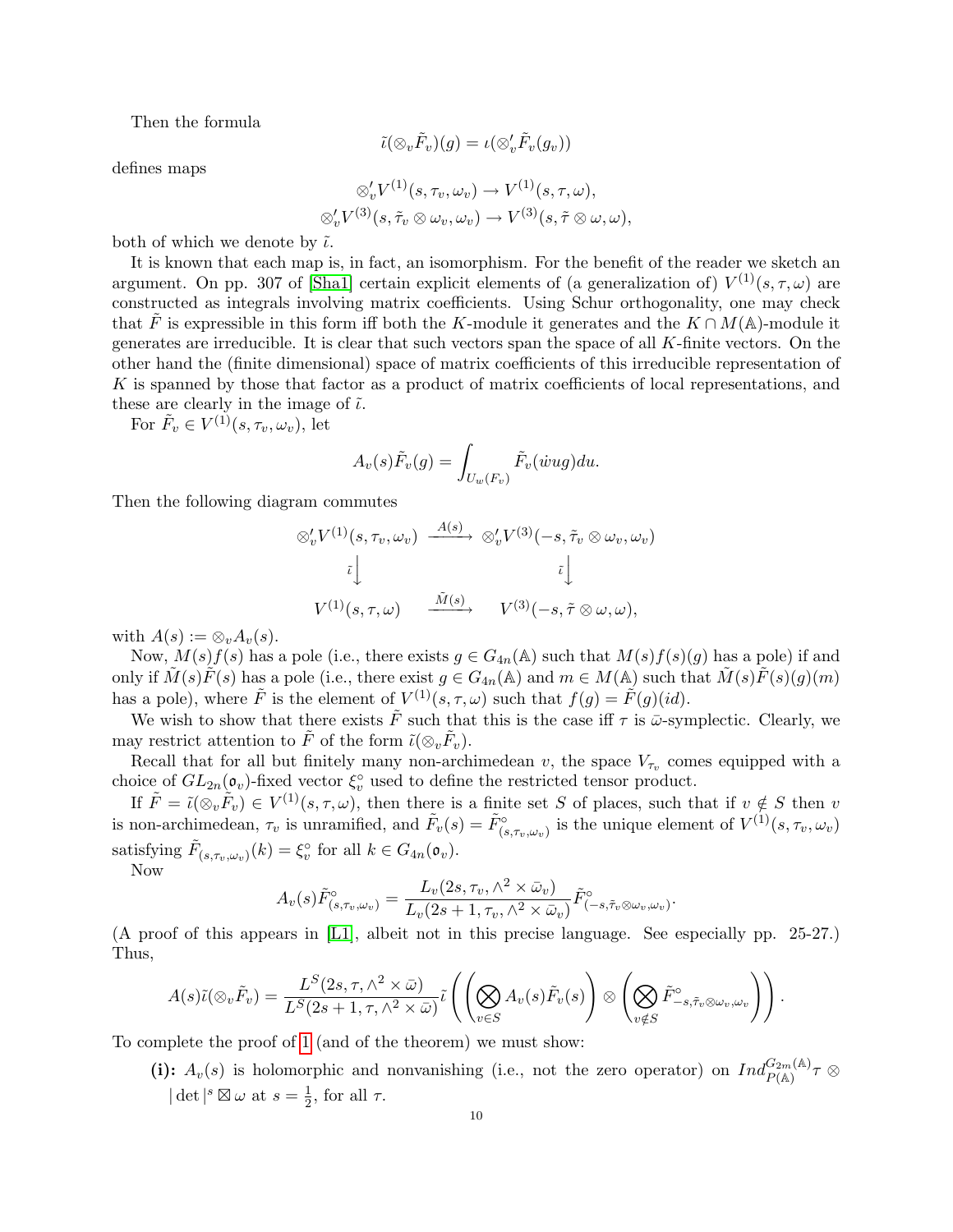(ii):  $L_v(s, \tau_v, \wedge^2 \times \bar{\omega}_v)$  is holomorphic and nonvanishing at  $s = 1$ , for all  $\tau_v$ .

(iii):  $L^{S}(s, \tau, \wedge^{2} \times \bar{\omega})$  is holomorphic and nonvanishing at  $s = 2$ .

Item (iii) is covered by Proposition 7.3 of [Kim-Sh].

Items (i) and (ii) are essentially contained in Proposition 3.6, p. 153 of [Asg-Sha1]. Since what we need is part of the same information, presented differently, we repeat the part of the arguments we are using.

The nonvanishing part of (i) is a completely general fact (i.e., holds at least for any Levi of any split reductive group). For example, the only element of the arguments made on p. 813 of [GRS3] which is particular to the situation they consider there (the Siegel of  $Sp_{4n}$ ) is the precise ratio of L functions appearing in the constant term.

Similarly, local L functions never vanish. At a finite prime the local L function is  $P(q_v^{-s})^{-1}$  for some polynomial P, while at an infinite prime it is given in terms of the  $\Gamma$  function and functions of exponential type.

We turn to holomorphicity.

**Lemma 4.0.6.** Let  $\pi_v$  be any representation of  $GL_m(F_v)$ , which is irreducible, generic, and unitary. Then there exist

- integers  $k_1, \ldots, k_r$  of such that  $k_1 + \cdots + k_r = m$ ,
- real numbers  $\alpha_1, \ldots, \alpha_r \in \left(-\frac{1}{2}\right)$  $\frac{1}{2}, \frac{1}{2}$  $(\frac{1}{2}),$
- discrete series representations  $\delta_i$  of  $GL_{k_i}(F_v)$  for  $i=1$  to r

such that

$$
\pi_v \cong Ind_{P_{(k)}(F_v)}^{GL_m(F_v)} \bigotimes_{i=1}^r (\delta_i \otimes |\det_i|^{\alpha_i}).
$$

Here  $P_{(k)}$  denotes the standard parabolic of  $GL_m$  with Levi consisting of block diagonal matrices with the block sizes  $k_1, \ldots, k_r$  (in that order), and  $\det_i$  denotes the determinant of the ith block.

Remark 4.0.7. In fact, one may prove a much more precise statement, but the above is what is needed for our purposes.

Proof. This follows from the main theorem of  $[\text{rad}2]$  (see p. 3) together with the fact that the representation denoted  $u(\delta, m)$  in that paper is only generic if  $m = 1$ . For this latter statement see the "Proof of  $(a) \Rightarrow f'$ " on p. 93 of [Vog] in the Archimedean case and Theorem 8.1 on p. 195 of [Z] in the non-Archimedean case. (For the notion of "highest derivative" see p. 452 of [BZ2]: a representation is generic iff its "highest derivative" is the trivial representation of the trivial group, which corresponds to the empty multiset under the Zelevinsky classification.)

Continuing with the proof of 1, let  $(k) = (k_1, \ldots, k_r)$ ,  $\delta = (\delta_1, \ldots, \delta_r)$  and  $\alpha = (\alpha_1, \ldots, \alpha_r)$ be obtained from  $\tau_v$  as just above, and let  $\tilde{P}_{(k)}$  denote the standard parabolic of  $G_{2m}$  which is contained in the Siegel parabolic P such that  $\tilde{P}_{(k)} \cap M = P_{(k)}$ .

Then

$$
Ind_{P(F_v)}^{G_{2m}(F_v)} \tau_v \otimes |\det|_v^s \boxtimes \omega_v^s \cong Ind_{\tilde{P}_{(k)}(F_v)}^{G_{2m}(F_v)} \boxtimes_{i=1}^r (\delta_i \otimes |\det_i|_v^{s+\alpha_i}) \boxtimes \omega_v.
$$

This family (as s varies) of representations lies inside the larger family,

$$
Ind_{\tilde{P}_{(k)}(F_v)}^{G_{2m}(F_v)} \boxtimes_{i=1}^r (\delta_i \otimes |\det_i|^{s_i}) \boxtimes \omega_v \qquad s = (s_1, \ldots, s_r) \in \mathbb{C}^r,
$$

and our intertwining operator  $A_v(s)$  is the restriction, to the line  $s_i = s + \alpha_i$  of the standard intertwining operator for this induced representation, which we denote  $A_v(s)$ . This operator is defined, for all  $\text{Re}(s_i)$  sufficiently large, by the same integral as  $A_v(s)$ .

A result of Harish-Chandra says that " $\text{Re}(s_i)$  sufficiently large" can be sharpened to " $\text{Re}(s_i) > 0$ ." (This is because all  $\delta_i$  are discrete series, although tempered would be enough.) This result is given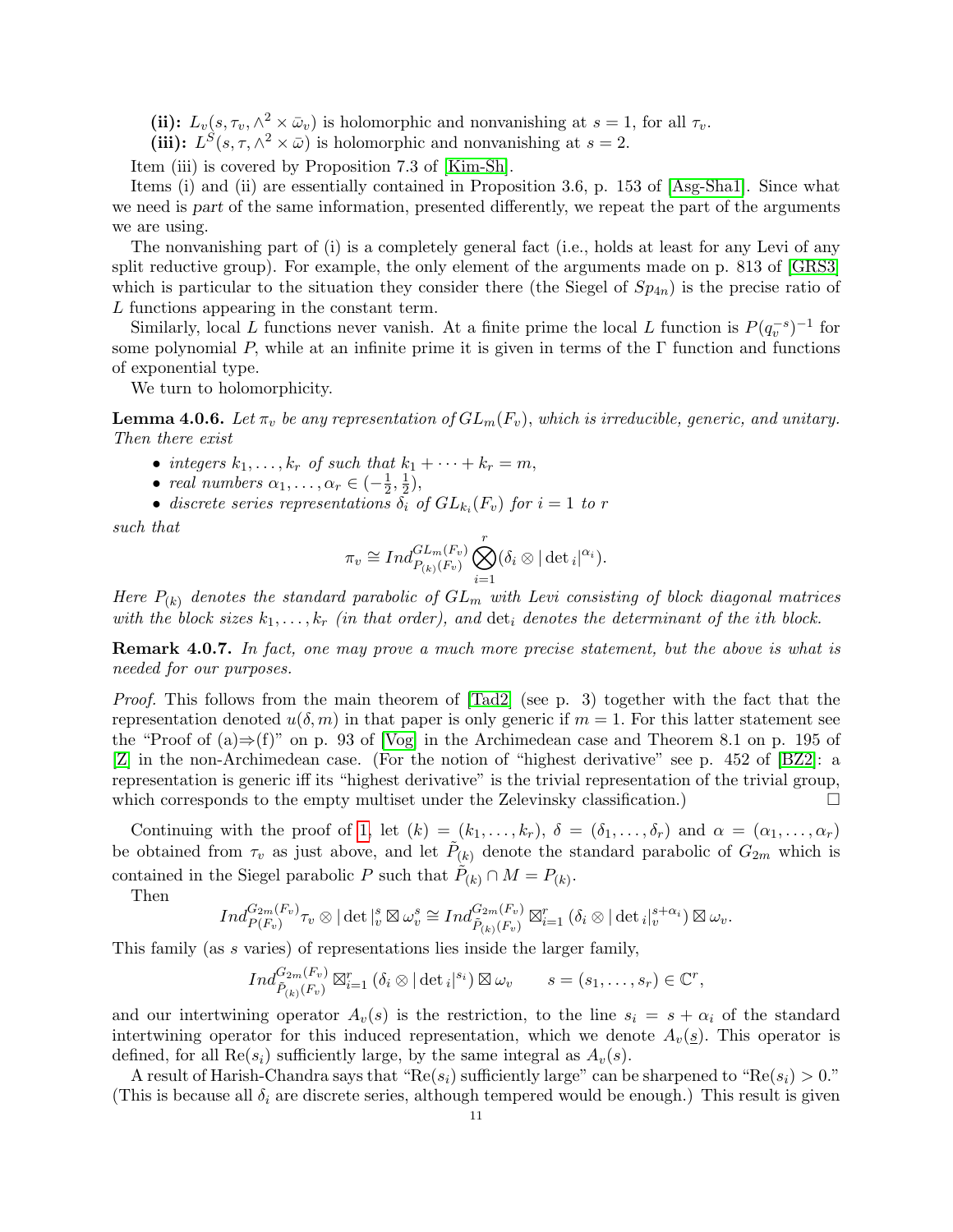in the p-adic case as [Sil] Theorem 5.3.5.4, and in the Archimedean case, [Kn] Theorem 7.22, p. 196.

Hence, the integral defining  $A_v(s)$  converges for  $s > \max_i(-\alpha_i)$ , and in particular converges at 1  $\frac{1}{2}$ .

From the relationship between the local  $L$  functions and the so-called local coefficients, it follows that the local L functions are also holomorphic in the same region. For this relationship see [Sha3] for the Archimedean case and [Sha2], p. 289 and p. 308 for the non-Archimedean case.

This completes the proof of (i) and (ii), of (1), and of the theorem.  $\Box$ 

# 5. Main Results

5.1. Descent Construction. Next we describe certain unipotent periods of  $G_{2m}$  which play a key role in the argument. For  $1 \leq \ell < m$ , let  $N_{\ell}$  be the subgroup of  $U_{\text{max}}$  defined by  $u_{ij} = 0$  for  $i > \ell$ . (Recall that according to the convention above, this refers only to those i, j with  $i < j \leq m - i$ .) This is the unipotent radical of a standard parabolic  $Q_\ell$  having Levi  $L_\ell$  isomorphic to  $GL_1^\ell \times G_{2m-2\ell}$ .

Let  $\vartheta$  be a character of  $N_{\ell}$  then we may define

$$
DC^{\ell}(\tau, \omega, \vartheta) = FC^{\vartheta} \mathcal{E}_{-1}(\tau, \omega).
$$

**Theorem 5.1.1.** Let  $\tau$  be an  $\bar{\omega}$ -symplectic irreducible cuspidal automorphic representation of  $GL_{2n}(\mathbb{A})$ . If  $\ell \geq n$ , and  $\vartheta$  is in general position, then

$$
DC^{\ell}(\tau, \omega, \vartheta) = \{0\}.
$$

*Proof.* By Theorem 4.0.3, (3) the representation  $\mathcal{E}_{-1}(\tau,\omega)$  decomposes discretely. Let  $\pi \cong \otimes_v' \pi_v$  be one of the irreducible components, and  $p_{\pi} : \mathcal{E}_{-1}(\tau, \omega) \to \pi$  the natural projection.

Fix a place  $v_0$  such which  $\tau_{v_0}$  and  $\pi_{v_0}$  are unramified. For any  $\xi^{v_0} \in \otimes'_{v \neq v_0} Ind_{P(F_v)}^{G_{4n}(F_v)} \tau_v \otimes |\det|_v^{\frac{1}{2}} \boxtimes$  $\omega_v$  we define a map

$$
i_{\xi^{v_0}}:Ind_{P(F_{v_0})}^{G_{4n}(F_{v_0})}\tau_{v_0}\otimes |\det|_{v_0}^{\frac{1}{2}}\boxtimes\omega_{v_0}\to Ind_{P(\mathbb{A})}^{G_{4n}(\mathbb{A})}\tau\otimes |\det|^{\frac{1}{2}}\boxtimes\omega
$$

by  $i_{\xi^{v_0}}(\xi_v) = \iota(\xi_{v_0} \otimes \xi^{v_0})$ , where  $\iota$  is an isomorphism of the restricted product  $\otimes'_v Ind_{P(F_v)}^{G_{4n}(F_v)} \tau_v \otimes$  $|\det|_{\tilde{v}}^{\frac{1}{2}} \boxtimes \omega_v$  with the global induced representation  $Ind_{P(\mathbb{A})}^{G_{4n}(\mathbb{A})}\tau \otimes |\det|^{\frac{1}{2}} \boxtimes \omega$ . Clearly

$$
\mathcal{E}_{-1}(\tau,\omega)=E_{-1}\circ\iota(\otimes'_v Ind_{P(F_v)}^{G_{4n}(F_v)}\tau_v\otimes|\det|_{\tilde{v}}^{\frac{1}{2}}\boxtimes\omega_v).
$$

For any decomposable vector  $\xi = \xi_{v_0} \otimes \xi^{v_0}$ ,

$$
p_{\pi} \circ E_{-1} \circ \iota(\xi) = p_{\pi} \circ E_{-1} \circ i_{\xi^{v_0}}(\xi_{v_0}).
$$

Thus,  $\pi_{v_0}$  is a quotient of  $Ind_{P(F_{v_0})}^{G_{4n}(F_{v_0})}$  ${}_{P(F_{v_0})}^{G_{4n}(F_{v_0})}\tau_{v_0}\otimes|\det|^{\frac{1}{2}}_{v_0}\boxtimes\omega_{v_0}$ , and hence (since we took  $v_0$  such that  $\pi_{v_0}$  is unramified) it is isomorphic to the unramified constituent  ${}^{un}Ind_{P(F_{v_0})}^{G_{4n}(F_{v_0})}$  $\frac{G_{4n}(F_{v_0})}{P(F_{v_0})}\tau_{v_0}\otimes |\det|_{v_0}^{\frac{1}{2}}\boxtimes \omega_{v_0}.$ 

Denote the isomorphism of  $\pi$  with  $\otimes'_v \pi_v$  by the same symbol  $\iota$ . This time, fix  $\zeta^{v_0} \in \otimes'_{v \neq v_0} \pi_v$ , and define  $i_{\zeta^{v_0}}$  :<sup>un</sup> Ind ${}_{P(F_{v_0})}^{G_{4n}(F_{v_0})}$  ${}_{P(F_{v_0})}^{G_{4n}(F_{v_0})}\tau_{v_0}\otimes|\det|^{\frac{1}{2}}_{v_0}\boxtimes\omega_{v_0}\to\pi.$  It follows easily from the definitions that

$$
FC^\vartheta\circ i_{\zeta^{v_0}}
$$

factors through the Jacquet module  $\mathcal{J}_{N_{\ell},\vartheta}$ ( $^{un}Ind_{P(F_{v_0})}^{G_{4n}(F_{v_0})}$  $\frac{G_{4n}(F_{v_0})}{P(F_{v_0})}\tau_{v_0}\otimes |\det|^{\frac{1}{2}}_{v_0}\boxtimes \omega_{v_0}).$  In appendix 6 we show that this Jacquet module is zero. The result follows.  $\Box$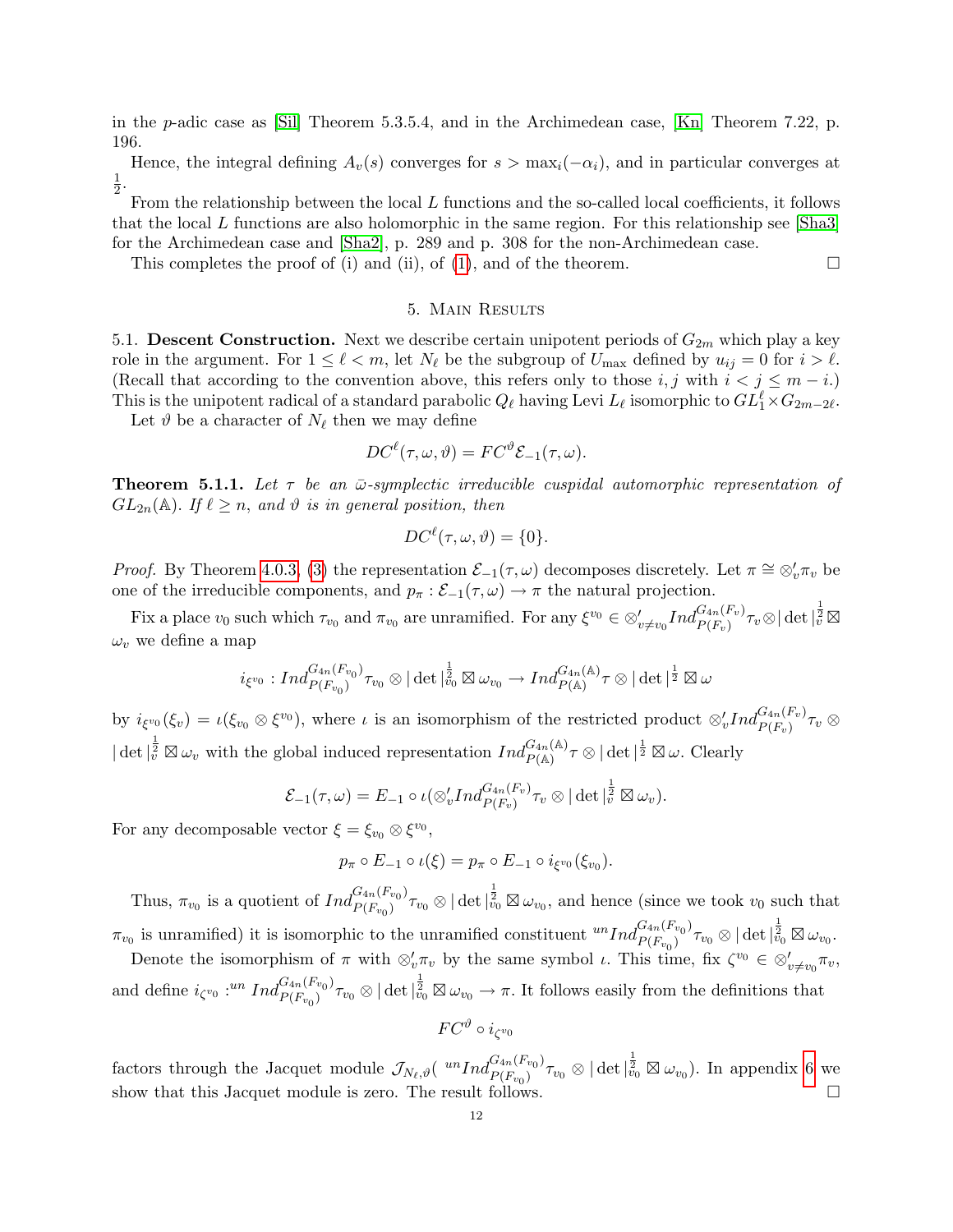**Remark 5.1.2.** A general character of  $N_{\ell}$  is of the form

 $\psi(c_1u_{1,2} + \cdots + c_{\ell-1}u_{\ell-1,\ell} + d_1u_{\ell,\ell+1} + \cdots + d_{4n-2\ell}u_{\ell,4n-\ell}).$ 

The Levi  $L_{\ell}$  acts on the space of characters (cf. section 3.5). Over an algebraically closed field there is an open orbit, which consists of all those elements such that  $c_i \neq 0$  for all i and  ${}^t \underline{d} J \underline{d} \neq 0$ . Here,  $\underline{d}$  is the column vector  ${}^t(d_1,\ldots,d_{4n-2\ell})$ , and J is defined as in 3.1. Over a general field two such elements are in the same  $F$ -orbit iff the two values of <sup>t</sup>dJd are in the same square class.

Let  $\psi_{\ell}$  be the character of  $N_{\ell}$  defined by

$$
\psi_{\ell}(u) = \psi_0(u_{12} + \cdots + u_{\ell-1,\ell} + u_{\ell,2n} - u_{\ell,2n+1}).
$$

It is not hard to see that

- the stabilizer  $L_{\ell}^{\psi_{\ell}}$  (cf.  $M^{\vartheta}$  in definition 3.5.1) has two connected components,
- the one containing the identity is isomorphic to  $G_{4n-2\ell-1}$ ,
- there is an "obvious" choice of isomorphism  $inc: G_{4n-2\ell-1} \to (L_{\ell}^{\psi_{\ell}})^0$  having the following property: if  $\{e_i^*: i = 0 \text{ to } 2n\}$  is the basis for the cocharacter lattice of  $G_{4n}$  as in section 3.2, and  $\{\bar{e}_i^*, i=0 \text{ to } n\}$  is the basis for that of  $G_{2n+1}$ , then

(5.1.3) 
$$
inc \circ e_i^* = \begin{cases} e_0^*, & i = 0\\ e_{n-1+i}^*, & i = 1 \text{ to } n. \end{cases}
$$

In the case when  $\ell = 2n - 1$ ,  $N_{\ell} = U_{\text{max}}$ , and  $\psi_{\ell}$  is a generic character. The above remarks remain valid with the convention that  $G_1 = GL_1$ .

Let

$$
DC_{\omega}(\tau) = FC^{\psi_{n-1}} \mathcal{E}_{-1}(\tau, \omega).
$$

It is a space of smooth functions  $G_{2n+1}(F\backslash\mathbb{A}) \to \mathbb{C}$ , and affords a representation of the group  $G_{2n+1}(\mathbb{A})$  acting by right translation, where we have identified  $G_{2n+1}$  with the identity component of  $L_{n-1}^{\psi_{n-1}}$  $\frac{v_{n-1}}{n-1}$ .

**Theorem 5.1.4.** The space  $DC_{\omega}(\tau)$  is a nonzero cuspidal representation of  $G_{2n+1}(\mathbb{A})$ , which supports a nonzero Whittaker integral. If  $\sigma$  is any irreducible automorphic representation contained in  $DC_{\omega}(\tau)$ , then  $\sigma$  lifts weakly to  $\tau$  under the map r. Also, the central character of  $\sigma$  is  $\omega$ .

**Remark 5.1.5.** Since  $DC_{\omega}(\tau)$  is nonzero and cuspidal, there exists at least one irreducible component  $\sigma$ . In the case of orthogonal groups, one may show ([So1], pp. 8-9, item 4) that all of the components are generic using the Rankin-Selberg integrals of [Gi-PS-R],[So2]. On the other hand, in the odd case, one may also show ( $[GRS4]$ , Theorem 8, p. 757, or  $[Sol]$  page 9, item 6) using the results of [Ji-So] that  $DC_{\omega}(\tau)$  is irreducible.

Proof. The statements are proved by combining relationships between unipotent periods and knowledge about  $\mathcal{E}_{-1}(\tau,\omega)$ .

For genericity, let  $(U_1, \psi_1)$  denote the unipotent period obtained by composing the one which defines the descent with the one which defines the Whittaker function on  $G_{2n+1}$  embedded into  $G_{4n}$  as the stabilizer of the descent character. Thus  $U_1$  is the subgroup of the standard maximal unipotent defined by the relations  $u_{i,2n} = u_{i,2n+1}$  for  $i = n$  to  $2n - 1$ , and

 $\psi_1(u) = \psi(u_{1,2} + \cdots + u_{n-2,n-1} + u_{n-1,2n} - u_{n-1,2n+1} + u_{n,n+1} + \cdots + u_{2n-1,2n}).$ 

Next, let  $U_2$  denote the subgroup of the standard maximal unipotent defined by  $u_{i,i+1} = 0$  for i even and less than 2n. (One may also put  $\leq 2n$ : the equation  $u_{2n,2n+1} = 0$  is automatic for any element of  $U_{\text{max}}$ .) The character  $\psi_2$  depends on whether n is odd or even. If n is even, it is

$$
\psi(u_{1,3}+u_{2,4}+\cdots+u_{2n-1,2n+1}),
$$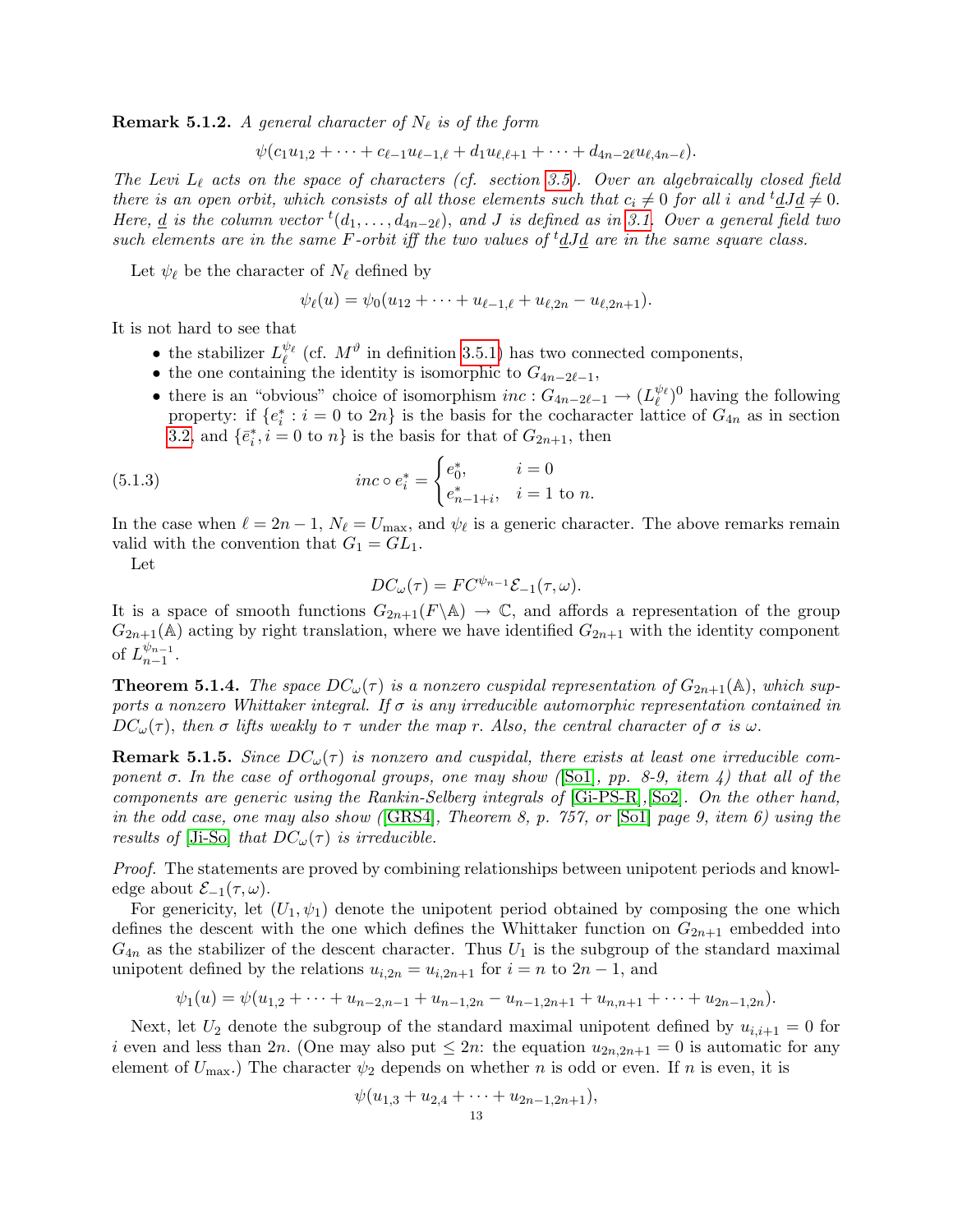while, if  $n$  is odd, it is

$$
\psi(u_{1,3}+u_{2,4}+\cdots+u_{2n-3,2n-1}+u_{2n-2,2n+1}+u_{2n-1,2n}),
$$

Finally, let  $U_3$  denote the maximal unipotent, and  $\psi_3$  denote

$$
\psi_3(u) = \psi(u_{1,2} + \cdots + u_{2n-1,2n}).
$$

Thus  $(U_3, \psi_3)$  is the composite of the unipotent period defining the constant term along the Siegel parabolic, and the one which defines the Whittaker functional on the Levi of this parabolic. By Theorem 4.0.3 (5) this period is not in  $\mathcal{U}^{\perp}(\mathcal{E}_{-1}(\tau,\omega)).$ 

In the appendices, we show

- (1)  $(U_1, \psi_1)|(U_2, \psi_2)$ , in Lemma 7.3.1, and
- (2)  $(U_3, \psi_3) \in \langle (U_2, \psi_2), \{ (N_\ell, \vartheta) : n \le \ell < 2n \text{ and } \vartheta \text{ in general position.} \} \rangle$  in Lemma 7.3.2.

By Theorem 5.1.1  $(N_\ell, \vartheta) \in \mathcal{U}^\perp(\mathcal{E}_{-1}(\tau, \omega))$  for all  $n \leq \ell < 2n$  and  $\vartheta$  in general position. It follows that  $(U_1, \psi_1) \notin \mathcal{U}^{\perp}(\mathcal{E}_{-1}(\tau, \omega))$ . This establishes genericity (and hence nontriviality) of the descent. Turning to cuspidality, we prove in the appendices an identity relating:

- Constant terms on  $G_{2n+1}$  embedded as  $(L_{n-1}^{\psi_{n-1}})$  $_{n-1}^{\psi_{n-1}})^{0},$
- Descent periods in  $G_{4n}$ ,
- Constant terms on  $G_{4n}$ ,
- Descent periods on  $G_{4n-2k}$ , embedded in  $G_{4n}$  as a subgroup of a Levi.

To formulate the exact relationship we introduce some notation for the maximal parabolics of GSpin groups.

The group  $G_{2n+1}$  has one standard maximal parabolic having Levi  $GL_i \times G_{2n-2i+1}$  for each value of i from 1 to n. Let us denote the unipotent radical of this parabolic by  $V_i^{2n+1}$ . We denote the trivial character of any unipotent group by 1.

The group  $G_{4n}$  has one standard maximal parabolic having Levi  $GL_k \times G_{4n-2k}$  for each value of k from 1 to  $2n-2$ . We denote the unipotent radical of this parabolic by  $V_k$ .

(The group  $G_{4n}$  also has two parabolics with Levi isomorphic to  $GL_{2n} \times GL_1$ , but since they will not come up in this discussion, we do not need to bother over a notation to distinguish them.) We prove in Lemma 7.3.4 that  $(V_k^{2n+1})$  $(k^{2n+1}, 1) \circ (N_{n-1}, \psi_{n-1})$  is contained in

$$
\langle (N_{n+k-1}, \psi_{n+k-1}), \{ (N_{n+j-1}, \psi_{n+j-1})^{(4n-2k+2j)} \circ (V_{k-j}, \mathbf{1}) : 1 \le j < k \} \rangle,
$$

where  $(N_{n+j-1}, \psi_{n+j-1})^{(4n-2k+2j)}$  denotes the descent period, defined as above, but on the group  $G_{4n-2k+2j}$ , embedded into  $G_{4n}$  as a component of the Levi with unipotent radical  $V_{k-j}$ .

By Theorem 5.1.1  $(N_{n+k-1}, \psi_{n+k-1}) \in \mathcal{U}^{\perp}(\mathcal{E}_{-1}(\tau,\omega))$  for  $k = 1$  to n. For all  $k, j$  such that  $1 \leq j < k \leq n$ , the period  $(V_{k-j}, 1)$  is the constant term along a parabolic which is not associated to P. Hence  $(V_{k-j}, \mathbf{1}) \in \mathcal{U}^{\perp}(\mathcal{E}_{-1}(\tau, \omega))$  by [MW1] Proposition II.1.7. This shows that any nonzero function appearing in any of the spaces  $DC^a_{\omega}(\tau)$  must be cuspidal. Such a function is also easily seen to be of uniformly moderate growth, being the integral of an automorphic form over a compact domain. In addition, such a function is easily seen to have central character  $\omega$ , and any function with these properties is necessarily square integrable modulo the center ([MW1] I.2.12). It follows that each of the spaces  $DC^a_\omega(\tau)$  decomposes discretely.

Now, suppose  $\sigma \cong \otimes'_v \sigma_v$  is an irreducible representation which is contained in  $DC_\omega(\tau)$ . Let  $p_\sigma$ denote the natural projection  $DC_{\omega}(\tau) \to \sigma$ . Once again, by Theorem 4.0.3, (3) the representation  $\mathcal{E}_{-1}(\tau,\omega)$  decomposes discretely. Let  $\pi$  be an irreducible component of  $\mathcal{E}_{-1}(\tau,\omega)$  such that the restriction of  $p_{\sigma} \circ FC$  to  $\pi$  is nontrivial. As discussed previously in the proof of Theorem 5.1.1, at all but finitely many  $v, \tau$  is unramified at v and furthermore,  $\pi_v$  is the unramified constituent  $\|u\|_{L^2(\Gamma_v)}^{L^2(\Gamma_v)}\pi_v\boxtimes\omega_v\otimes\|\det\|_v^{\frac{1}{2}} \text{ of } Ind_{P(F_v)}^{G_{4n}(F_v)}\pi_v\boxtimes\omega_v\otimes\|\det\|_v^{\frac{1}{2}}. \text{ If } v_0 \text{ is such a place, the map }p_\sigma\circ FC\circ i_{\zeta^{v_0}},$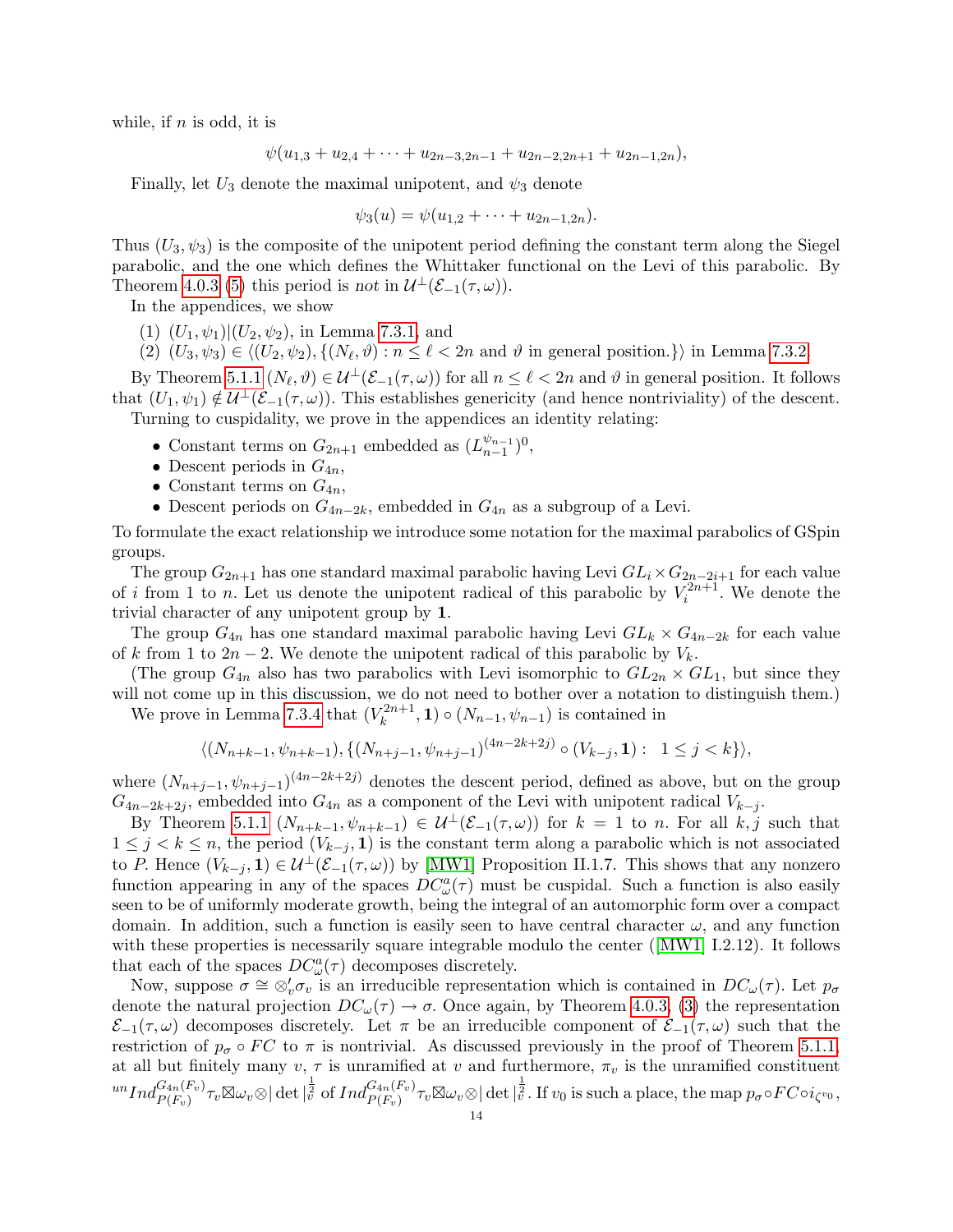$\text{with } i_{\zeta^{v_0}} \text{ defined as in Theorem 5.1.1, factors through } \mathcal{J}_{N_{n-1}, \psi_{n-1}}\left( \sqrt[10]{\frac{a_{n}(F_v)}{P(F_v)}} \tau_v \otimes |\det|_v^{\frac{1}{2}} \boxtimes \omega_v \right),$ and gives rise to a  $G_{2n+1}(F_{v_0})$ -equivariant map from this Jacquet-module onto  $\sigma_{v_0}$ .

To pin things down precisely, assume that  $\tau_v$  is the unramified component of  $Ind_{B(GL_{2n})(F_v)}^{GL_{2n}(F_v)}\mu$ , and let  $\mu_1, \ldots, \mu_{2n}$  be defined as in the proof of Lemma 3.3.1. By Lemma 3.3.1, we may assume without loss of generality that  $\mu_{2n+1-i} = \omega \mu_i^{-1}$  for  $i = 1$  to n.

We also need to refer to the elements of the basis of the cocharacter lattice of  $G_{2n+1}$  fixed in section 3.2. As in the remarks preceding the definition of  $DC_{\omega}(\tau)$ , we denote these  $\bar{e}_0^*, \ldots, \bar{e}_n^*$ .

In the appendices, we show that

$$
\mathcal{J}_{N_{n-1},\psi_{n-1}}\left( ^{un}Ind_{P(F_v)}^{G_{4n}(F_v)}\tau_v\boxtimes\omega_v\otimes |\det|_{\bar{v}}^{\frac{1}{2}}\right)
$$

is isomorphic as a  $G_{2n+1}(F_v)$ -module to  $Ind_{B(G_{2n+1})(F_v)}^{G_{2n+1}(F_v)}\chi$  for  $\chi$  the unramified character of  $B(G_{2n+1})(F_v)$ such that

$$
\chi \circ \bar{e}_i^* = \mu_i, i = 1 \text{ to } n, \chi \circ \bar{e}_0^* = \omega_v.
$$

It follows that  $\tau$  is a weak lift of  $\sigma$  associated to the map r.

6. Appendix I: Local results on Jacquet Functors

In this appendix, F is a non-archimedean local field, on which we place the additional technical hypothesis

(6.0.6) 
$$
B(G_{2n-1})(F)G_{2n-1}(\mathfrak{o})=G_{2n-1}(F),
$$

which is known (see [Tits], 3.9, and 3.3.2) to hold at all but finitely many non-Archimedean completions of a number field. Here,  $G_{2n-1}$  is identified with  $(L_n^{\psi})$  $_{n-1}^{\psi}$ )<sup>0</sup> is defined as in (5.1.3), and  $\mathfrak{o}$ denotes the ring of integers of F.

**Proposition 6.0.7.** Let  $\tau = Ind_{B(GL_{2n})(F)}^{GL_{2n}(F)}\mu$ , where  $\mu$  satisfies  $\mu \circ e_i^* = \omega \mu \circ e_{2n+1-i}^*$ . Then for  $\ell \geq n$  and  $\vartheta$  in general postion, the Jacquet module  $\mathcal{J}_{N_{\ell},\vartheta}(^{un}Ind_{P(F)}^{G_{4n}(F)}\tau \otimes |\det|^{\frac{1}{2}} \boxtimes \omega)$  is trivial.

*Proof.* First, let  $\mu_i : F \to \mathbb{C}$  be the unramified character given by  $\mu_i = \mu \circ e_i^*$ . By induction in stages,

$$
{}^{un}Ind_{P(F)}^{G_{4n}(F)}\tau\otimes|\det|^{\frac{1}{2}}\boxtimes\omega={}^{un}Ind_{B(G_{4n})(F)}^{G_{4n}(F)}\tilde{\mu},
$$

where  $\tilde{\mu} \circ e_i^*(x) = |x|^{\frac{1}{2}} \mu_i(x)$ , for  $i = 1$  to  $2n$  and  $\tilde{\mu} \circ e_0^* = \omega$ . By the definition of the unramified constituent

$$
^{un}Ind_{B(G_{4n})(F)}^{G_{4n}(F)}\tilde{\mu} = {^{un}Ind_{B(G_{4n})(F)}^{G_{4n}(F)}}\tilde{\mu}',
$$

where  $\tilde{\mu}' \circ e_{2i-1}^*(x) = \mu_i(x)|x|^{\frac{1}{2}},$  and  $\tilde{\mu}' \circ e_{2i}^*(x) = \mu_i(x)|x|^{-\frac{1}{2}},$  for  $i = 1$  to n, and  $\tilde{\mu}' \circ e_0^* = \omega$ . Now, it is well known that

$$
^{un}Ind_{B(GL_2)(F)}^{GL_2(F)}\mu|\,|\frac{1}{2}\otimes\mu|\,|^{-\frac{1}{2}}=\mu\circ\det.
$$

It follows that

$$
^{un}Ind_{B(G_{4n})(F)}^{G_{4n}(F)}\tilde{\mu}' = {^{un}Ind_{P_{2^{2n}}(F)}^{G_{4n}(F)}}\hat{\mu},
$$

where  $P_{2^{2n}}$  is the parabolic of  $G_{4n}$  having Levi isomorphic to  $GL_2^n \times GL_1$ , such that the roots of this Levi are  $e_1 - e_2, e_3 - e_4, \ldots, e_{2n-1} - e_{2n}$ , and  $\hat{\mu}$  is the character given by  $\hat{\mu} \circ e_{2i-1}^* = \hat{\mu} \circ e_{2i}^* =$  $\mu_i, \hat{\mu} \circ e_0^* = \omega.$ 

The space  $Ind_{P_{2^{2n}}(F)}^{G_{4n}(F)}\hat{\mu}$  has a filtration as a  $Q_{\ell}(F)$ -module, in terms of  $Q_{\ell}(F)$ -modules indexed by the elements of  $(W \cap P_{2^{2n}}) \setminus W/(W \cap Q_\ell)$ . For any element x of  $P_{2^{2n}}(F)wQ_\ell F$  the module corresponding to w is isomorphic to  $c = ind_{x^{-1}P_{2^{2n}}(F)x \cap Q_{\ell}(F)}^{Q_{\ell}(F)} \hat{\mu} \delta_{P_{2^{2n}}}^{\frac{1}{2}} \circ Ad(x)$ . Here  $Ad(x)$  denotes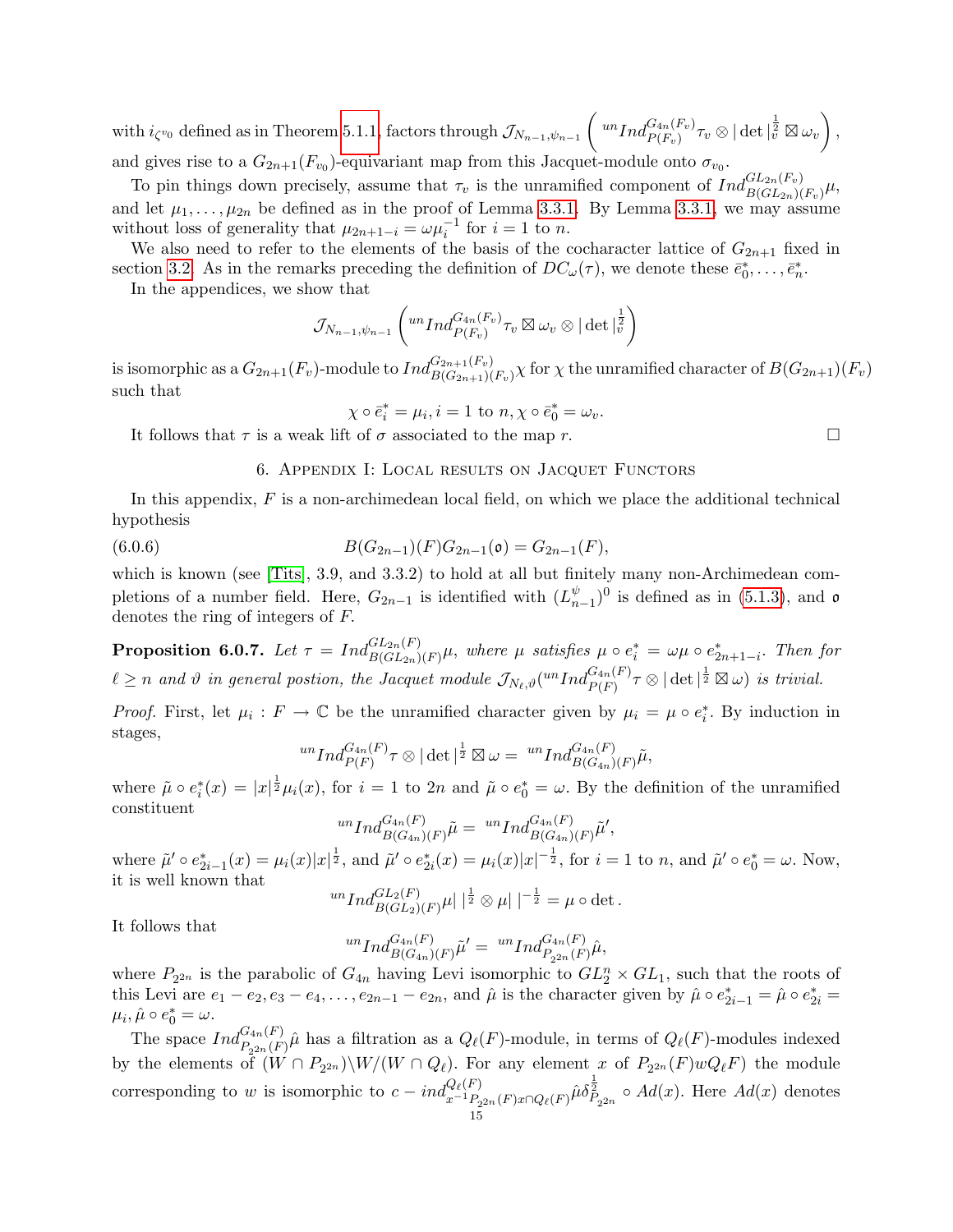the map given by conjugation by x. It sends  $x^{-1}P_{2^{2n}}(F)x \cap Q_{\ell}(F)$  into  $P_{2^{2n}}(F)$ . Also, here and throughout  $c - ind$  denotes non-normalized compact induction. (See [Cass], section 6.3.)

**Lemma 6.0.8.** The Weyl group of  $G_m$  is canonically identified with that of  $SO_m$ .

*Proof.* For this lemma only, let T denote the torus of  $SO_m$  and  $\tilde{T}$  that of  $G_m$ . Then the following diagram commutes:



Both horizontal arrows are inclusions and both vertical arrows are pr.

One easily checks that every element of the Weyl group of  $SO_{4n}$  is represented by a permutation matrix. We denote the permutation associated to  $w$  also by  $w$ . The set of permutations  $w$  obtained is precisely the set of permutations  $w \in \mathfrak{S}_{4n}$  satisfying,

(1)  $w(4n + 1 - i) = 4n + 1 - w(i)$  and

(2) det  $w = 1$  when w is written as a  $4n \times 4n$  permutation matrix.

As representatives for the double cosets  $(W \cap P_{2^{2n}}) \setminus W / (W \cap Q_\ell)$  we choose the element of minimal length in each. As permutations, these elements have the properties

 $(3)$   $w^{-1}(2i) > w^{-1}(2i-1)$  for  $i = 1$  to  $2n$ , and

(4) If  $\ell \le i < j \le 4n + 1 - \ell$  and  $w(i) > w(j)$ , then  $i = 2n$  and  $j = 2n + 1$ . Let  $I_w$  be the  $Q_{\ell}(F)$ -module obtained as

$$
c - ind_{\dot{w}^{-1}P_{2^{2n}}(F)\dot{w}\cap Q_{\ell}(F)}^{\mathcal{Q}_{\ell}}\hat{\mu}\delta_{P_{2^{2n}}}^{\frac{1}{2}} \circ Ad(\dot{w})
$$

using any element  $\dot{w}$  of  $pr^{-1}(w)$ .

A function f in  $I_w$  will map to zero under the natural projection to  $\mathcal{J}_{N_\ell,\vartheta}(I_w)$  iff there exists a compact subgroup  $N_{\ell}^0$  of  $N_{\ell}(F)$  such that

$$
\int_{N_{\ell}^0} f(hn) \overline{\vartheta(n)} dn = 0 \qquad \forall h \in Q_{\ell}(F).
$$

(See [Cass], section 3.2.) Let  $\vartheta^h(n) = \vartheta(hnh^{-1})$ . It is easy to see that the integral above vanishes for suitable  $N_{\ell}^0$  whenever

(6.0.9) 
$$
\vartheta^h|_{N_{\ell}(F)\cap w^{-1}P_{2^{2n}}(F)w} \text{ is nontrivial.}
$$

Furthermore, the function  $h \mapsto \vartheta^h$  is continuous in h, (the topology on the space of characters of  $N_{\ell}(F)$  being defined by identifying it with a finite dimensional F-vector space, cf. section 3.5) so if this condition holds for all h in a compact set, then  $N_0^{\ell}$  can be made uniform in h.

Now,  $\vartheta$  is in general position. Hence, so is  $\vartheta^h$  for every h. So, if we write

$$
\vartheta^h(u) = \psi_0(c_1u_{1,2} + \cdots + c_{\ell-1}u_{\ell-1,\ell} + d_1u_{\ell,\ell+1} + \cdots + d_{2m-2\ell}u_{\ell,2m-\ell}),
$$

we have that  $c_i \neq 0$  for all i and  $t \underline{d} w \underline{d} \neq 0$ .

Clearly, the condition  $(6.0.9)$  holds for all h unless

(5)  $w(1) > w(2) > \cdots > w(\ell)$ .

Furthermore, because  $t \underline{d} w \underline{d} \neq 0$ , there exists some  $i_0$  with  $\ell + 1 \leq i_0 \leq 2n$  such that  $d_{i_0-\ell} \neq 0$ and  $d_{4n+1+\ell-i_0} \neq 0$ . From this we deduce that the condition (6.0.9) holds for all h unless w has the additional property

(6) There exists  $i_0$  such that  $w(\ell) > w(i_0)$  and  $w(\ell) > w(4n + 1 - i_0)$ .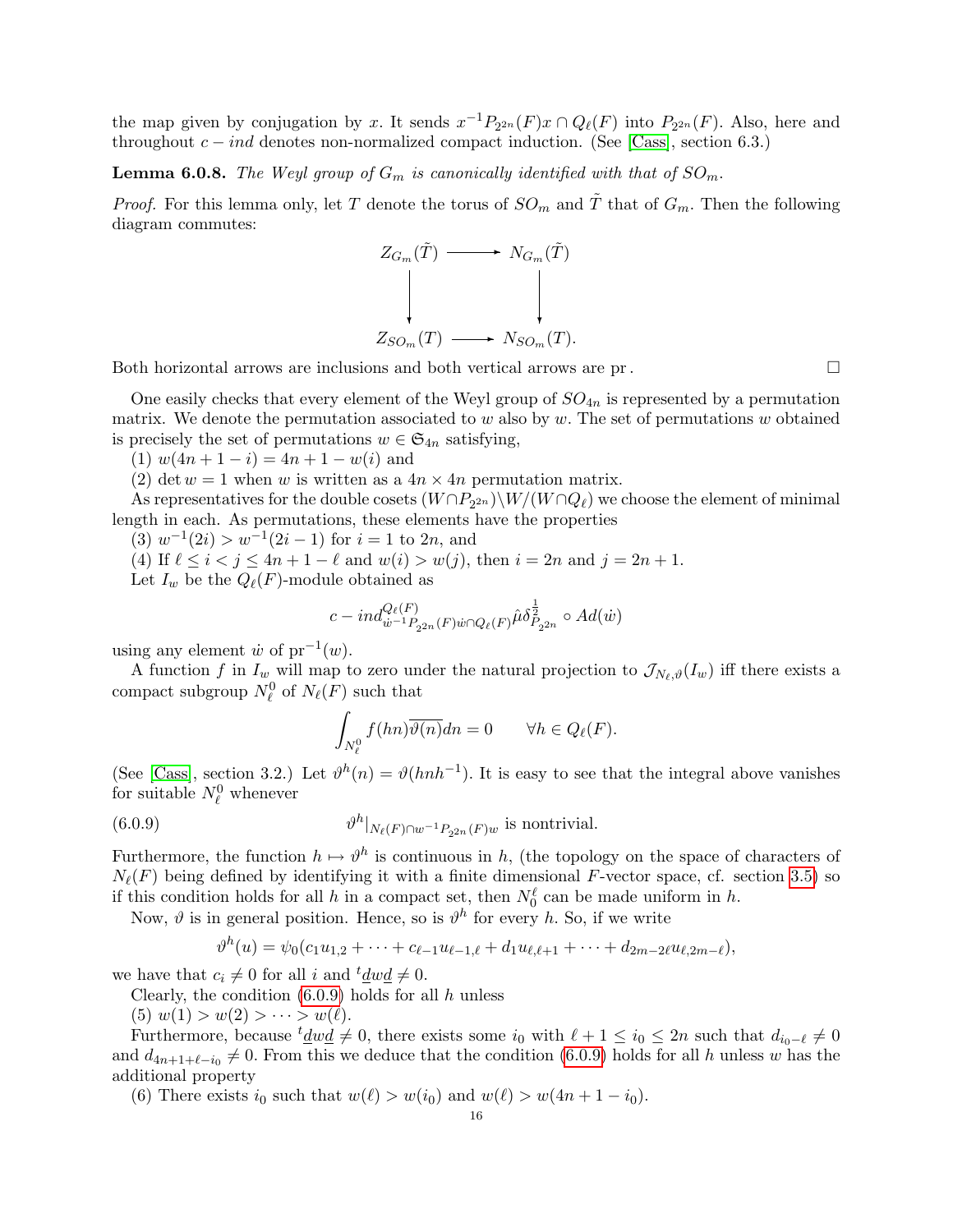However, if  $\ell \geq n$  it is easy to check that no permutations with properties (1),(3) (5) and (6) exist.

Thus  $\mathcal{J}_{N_{\ell},\vartheta}(I_w) = \{0\}$  for all w and hence  $\mathcal{J}_{N_{\ell},\vartheta}(^{un}Ind_{P(F)}^{G_{4n}(F)}\tau \otimes |\det|^{\frac{1}{2}} \boxtimes \omega) = \{0\}$  by exactness of the Jacquet functor.

**Proposition 6.0.10.** Let  $\tau = Ind_{B(GL_{2n})(F)}^{GL_{2n}(F)}\mu$ , where  $\mu$  satisfies  $\mu \circ e_i^* = \omega \mu \circ e_{2n+1-i}$ . Then the Jacquet module

$$
\mathcal{J}_{N_{n-1},\psi_{n-1}}\left({^{un}Ind_{P(F)}^{G_{4n}(F)}\tau\otimes|\det|^{\frac{1}{2}}\boxtimes\omega}\right)
$$

is isomorphic as a  $G_{2n+1}(F)$ -module to a subquotient of  $Ind_{B(G_{2n+1})(F)}^{G_{2n+1}(F)}\chi$  for  $\chi$  the unramified character of  $B(G_{2n+1})(F)$  such that

$$
\chi \circ \bar{e}_i^* = \mu_i, i = 1 \text{ to } n, \chi \circ \bar{e}_0^* = \omega.
$$

Proof. As before, we have

$$
{}^{un}Ind_{P(F)}^{G_{4n}(F)}\tau\otimes|\det|^{\frac{1}{2}}\boxtimes\omega={}^{un}Ind_{P_{2^{2n}}}^{G_{4n}(F)}\hat{\mu},
$$

and we filter  $Ind_{P_{2^{2n}}(F)}^{G_{4n}(F)}\hat{\mu}$  in terms of  $Q_{n-1}(F)$ -modules  $I_w$ . This time,  $\mathcal{J}_{N_{n-1},\psi_{n-1}}(I_w) = \{0\}$  for all w except one. This one Weyl element, which we denote  $w<sub>0</sub>$ , corresponds to the unique permutation satisfying  $(1),(2),(3),(4)$  of the previous result, together with  $w(i) = 4n - 2i + 1$  for  $i = 1$  to  $n - 1$ . Exactness yields

$$
\mathcal{J}_{N_{n-1},\psi_{n-1}}\left({^{un}Ind_{P(F)}^{G_{4n}(F)}}\tau\otimes|\det|^{\frac{1}{2}}\boxtimes\omega\right)\cong \mathcal{J}_{N_{\ell},\vartheta}(I_{w_0}).
$$

(This is an isomorphism of  $Q_{n-1}^{\psi_{n-1}}$  $\frac{\psi_{n-1}}{n-1}(F)$ -modules, where  $Q_{n-1}^{\psi_{n-1}} = N_{n-1} \cdot L_{n-1}^{\psi_{n-1}} \subset Q_{n-1}$ , is the stabilizer of  $\psi_{n-1}$  in  $Q_{n-1}$  (cf.  $L^{\vartheta}$  above).)

Now, recall that for each  $h \in Q_{n-1}(F)$  the character  $\psi_{n-1}^h(u) = \psi_{n-1}(huh^{-1})$  is a character of  $N_{n-1}$  in general position, and as such determines coefficients  $c_1, \ldots, c_{n-2}$  and  $d_1, \ldots, d_{2n+2}$  as in remark 5.1.2. Clearly,

$$
Q_{n-1}^o := \{ h \in Q_{n-1}(F) | d_i \neq 0 \text{ for some } i \neq n+1, n+2 \}
$$

is open. Moreover, one may see from the description of  $w_0$  that for h in this set 6.0.9 is satisfied. We have an exact sequence of  $Q_{n-1}^{\psi_{n-1}}$  $_{n-1}^{\psi_{n-1}}(F)$ -modules

$$
0 \to I_{w_0}^* \to I_{w_0} \to \bar{I}_{w_0} \to 0,
$$

where  $I^*_w$  consists of those functions in  $I_w$  whose compact support happens to be contained in  $Q_{n-1}^o$ , and the third arrow is restriction to the complement of  $Q_{n-1}^o$ . This complement is slightly larger than  $Q_{n-1}^{\psi_{n-1}}$  $\binom{\psi_{n-1}}{n-1}(F)$  in that it contains the full torus of  $Q_{n-1}(F)$ , but restriction of functions is an isomorphism of  $Q_{n-1}^{\psi_{n-1}}$  $_{n-1}^{\psi_{n-1}}(F)$ -modules,

$$
\bar{I}_{w_0} \to c - \mathrm{i} n d_{Q_{n-1}^{w_{n-1}}(F) \cap w_0^{-1} P_{2^{2n}}(F) w_0}^{\mathcal{Q}_{n-1}^{\psi_{n-1}}(F)} \hat{\mu} \delta_{P_{2^{2n}}}^{\frac{1}{2}} \circ Ad(w_0).
$$

Clearly  $\mathcal{J}_{N_{n-1},\psi_{n-1}}(I_{w_0}^*) = \{0\}$ , and hence

$$
\mathcal{J}_{N_{n-1},\psi_{n-1}}\left(Ind_{P_{2^{2n}}(F)}^{G_{4n}(F)}\hat{\mu}\right) \cong \mathcal{J}_{N_{n-1},\psi_{n-1}}\left(c-ind_{Q_{n-1}^{\psi_{n-1}}(F)\cap w_0^{-1}P_{2^{2n}}(F)w_0}\hat{\mu}\delta_{P_{2^{2n}}}^{\frac{1}{2}} \circ Ad(w_0)\right).
$$

Now let  $W$  denote

$$
\left\{ f : Q_{n-1}^{\psi_{n-1}}(F) \to \mathbb{C} \middle| \begin{array}{l} f(ug) = \psi_{n-1}(u) f(q) \ \forall \ u \in N_{n-1}(F), \ q \in Q_{n-1}^{\psi_{n-1}}(F), \\ f(bm) = \chi(b) \delta_{B(G_{2n+1})}^{\frac{1}{2}} f(m) \ \forall \ b \in B(L_{n-1}^{\psi_{n-1}})(F), \ m \in L_{n-1}^{\psi_{n-1}}(F) \end{array} \right\}.
$$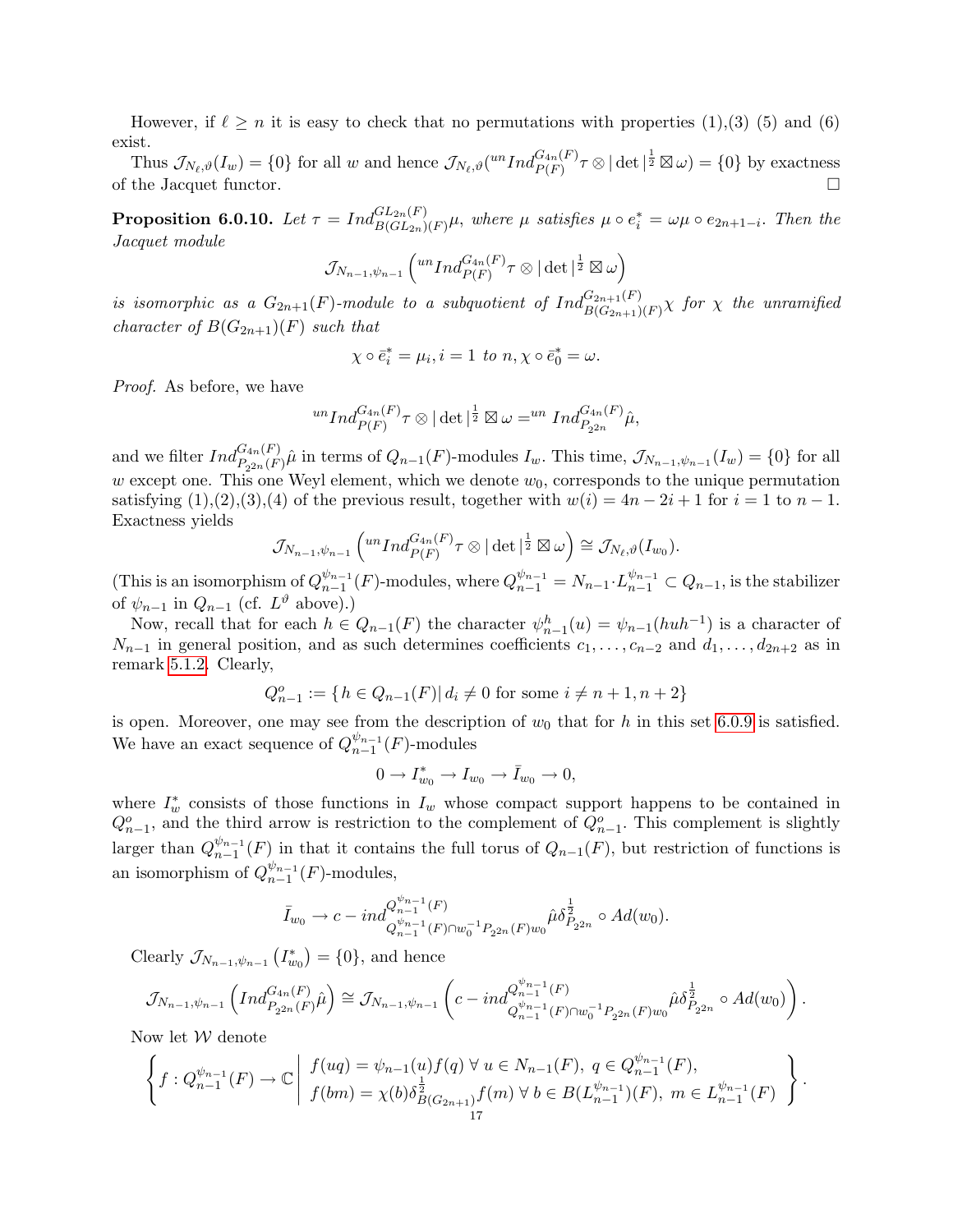For  $f \in c - ind_{\frac{\psi_{n-1}}{\psi_{n-1}}}^{Q_{n-1}^{\psi_{n-1}}}$  $Q_{n-1}^{\psi_{n-1}} \cap w_0^{-1} P_{2^{2n}} w_0$  $\hat{\mu}\delta_{P_{2^{2n}}}^{\frac{1}{2}} \circ Ad(w_0)$ , let  $W(f)(q) = \square$  $N_{n-1}(F) \cap w_0^{-1} \overline{U_{\text{max}}}(F) w_0$  $f(uq)\overline{\psi}_{n-1}(u)du$ .

Then W maps  $c - ind_{\psi_{n-1}+1}^{Q_{n-1}^{\psi_{n-1}}(F)}$  $Q_{n-1}^{\psi_{n-1}}(F) \cap w_0^{-1} P_{2^{2n}}(F) w_0$  $\hat{\mu}\delta_{P_{2^{2n}}}^{\frac{1}{2}} \circ Ad(w_0)$  into W. That is, the functions in  $c$  –

 $ind_{\psi_{n-1}(F)}^{Q_{n-1}^{\psi_{n-1}}(F)}$  $Q_{n-1}^{\psi_{n-1}(F)} \cap w_0^{-1} P_{2^{2n}}(F) w_0$  $\hat{\mu}\delta_{P_{2^{2n}}}^{\frac{1}{2}} \circ Ad(w_0)$  are left equivariant with respect to the group  $B(G_{2n+1})(F)$ ,

and a quasicharacter of this group that differs from  $\chi \delta_{B(G_{2n+1})}^{\frac{1}{2}}$  by the Jacobian of  $Ad(b)$ ,  $b \in$  $B(G_{2n+1})(F)$ , acting on  $N_{n-1}(F) \cap w_0^{-1} \overline{U_{\text{max}}}(F)w_0$ .

Let us denote

$$
c-ind_{Q_{n-1}^{w_{n-1}}(F)}^{Q_{n-1}^{w_{n-1}}(F)} \cap w_0^{-1}P_{2^{2n}}(F)w_0^{\hat{\mu}\delta_{P_{2^{2n}}}^{\frac{1}{2}}} \circ Ad(w_0)
$$

by V and denote by  $V(N_{n-1}, \psi_{n-1})$  the kernel of the linear map  $V \to \mathcal{J}_{N_{n-1}, \psi_{n-1}}(V)$ .

It is easy to show that  $V(N_{n-1}, \psi_{n-1})$  is contained in the kernel of W. In the next lemma, we show that in fact, they are equal. Restriction from  $Q_{n-1}^{\psi_{n-1}}$  $\frac{\psi_{n-1}}{n-1}(F)$  to  $L_{n-1}^{\psi_{n-1}}$  $_{n-1}^{\psi_{n-1}}(F)$  is clearly an isomorphism  $W \to Ind_{B(G_{2n+1})(F)}^{G_{2n+1}(F)}$  $\chi$ .

**Lemma 6.0.11.** With notation as in the previous proposition, we have  $Ker(W) \subset V(N_{n-1}, \psi_{n-1})$ . *Proof.* For this proof, we denote the Borel of  $L_{n-1}^{\psi_{n-1}}$  $\int_{n-1}^{\psi_{n-1}}$  by *B*. Also, let  $N^{w_0} = N_{n-1} \cap w_0^{-1} P_{2^{2n}} w_0$ , and

 $N_{w_0} = N_{n-1} \cap w_0^{-1} \overline{U_{\text{max}}} w_0,$ We consider a smooth function  $f: Q_{n-1}^{\psi_{n-1}}$  $\frac{\psi_{n-1}}{n-1}(F) \rightarrow \mathbb{C}$  which is compactly supported modulo  $Q_{n-1}^{\psi_{n-1}}$  $_{n-1}^{\psi_{n-1}}(F) \cap w_0^{-1}P_{2^{2n}}(F)w_0$ , and satisfies

$$
f(bm) = \chi \delta_B^{\frac{1}{2}}(b) f(m) \qquad \forall \ b \in B(F),
$$

and

$$
f( uq) = f(q)
$$
  $\forall u \in N^{w_0}(F)$  and  $q \in Q_{n-1}^{\psi_{n-1}}(F)$ .

We assume that

$$
\int_{N_{w_0}(F)} f(uq)\bar{\psi}_{n-1}(u)du = 0,
$$

for all  $q \in Q_{n-1}^{\psi_{n-1}}$  $\binom{w_{n-1}}{n-1}(F)$ . What must be shown is that there is a compact subset C of  $N_{n-1}(F)$  such that

$$
\int_C f(gu)\bar{\psi}_{n-1}(u)du = 0,
$$

for all  $q \in Q_{n-1}^{\psi_{n-1}}$  $_{n-1}^{\psi_{n-1}}(F).$ 

Consider first  $m \in L_{n-1}^{\psi_{n-1}}$  $\binom{\psi_{n-1}}{n-1}$  (o). Let p denote the unique maximal ideal in o. If U is a unipotent subgroup and  $M$  an integer, we define

$$
U(\mathfrak{p}^M) = \{ u \in U(F) : u_{ij} \in \mathfrak{p}^M \; \forall i \neq j \}.
$$

Observe that for each  $M \in \mathbb{N}$ ,  $N_{n-1}(\mathfrak{p}^M)$  is a subgroup of  $N_{n-1}(F)$  which is preserved by conjugation by elements of  $L_{n-1}^{\psi_{n-1}}$  $\frac{\psi_{n-1}}{n-1}$  (o). We may choose M sufficiently large that  $supp(f) \subset N_{w_0}(\mathfrak{p}^{-M})N^{w_0}(F)L_{n-1}^{\psi_{n-1}}$  $_{n-1}^{\psi_{n-1}}(F).$ Then we prove the desired assertion with  $C = N_{n-1}(\mathfrak{p}^{-M})$ . Indeed, for  $m \in L_{n-1}^{\psi_{n-1}}$  $_{n-1}^{\psi_{n-1}}(0)$ , we have

$$
\int_{N_{n-1}(\mathfrak{p}^{-M})} f(mu)\psi_{n-1}(u)du = \int_{N_{n-1}(\mathfrak{p}^{-M})} f(um)\psi_{n-1}(u)du,
$$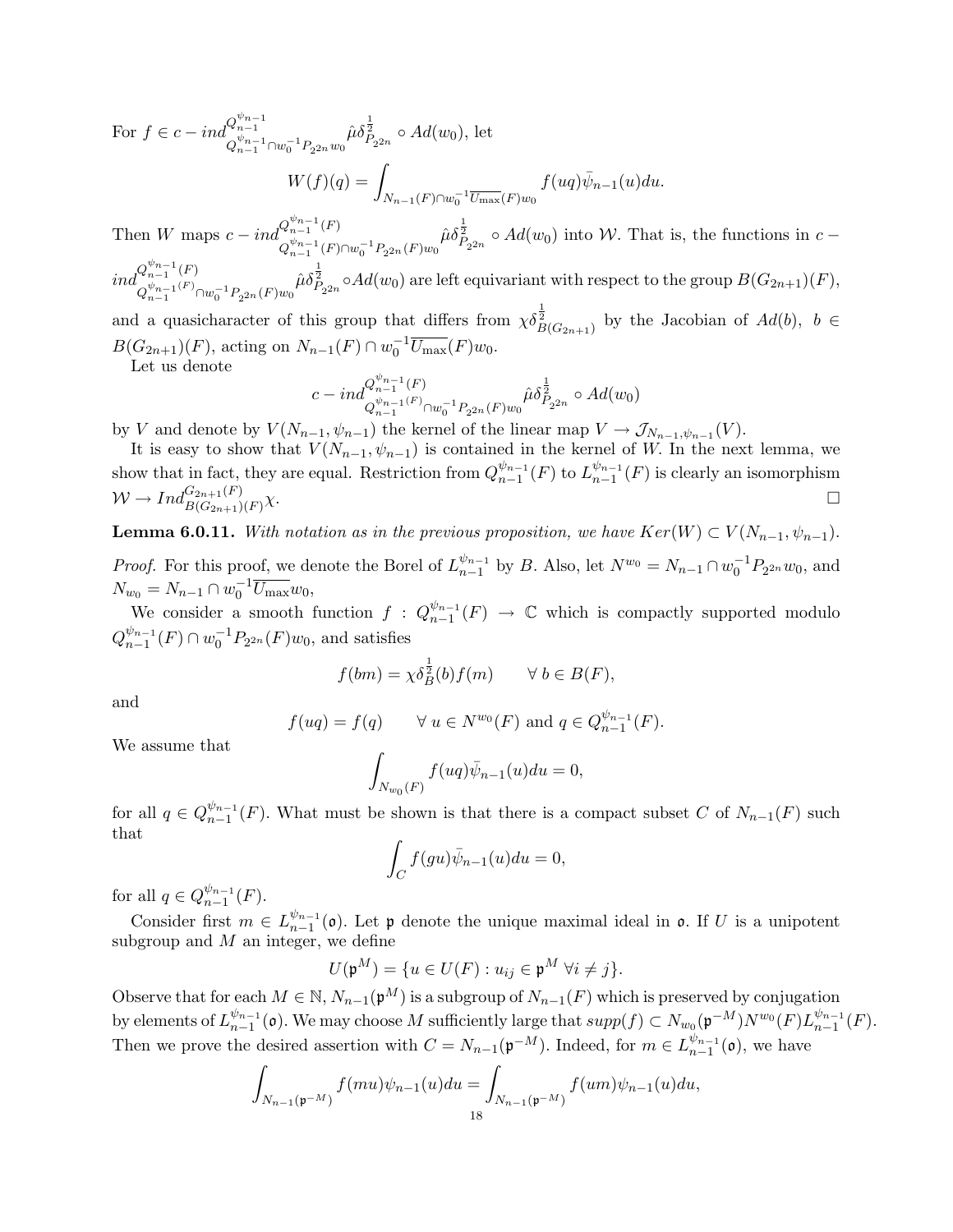because  $Ad(m)$  preserves the subgroup  $N_{n-1}(\mathfrak{p}^{-M})$ , and has Jacobian 1. Let  $c = Vol(N^{w_0}(\mathfrak{p}^{-M}))$ , which is finite. Then by  $N^{w_0}$ -invariance of f, the above equals

$$
=c\int_{N_{w_0}(\mathfrak{p}^{-M})}f(um)\psi_{n-1}(u)du.
$$

This, in turn, is equal to

$$
=c\int_{N_{w_0}(F)}f(um)\psi_{n-1}(u)du,
$$

since none of the points we have added to the domain of integration are in the support of  $f$ , and this last integral is equal to zero by hypothesis.

Next, suppose  $q = u_1 m$  with  $n \in N_{n-1}(F)$  and  $m \in L_{n-1}^{\psi_{n-1}}$  $\frac{\psi_{n-1}}{n-1}(\mathfrak{o})$ . If  $u_1 \in N_{n-1}(F) - N_{n-1}(\mathfrak{p}^{-M})$ then qu is not in the support of f for any  $u \in N_{n-1}(\mathfrak{p}^{-M})$ . On the other hand, if  $u_1 \in N_{n-1}(\mathfrak{p}^{-M})$ , then

$$
\int_{N_{n-1}(\mathfrak{p}^{-M})} f(u_1mu)\psi_{n-1}(u)du = \int_{N_{n-1}(\mathfrak{p}^{-M})} f(u_1um)\psi_{n-1}(u)du
$$

$$
= \psi_{n-1}(u_1) \int_{N_{n-1}(\mathfrak{p}^{-M})} f(um)\psi_{n-1}(u)du,
$$

and now we continue as in the case  $u_1 = 1$ .

The result for general q now follows from the left-equivariance properties of f and (6.0.6).  $\Box$ 

# 7. Appendix II: Global results

7.1. A Lemma Regarding Unipotent Periods. There is a natural action of  $G(F)$  on U given by  $\gamma \cdot (U, \psi) = (\gamma U \gamma^{-1}, \gamma \cdot \psi)$  where  $\gamma \cdot \psi(u) = \psi(\gamma^{-1}u\gamma)$ . We shall refer to this action as "conjugation." Obviously, unipotent periods which are conjugate are equivalent.

It is convenient to allow ourselves to conjugate our unipotent periods by a slightly larger set of elements. We may allow the involution  $\dagger$  to act on unipotent periods by  $f^{\dagger}(U,\psi_U)(g) = f^{(U,\psi_U)}(\dagger g)$ . Denoting the action of  $Pin_{4n}(F)$  on U by  $\gamma \cdot (U, \psi_U)$ , we have

$$
\gamma \cdot (U, \psi_U) \sim \begin{cases} (U, \psi_U) & \text{when } \det \mathrm{pr} \, \gamma = 1, \\ {}^{\dagger} (U, \psi_U) & \text{when } \det \mathrm{pr} \, \gamma = -1. \end{cases}
$$

Observe that in general  $^{\dagger}(U, \psi_U)$  is not equivalent to  $(U, \psi_U)$ . For example, it is not difficult to verify that  $\dagger(U_{\text{max}}, \psi_{LW}) \in \mathcal{U}^{\perp}(\mathcal{E}_{-1}(\tau, \omega)).$ 

**Lemma 7.1.1.** Suppose  $U_1 \supset U_2 \supset (U_1, U_1)$  are unipotent subgroups of a reductive algebraic group G. Suppose H is a subgroup of G and let f be a smooth left  $H(F)$ -invariant function on  $G(\mathbb{A})$ . Suppose  $\psi_2$  is a character of  $U_2$  such that  $\psi_2|_{(U_1,U_1)} \equiv 0$ . Then the set  $\text{res}^{-1}(\psi_2)$  of characters of  $U_1$ such that the restriction to  $U_2$  is  $\psi_2$  is nontrivial. (Here "res" is for "restriction" not "residue".) The elements of res<sup>-1</sup>( $\psi_2$ ) are permuted by the action of  $N_H(U_1)(F)$ . The following are equivalent.

$$
(1) f^{(U_2,\psi_2)} \equiv 0
$$

(2) 
$$
f^{(U_1,\psi_1)} \equiv 0 \,\forall \psi_1 \in \text{res}^{-1}(\psi_2)
$$

(3) For each  $N_H(U_1)(F)$ -orbit  $\mathcal O$  in res<sup>-1</sup>( $\psi_2$ )  $\exists \psi_1 \in \mathcal O$  with  $f^{(U_1,\psi_1)} \equiv 0$ 

Proof. It is obvious that 1 implies 2 and 3, and that 2 and 3 are equivalent. Consider

$$
f^{(U_2,\psi_2)}(u_1g) = \int_{U_2(F \backslash \mathbb{A})} f(u_2u_1g)\psi_2(u_2)du_2,
$$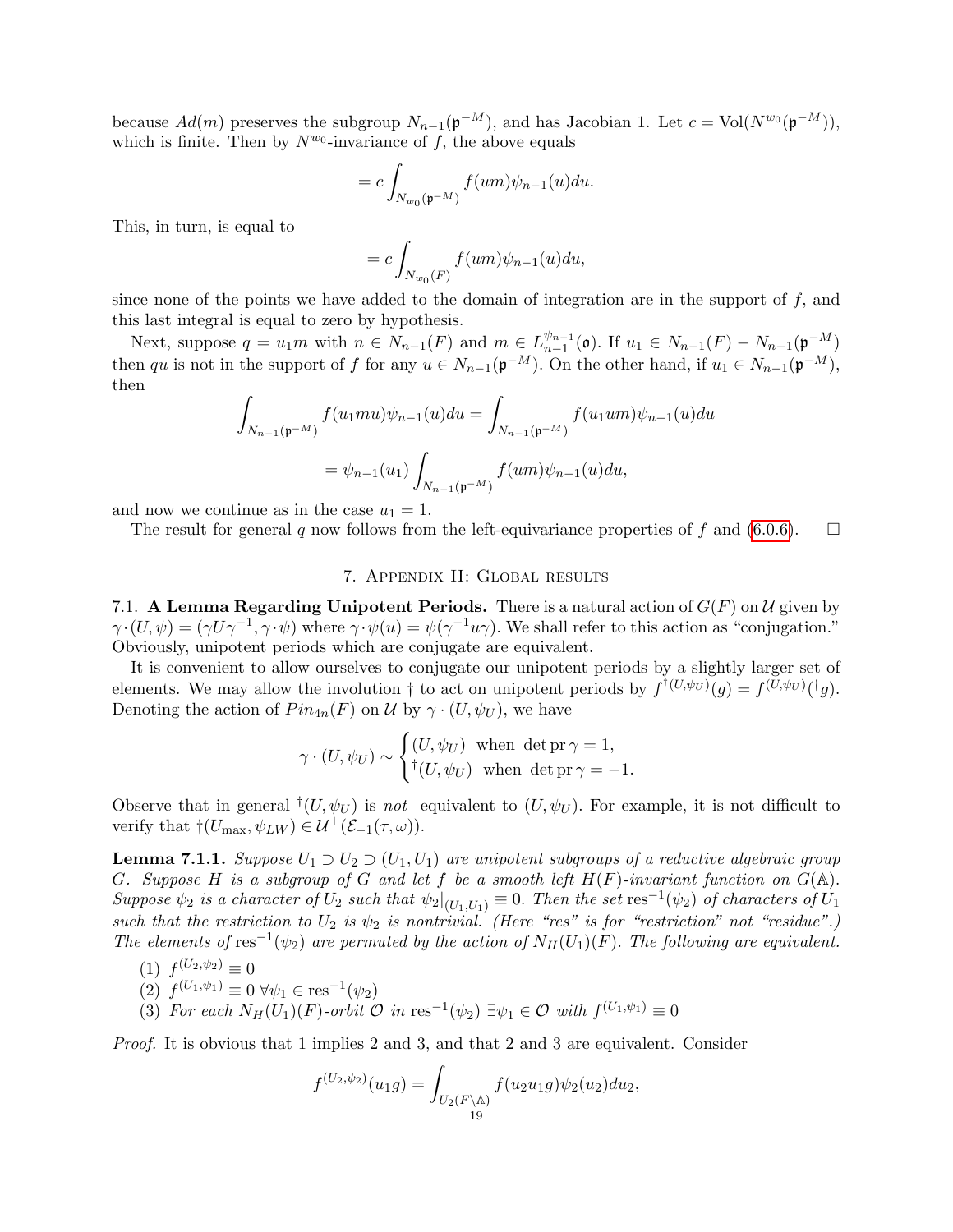regarded as a function of  $u_1$ . It is left  $u_2$  invariant and hence gives rise to a function of the compact abelian group  $U_2(\mathbb{A})U_1(F)\backslash U_1(\mathbb{A})$ . Denote this function by  $\phi(u_1)$ . Then

$$
\phi(0) = \sum_{\chi} \int_{U_2(\mathbb{A})U_1(F)\backslash U_1(\mathbb{A})} \phi(u_1) \chi(u_1) du_1,
$$

where "0" denotes the identity in  $U_2(\mathbb{A})U_1(F)\setminus U_1(\mathbb{A})$ , and the sum is over characters of  $U_2(\mathbb{A})U_1(F)\setminus U_1(\mathbb{A})$ . This, in turn, is equal to

$$
\sum_{\chi} \int_{D} \int_{U_2(F \backslash \mathbb{A})} f(u_2 u_1 g) \psi_2(u_2) du_2 \chi(u_1) du_1,
$$

for D a fundamental domain for the above quotient in  $U_1(\mathbb{A})$ . The group  $U_1/(U_1, U_1)(F)$  is an F-vector space (cf. section 3.5) which can be decomposed into  $U_2/(U_1, U_1)(F)$  and a complement. The F-dual of this vector space is identified, via the choice of  $\psi_0$ , with the space of characters of  $U_1(\mathbb{A})$  which are trivial on  $U_1(F)$ . It follows that the sum above is equal to

$$
=\sum_{\psi_1\in\mathrm{res}^{-1}(\psi_2)}\int_{U_1(F\backslash\mathbb{A})}f(u_1g)\psi_1(u_1)du_1.
$$

The matter of replacing the sum over  $\chi$  by one over  $\psi_1 \in \text{res}^{-1}(\psi_2)$  is clear from regarding  $U_1/(U_1, U_1)(F)$  as a vector space which can be decomposed into  $U_2/(U_1, U_1)$  and a complement. Now  $2 \Rightarrow 1$  is immediate.

Corollary 7.1.2. If  $N_G(H)$  permutes the elements of res<sup>-1</sup>( $\psi_2$ ) transitively, then  $(U_2, \psi_2) \sim$  $(U_2, \psi_1)$  for every  $\psi_1 \in \text{res}^{-1}(\psi_2)$ .

Definition 7.1.3. Many of the applications of the above corollary are of a special type, and it will be convenient to introduce a term for them. The special situation is the following: one has three unipotent periods  $(U_i, \psi_i)$  for  $i = 1, 2, 3$ , such that  $U_2 = U_1 \cap U_3$  and  $\psi_1|_{U_2} = \psi_3|_{U_2} = \psi_2$ . Furthermore,  $U_1$  normalizes  $U_3$  and permutes transitively, the set of characters  $\psi'_3$  such that  $\psi'_3|_{U_2}$ , and the same is true with the roles of  $1$  and  $3$  reversed. In this situation, the identity

$$
(U_1, \psi_1) \sim (U_2, \psi_2) \sim (U_3, \psi_3),
$$

(which follows from Corollary 7.1.2) will be called a swap, and we say that  $(U_1, \psi_1)$  "may be swapped for"  $(U_3, \psi_3)$ , and vice versa.

# 7.2. A lemma regarding the projection, and a remark.

**Lemma 7.2.1.** The action of  $G_m$  on itself by conjugation factors through pr.

*Proof.* One has only to check that the kernel of pr is in the center of  $G_m$ . When we regard  $G_m$ as a quotient of  $Spin_m \times GL_1$ , the quotient of pr is precisely the image of the  $GL_1$  factor in the quotient.

**Corollary 7.2.2.** Let u be a unipotent element of  $G_m(\mathbb{A})$  and g any element of  $G_m(\mathbb{A})$ . Then  $pr(gug^{-1})$  is a unipotent element of  $SO_m(\mathbb{A})$  and  $gug^{-1}$  is the unique unipotent element of its preimage in  $G_m(\mathbb{A})$ .

Remark 7.2.3. This fact, combined with the fact that pr is an isomorphism of varieties when restricted to the subvariety of unipotent elements of  $G_m$ , means that many statements may be proved for GSpin groups simply by taking the proof of the corresponding statement for special orthogonal groups and inserting the words "any preimage of" here and there.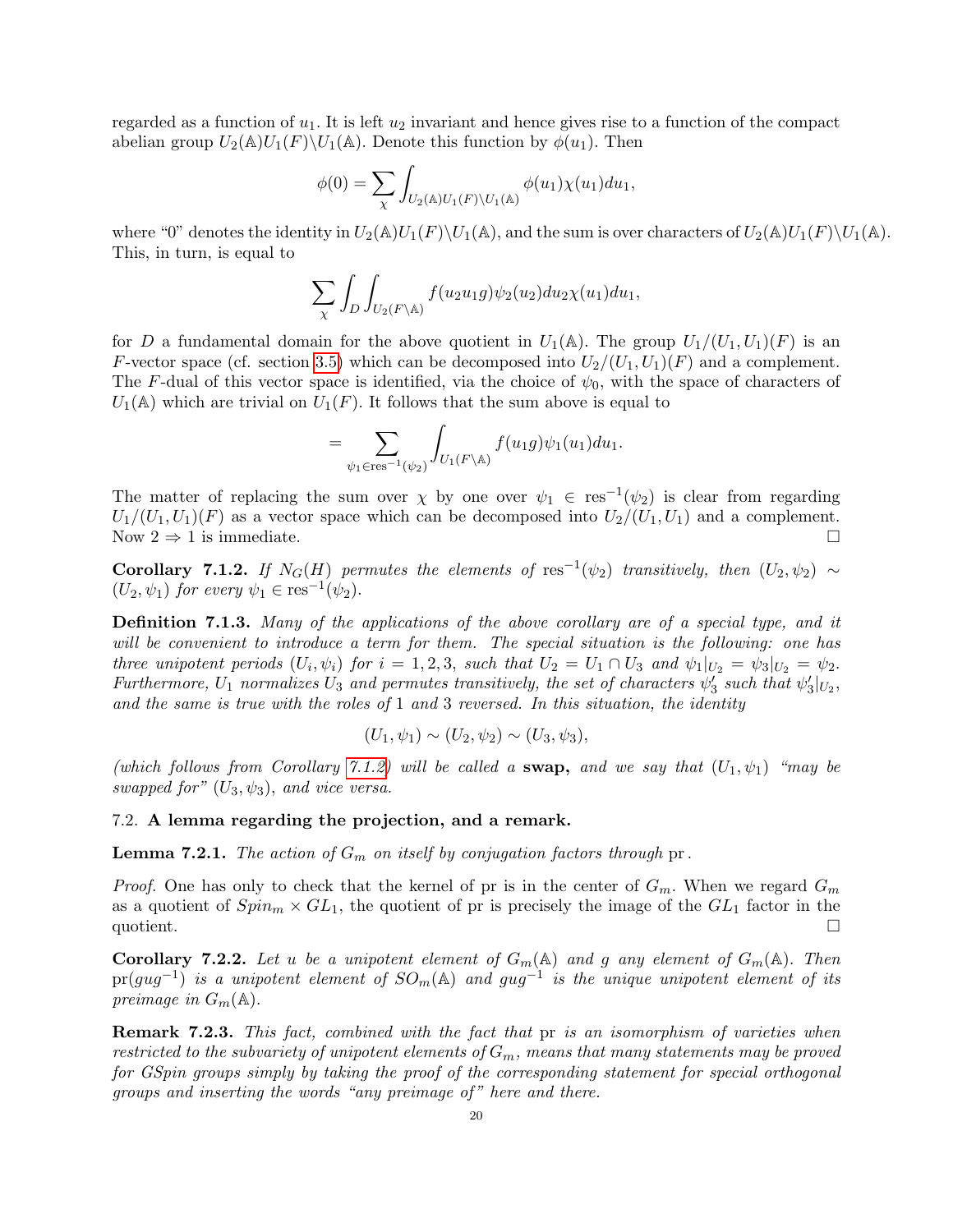7.3. Relations among Unipotent Periods used in Theorem 5.1.4. Before we proceed with the proofs it will be convenient to formulate the statements in a slightly different way, making use of the involution †.

We shall let  $(U_1, \psi_1)$  and  $(U_3, \psi_3)$  be defined as in the proof of 5.1.4. We also keep the definition of the group  $U_2$ . However, we now define the character  $\psi_2$  by the formula

$$
\psi_2(u) = \psi(u_{13} + \cdots + u_{2n-1,2n+1}),
$$

regardless of the parity of n. (This agrees with the previous definition if n is even; if n is odd they differ by an application of †.)

**Lemma 7.3.1.** Let  $(U_1, \psi_1)$  be defined as in Theorem 5.1.4, and  $(U_2, \psi_2)$  defined as just above. Then  $(U_1, \psi_1)|(U_2, \psi_2)$  and  $(U_1, \psi_1)|$ <sup>†</sup> $(U_2, \psi_2)$ .

Proof. We define some additional unipotent periods which appear at intermediate stages in the argument. Let  $U_4$  be the subgroup defined by  $u_{n-1,j} = 0$  for  $j = n$  to  $2n-2$  and  $u_{2n-1,2n} =$  $u_{2n-1,2n+1}$ . We define a character  $\psi_4$  of  $U_4$  by the same formula as  $\psi_1$ . Then  $(U_1, \psi_1)$  may be swapped for  $(U_4, \psi_4)$ . (See definition 7.1.3.)

Now, for each k from 1 to n, define  $(U_5^{(k)})$  $\mathcal{L}_5^{(k)}$ ,  $\psi_5^{(k)}$ ) as follows. First, for each k, the group  $U_5^{(k)}$  $5^{(k)}$  is contained in the the subgroup of  $U_{\text{max}}$  defined by,  $u_{2n-1,2n} = u_{2n-1,2n+1}$ . In addition,  $u_{n+k-2,j} = 0$ for  $j < 2n - 1$ , and  $u_{i,i+1} = 0$  if  $n - k \le i < n + k$  and  $i \equiv n - k \mod 2$ , and  $\psi_5^{(k)}$  $\int_5^{(\kappa)}(u)$  equals

$$
\psi_0\left(\sum_{i=1}^{n-k-1} u_{i,i+1} + \sum_{i=n-k}^{n+k-3} u_{i,i+2} + u_{n+k-2,2n} + u_{n+k-2,2n+1} + \sum_{i=n+k-1}^{2n-1} u_{i,i+1}\right).
$$

(Note that one or more of the sums here may be empty.)

Next, let  $U_6^{(k)}$ <sup>(k)</sup> be the subgroup of  $U_{\text{max}}$  defined by the conditions  $u_{2n-1,2n} = u_{2n-1,2n+1}, u_{n+k-2,j} =$ 0 for  $j < 2n - 1$ , and  $u_{i,i+1} = 0$  if  $n - k \le i < n + k - 2$  and  $i \equiv n - k + 1 \mod 2$ . The same formula which defines  $\psi_5^{(k)}$  $_5^{(k)}$  also defines a character of  $U_6^{(k)}$  $\mathfrak{h}_6^{(k)}$ . We denote this character by  $\psi_6^{(k)}$  $\binom{\kappa}{6}$ .

We make the following observations:

- $\bullet$   $(U_5^{(1)}$  $(\xi_5^{(1)}, \psi_5^{(1)})$  is precisely  $(U_4, \psi_4)$ .
- For each  $k, (U_5^{(k)})$  $\mathcal{L}_5^{(k)}, \psi_5^{(k)}$ ) is conjugate to  $(U_6^{(k+1)})$  $\mathfrak{h}_{6}^{(k+1)}$ ,  $\psi_{6}^{(k+1)}$ ). The conjugation is accomplished by any preimage of the permutation matrix which transposes i and  $i + 1$  for  $n - k \leq i < n + k$ and  $i \equiv n - k \mod 2$ .
- $\bullet$   $(U_6^{(k)}$  $\mathbf{f}_{6}^{(k)}, \mathbf{\psi}_{6}^{(k)}$ ) may be swapped for  $(U_5^{(k)})$  $_{5}^{(k)}, \psi_{5}^{(k)}).$

Thus 
$$
(U_4, \psi_4) \sim (U_5^{(n)}, \psi_5^{(n)})
$$
.

Now, let  $\psi_2'$  be the character of  $U_2$  which is defined by

$$
\psi_2'(u) = \psi(u_{1,3} + \cdots + u_{2n-2,2n} - u_{2n-2,2n+1} + u_{2n-1,2n+1}).
$$

Then  $U_5^{(n)}$  $\mathbf{z}_{5}^{(n)}$  is the subgroup of  $U_2$  defined by  $u_{2n-1,2n} = u_{2n-1,2n+1}$  and  $\psi_{5}^{(n)}$  $\binom{n}{5}$  is the restriction of  $\psi'_2$ to this group. Thus  $(U_5^{(n)}$  $\mathcal{L}_5^{(n)}, \psi_5^{(n)}$  | $(U_2, \psi_2')$ . (It is because of this step that  $(U_1, \psi_1) \not\sim (U_2, \psi_2)$ .)

Finally,  $(U_2, \psi_2)$  and  $(U_2, \psi_2)$  are conjugate by the unipotent element which projects to  $I_{4n}$  –  $\sum_{i=2}^{n} e'_{2i-1,2i-2}$ 

To obtain  $^{\dagger}(U_2, \psi_2)$ , we use

$$
\psi''_2(u) := \psi(u_{1,3} + \dots + u_{2n-2,2n} - u_{2n-2,2n+1} + u_{2n-1,2n})
$$

instead of  $\psi_2'$ 

.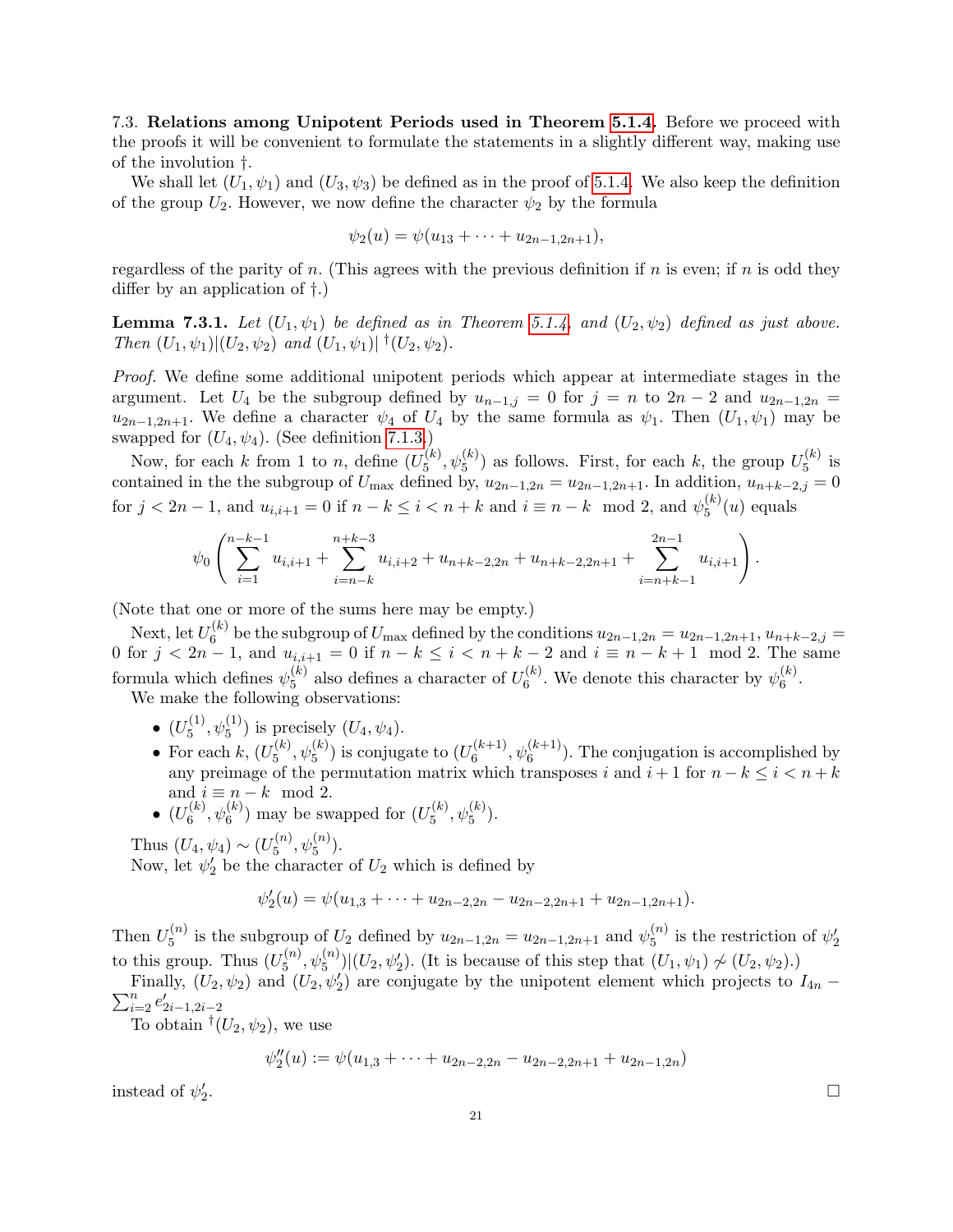**Lemma 7.3.2.** Let  $(U_3, \psi_3)$  be defined as in Theorem 5.1.4, and let  $(U_2, \psi_2)$  be defined as in the previous lemma. Then

$$
(U_3, \psi_3) \in \langle V^{\dagger n}(U_2, \psi_2), \{(N_\ell, \vartheta) : n \leq \ell < 2n \text{ and } \vartheta \text{ in general position.}\}\rangle.
$$

Here  $\dagger^n$  indicates that we apply  $\dagger$  a total of n times, with the effect being  $\dagger$  if n is odd and trivial if n is even.

*Proof.* To prove this assertion we introduce some additional unipotent periods. For  $k = 1$  to  $2n-1$ let  $U_7^{(k)}$  $U_7^{(k)}$  denote the subgroup of  $U_{\text{max}}$  defined by  $u_{i,i+1} = 0$  for  $i > k$  and  $i \equiv k+1 \mod 2$ . We use two characters of this group:

$$
\tilde{\psi}_7^{(k)} = \psi_0 \left( \sum_{1 \le i \le k-1} u_{i,i+1} + \sum_{k \le i \le 2n-1} u_{i,i+2} \right),
$$
  

$$
\psi_7^{(k)} = \psi_0 \left( \sum_{1 \le i \le k} u_{i,i+1} + \sum_{k+1 \le i \le 2n-1} u_{i,i+2} \right),
$$

Then  $(U_7, \psi_7^{(k)})$  is conjugate to  $(U_7, \tilde{\psi}_7^{(k)})$  $\binom{k}{7}$  by any preimage of the permutation matrix which transposes i and  $i + 1$  for  $k < i < 4n - k$  and  $i \equiv k + 1 \mod 2$ . This matrix has determinant  $-1$  iff k is odd.

If k is odd then  $(U_7^{(k)}$  $\mathcal{L}_{7}^{(k)}, \psi_{7}^{(k)}$  may be swapped for  $(U_{7}^{(k+1)})$  $\tilde{\psi}_7^{(k+1)}, \tilde{\psi}_7^{(k+1)}$  $\binom{k+1}{7}$ , while if k is even, it may be swapped for  $(U_8^{(k+1)}$  $\tilde{\psi}_8^{(k+1)}, \tilde{\psi}_8^{(k+1)}$  $\binom{(k+1)}{8}$ , where  $U_8^{(k+1)}$  $\mathcal{E}_8^{(k+1)}$  is the subgroup of  $U_7^{(k+1)}$  $u_{2n-1,2n} = 0$ , and  $u_{2n-1,2n} = 0$  $\tilde{\psi}^{(k+1)}_8$  $\tilde{\mathbf{g}}_8^{(k+1)}$  is the restriction of  $\tilde{\psi}_7^{(k+1)}$  $\frac{7^{(k+1)}}{7}$  to this group.

Now, for  $a \in F^{\times}$  define a character  $\tilde{\psi}_{7}^{(k+1,a)}$  $\frac{(k+1,a)}{7}$  of  $U_7^{(k+1)}$  $\frac{1}{7}$  by

$$
\tilde{\psi}_7^{(k+1,a)} = \psi(u_{1,2} + \cdots + u_{k-1,k} + u_{k,k+2} + \cdots + u_{2n-1,2n+1} + au_{2n-1,2n}).
$$

Then a Fourier expansion along  $U_{2n-1,2n}$  shows that

$$
(U_8^{(k+1)},\tilde{\psi}^{(k+1)}_8)\in \langle (U_7^{(k+1)},\tilde{\psi}^{(k+1)}_7), \{(U_7^{(k+1)},\tilde{\psi}^{(k+1,a)}_7): a\in F^\times\}\rangle.
$$

Here  $U_{ij} = \{u \in U_{\text{max}} : u_{k,\ell} = 0, \forall (k,\ell) \neq (i, j)\}.$ 

In Lemma 7.3.3 below we prove that for k even and  $a \in F^{\times}$ ,

$$
(N_{n+\frac{k}{2}},\psi_{n+\frac{k}{2},a})|(U_7^{(k+1)},\tilde{\psi}_7^{(k+1,a)}),
$$

where

$$
\psi_{\ell,a}(u) = \psi(u_{1,2} + \cdots + u_{\ell-1,\ell} + au_{\ell,2n} + u_{\ell,2n+1}).
$$

The present lemma then follows from the following observations:

 $\bullet$   $(U_7^{(1)}$  $\tilde{\psi}_7^{(1)}, \tilde{\psi}_7^{(1)}$  $\mathcal{F}^{(1)}_7$  =  $(U_2, \psi_2)$ , (with  $\psi_2$  defined as at the beginning of this section).

• 
$$
(U_7^{(2n-1)}, \psi_7^{(2n-1)}) = (U_3, \psi_3)
$$

- If one applies † to both sides of a relation among unipotent periods, it remains valid.
- The character  $\psi_{n+\frac{k}{2},a}$  of  $N_{n+\frac{k}{2}}$  is in general position. (Cf. remarks 5.1.2)
- The set  $\{(N_\ell, \vartheta) : n \leq \ell < 2n \text{ and } \vartheta \text{ in general position.}\}\$ is stable under  $\dagger$ .
- The number of times we conjugate by the preimage of an element of determinant minus 1 in passing from  $(U_7^{(k)}$  $\tilde{\psi}_7^{(k)}, \tilde{\psi}_7^{(k)}$  $\binom{k}{7}$  back to  $(U_7^{(k)}$  $\psi_7^{(k)}$ ,  $\psi_7^{(k)}$ ) is precisely *n*.

 $\Box$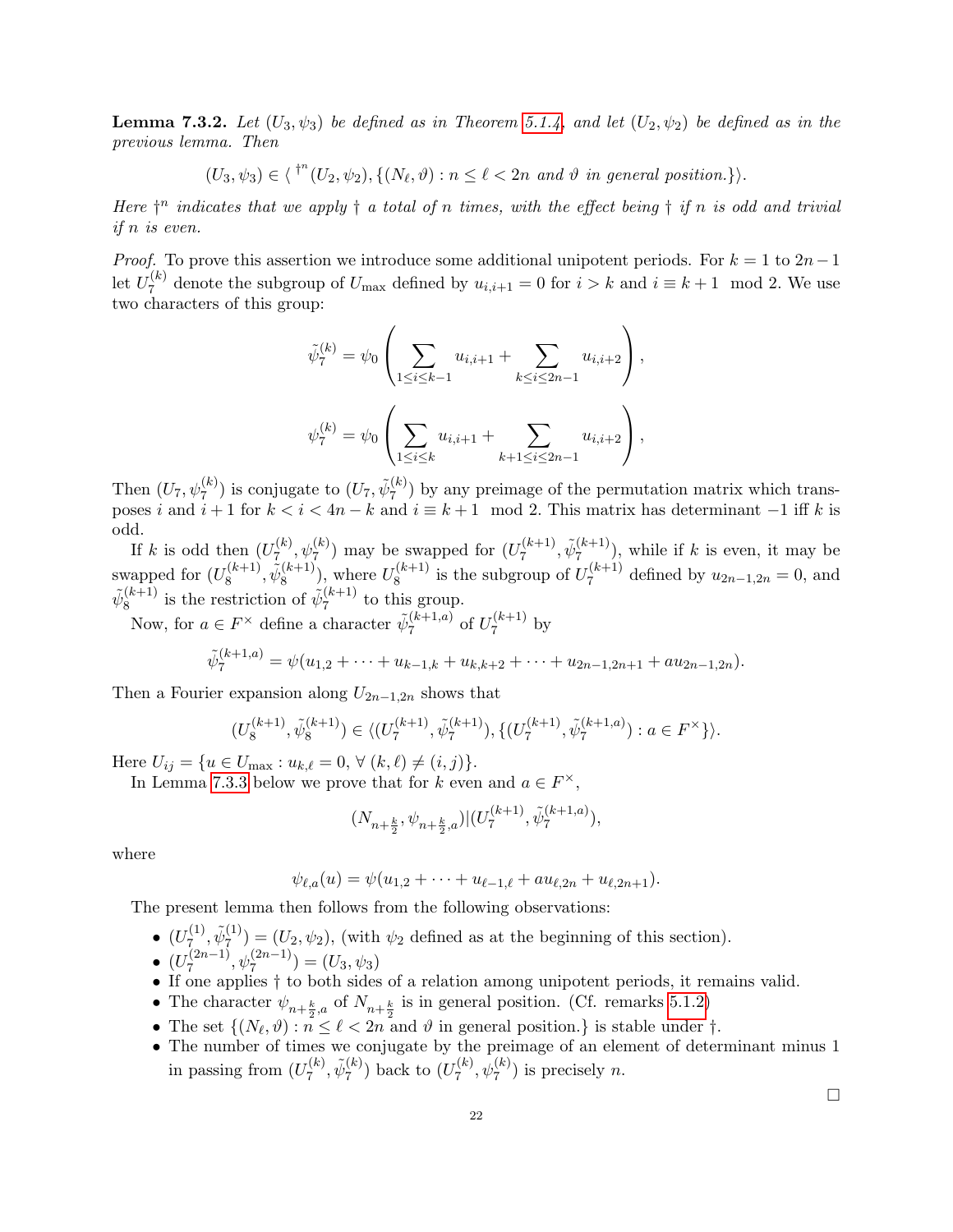**Lemma 7.3.3.** Let  $(N_{n+\frac{k}{2}},\psi_{n+\frac{k}{2},a})$  and  $(U_7^{(k+1)}$  $\tilde{\psi}_7^{(k+1),}$   $\tilde{\psi}_7^{(k+1,a)}$  $\binom{k+1, a}{7}$  be defined as in the previous lemma. Then

$$
(N_{n+\frac{k}{2}}, \psi_{n+\frac{k}{2},a})|(U_7^{(k+1)}, \tilde{\psi}_7^{(k+1,a)}).
$$

Proof. We regard a as fixed for the duration of this argument, and omit it from the notation. We need still more unipotent periods. Specifically, for each  $k, \ell$  define  $U_9^{(k,\ell)}$  $9^{(k,\ell)}$  to be the subgroup of  $U_{\text{max}}$ defined by requiring that  $u_{ij} = 0$  under any of the following conditions:

$$
k < i \leq k + 2\ell, \ i \equiv k + 1 \mod 2 \text{ and } j = i + 1
$$
\n
$$
i > k + 2\ell
$$
\n
$$
i = k + 2\ell - 1, \text{ and } j \neq 4n + 1 - k - 2\ell,
$$
\n
$$
i = k + 2\ell \text{ and } j < 2n.
$$

The formula

$$
\psi(u_{1,2} + \cdots + u_{k-1,k} + u_{k,k+2} + u_{k+1,k+3} + \cdots + u_{k+2\ell-2,k_{k+2\ell}} + au_{k+2\ell,2n} + u_{k+2\ell,2n+1})
$$

defines a character of this group which we denote  $\psi_9^{(k,\ell)}$  $\mathcal{L}_9^{(k,\ell)}(u)$ . Also, let  $U_{10}^{(k,\ell)}$  denote the subgroup of  $U_{\text{max}}$  defined by requiring that  $u_{ij} = 0$  under any of the following conditions:

$$
k < i \le k + 2\ell, \ i \equiv k + 1 \mod 2 \text{ and } j = i + 1
$$

$$
i > k + 2\ell - 1
$$

$$
i = k + 2\ell - 1 \text{ and } j > 2n, 2n + 1.
$$

The formula

$$
\psi(u_{1,2} + \cdots + u_{k,k+1} + u_{k+1,k+3} + \cdots + u_{k+2\ell-2,k_{k+2\ell}} + au_{k+2\ell-1,2n} + u_{k+2\ell-1,2n+1})
$$

defines a character of this group which we denote  $\psi_{10}^{(k,\ell)}(u)$ . The period  $(U_9, \psi_9^{(k,\ell)})$  is conjugate to defines a character of this group which we define  $\psi_{10}$  (*u*). The period (*v*<sub>9</sub>,  $\psi_{9}$ )<br>(*U*<sub>10</sub>,  $\psi_{10}^{(k,\ell)}$ ).

Let  $U_{11}^{(k,\ell)}$  denote the subgroup of  $U_{\text{max}}$  defined by requiring that  $u_{ij} = 0$  under any of the following conditions:  $k < i \leq k + 2\ell, i = k \mod 2$  and  $i =$ 

$$
k < i \le k + 2\ell, i \equiv k \mod 2 \text{ and } j = i + 1
$$
  

$$
i > k + 2\ell - 1
$$
  

$$
i = k + 2\ell - 1 \text{ and } j > 2n, 2n + 1.
$$

Then  $(U_{10}, \psi_{10}^{(k,\ell)})$  may be swapped for  $(U_{11}, \psi_{11}^{(k,\ell)})$ , where  $\psi_{11}^{(k,\ell)}$  is defined by the same formula as  $\psi_{10}^{(k,\ell)}$ .

Also,  $(U_{11}, \psi_{11}^{(k,\ell)})$ , is clearly divisible by  $(U_9, \psi_9^{(k+1,\ell-1)})$ : to pass from the former to the latter one simply drops the integration over  $u_{k+2\ell-2,j}$ , for  $j \neq 4n - k - 2\ell + 2$ .

To complete the argument: for k even the period  $(U_9^{(k+1,n-\frac{k}{2}-1)}, \psi_9^{(k+1,n-\frac{k}{2}-1)})$  divides the period  $(U_7^{(k+1)}$  $\tilde{\psi}_7^{(k+1,a)}$ ,  $\tilde{\psi}_7^{(k+1,a)}$  $\binom{k+1, a}{7}$ . Indeed the only difference between the two is that in the former, we omit integration over  $u_{2n-2,2n}$ .

It follows that  $(U_9^{(k+1,n-\frac{k}{2}-1)}, \psi_9^{(k+1,n-\frac{k}{2}-1)})$  is divisible by  $(U_{10}^{n+\frac{k}{2}-1,1}, \psi_{10}^{n+\frac{k}{2}-1,1})$ . Finally, every extension of  $\psi_{10}^{n+\frac{k}{2}-1,1}$  to a character of  $N_{n+\frac{k}{2}}$  is in the same orbit as  $\psi_{n+\frac{k}{2},a}$ . (See Remarks 5.1.2.) Hence

$$
(U_{10}^{n+\frac{k}{2}-1,1},\psi_{10}^{n+\frac{k}{2}-1,1})\sim (N_{n+\frac{k}{2}},\psi_{n+\frac{k}{2},a}).
$$

The result follows.  $\Box$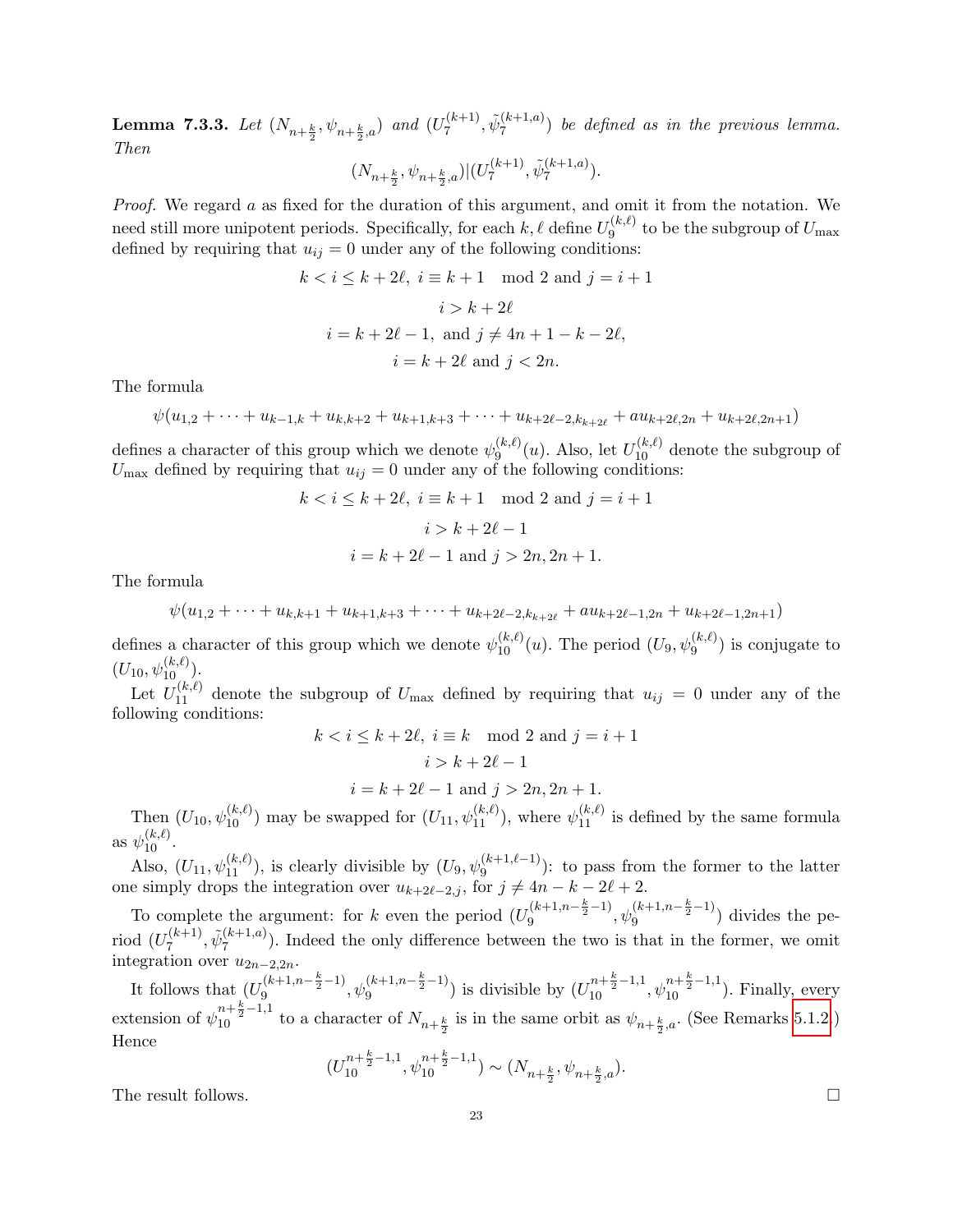**Lemma 7.3.4.** As in Theorem 5.1.4, let  $V_i$  denote the unipotent radical of the standard parabolic of  $G_{4n}$  having Levi isomorphic to  $GL_i \times G_{4n-2i}$  (for  $1 \leq i \leq 2n-2$ ). Let  $V_i^{4n-2m-1}$  denote the unipotent radical of the standard maximal parabolic of  $G_{2n+1}$  (embedded into  $G_{4n}$  as  $L_{n-1}^{\psi_{n-1}}$  $_{n-1}^{\psi_{n-1}}$ ) having Levi isomorphic to  $GL_i \times G_{2n-2i+1}$  (for  $1 \leq i \leq n$ ). Let  $(N_\ell, \psi_\ell)$  be the period used to define the descent, as usual, and let  $(N_\ell, \psi_\ell)^{(4n-2k)}$  denote the analogue for  $G_{4n-2k}$ , embedded into  $G_{4n}$  inside the Levi of a maximal parabolic.

Then,  $(V_k^{2n+1})$  $(k^{2n+1}, 1) \circ (N_{n-1}, \psi_{n-1})$  is an element of

$$
\langle (N_{n+k-1}, \psi_{n+k-1}), \{ (N_{n+j-1}, \psi_{n+j-1})^{(4n-2k+2j)} \circ (V_{k-j}, \mathbf{1}) : 1 \le j < k \} \rangle.
$$

Proof. In this proof, we shall not need to refer to any of the unipotent periods defined previously. On the other hand we will need to consider several new unipotent periods. For convenience, we start the numbering over from one.

Thus, let  $(U_1, \psi_1) = (V_k^{2n+1})$  $(k_k^{2n+1}, 1) \circ (N_{n-1}, \psi_{n-1})$ . To describe this group and character in detail,  $U_1$ is the subgroup defined by  $u_{ij} = 0$  if  $n - 1 < i \le n - 1 + k < j$ , or  $n - 1 + k < i$  and  $u_{i,2n} = u_{i,2n+1}$ if  $n-1 < i \leq n-1+k$ , and  $\psi_1$  is given by

$$
\psi_1(u) = \psi_0(u_{1,2} + \cdots + u_{n-2,n-1} + u_{n-1,2n} - u_{n-1,2n+1}).
$$

Next, let  $U_2$  denote the subgroup of  $U_1$  defined by the additional conditions  $u_{ij} = 0$  for  $1 \le i \le j$  $n-1 < j \leq n-1+k$ . Let  $\psi_2$  denote the restriction of  $\psi_1$  to this subgroup.

Next, let  $U_3$  denote the subgroup defined by  $u_{ij} = 0$  for  $i \leq k, j \leq n - 1 + k$ , and  $i > n - 1 + k$ , and  $u_{i,2n} = u_{i,2n+1}$  for  $i \leq k$ . Let

$$
\psi_3(u) = \psi(u_{k+1,k+2} + \cdots + u_{k+n-2,k+n-1} + u_{k+n-1,2n} - u_{k+n-1,2n+1}).
$$

Then  $(U_2, \psi_2)$  is conjugate to  $(U_3, \psi_3)$ , by any element of  $G_{4n}(F)$  which projects to

$$
\begin{pmatrix} I_k & & & & \\ I_{n-1} & & & & \\ & I_{4n-2m-2k} & & & \\ & & I_k & & \\ & & & I_k \end{pmatrix}
$$

(cf. subsection 7.2).

Finally, let  $U_4 \supset U_3$  denote the subgroup of  $U_{\text{max}}$  given by  $u_{ij} = 0$  if  $j \leq k+1$ , or  $i \geq n+k$ . Then take  $\psi_4$  defined by the same formula as  $\psi_3$ 

Certainly  $(U_2, \psi_2)|(U_1, \psi_1)$ , and  $(U_2, \psi_2) \sim (U_3, \psi_3)$ . In Lemma 7.3.5 we prove that  $(U_3, \psi_3) \sim$  $(U_4, \psi_4)$ . It follows that  $(U_4, \psi_4)|(U_1, \psi_1)$ . In fact, one may prove by an argument similar to the proof of Lemma 7.3.5 that in fact  $(U_2, \psi_2) \sim (U_1, \psi_1)$  and hence  $(U_4, \psi_4) \sim (U_1, \psi_1)$ . But this is not needed for our purposes.

Next, let  $U^{(r)}$  denote the subgroup of  $U_{\text{max}}$  defined by  $u_{ij} = 0$  for  $j \leq r$ , or  $i \geq n + k$ . So,  $U_4 = U^{(k+1)}$ , and  $N_{n+k-1} = U^{(1)}$ .

Let  $\psi^{(r)}$  denote the character of  $U^{(r)}$  defined by

$$
\psi^{(r)}(u) = \psi_0 \left( \sum_{i=r}^{n-2+k} u_{i,i+1} + u_{n-1+k,2n} + u_{n-1+k,2n+1} \right).
$$

Then  $(U_4, \psi_4) = (U^{(k+1)}, \psi^{(k+1)})$ , and  $(N_{n+k-1}, \psi_{n+k-1}) = (U^{(1)}, \psi^{(1)})$ . It is an easy consequence of Lemma 7.1.1 that

$$
(U^{(r)}, \psi^{(r)}) \in \langle (U^{(r-1)}, \psi^{(r-1)}), (N_{n+k-r}, \psi_{n+k-r})^{(4n-2r+2)} \circ (V_{r-1}, \mathbf{1}) \rangle.
$$

The result follows.  $\Box$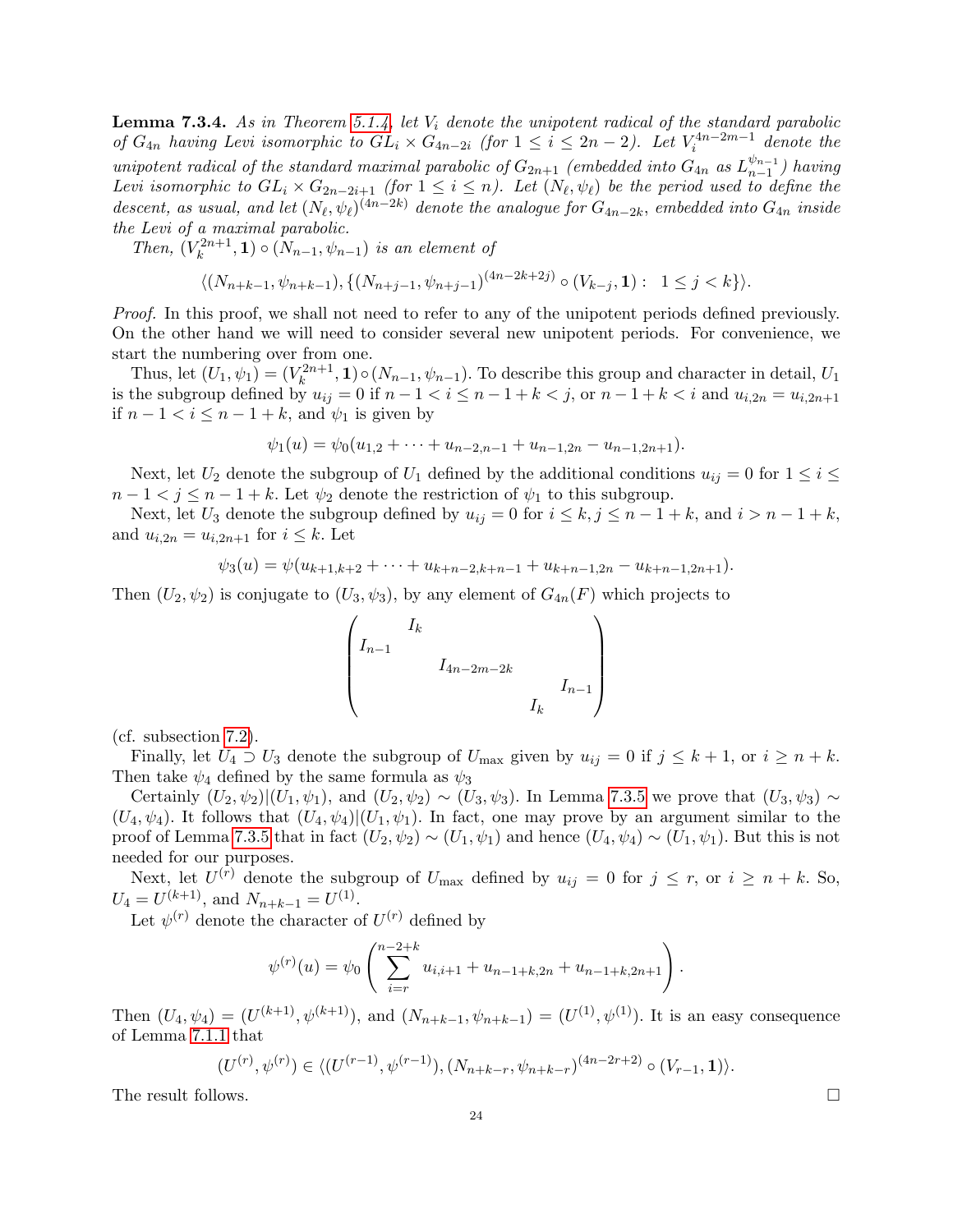**Lemma 7.3.5.** Let  $(U_3, \psi_3)$  and  $(U_4, \psi_4)$  be defined as in the previous lemma. Then  $(U_4, \psi_4) \sim$  $(U_3, \psi_3).$ 

*Proof.* It's clear that  $(U_3, \psi_3)|(U_4, \psi_4)$ , so we only need to prove that

 $(U_4, \psi_4)|(U_3, \psi_3)$ . The proof involves a family of groups defining intermediate stages. For  $\ell$  such that  $1 \leq \ell \leq n-1$  we define  $U_4^{(\ell)}$  to be the subgroup of  $U_4$  defined by the condition that for  $i \leq k$ 4 the coordinate  $u_{ij}$  must be zero for  $j \leq k + \ell$ . Thus  $U_4 = U_4^{(1)} \supset U_4^{(2)} \supset \cdots \supset U_4^{(n-1)} \supset U_3$ . For each of these groups we consider the period defined using the restriction of  $\psi_4$ .

We must show that  $(U_4^{(n-1)}$  $\mathcal{L}_4^{(n-1)}, \psi_4 \rangle |(U_3, \psi_3)$  and that  $(U_4^{(i)})$  $\frac{d^{(i)}}{4},\psi _{4})|(U_{4}^{(i-1)}% )\psi (U_{4}^{(i-1)}% )|\psi (U_{4}^{(i-1)}% )|^{2}$  $\psi_4^{(\ell-1)}, \psi_4$ ). In each case, all that is involved is an invocation of Lemma 7.1.1. For the first application, what must be checked is that the the normalizer of  $U_4(F)$  in  $G(F)$  permutes  $\{\psi'_4 : \psi'_4|_{U_3} = \psi_3\}$  transitively. Let  $y(\underline{r}) = y(r_1, \ldots, r_k)$ denote the unipotent element in  $G_{4n}(F)$  which projects to  $I + r_1 e'_{1,2n} + \cdots + r_k e'_{k,2n}$ . Then every element of  $U_4^{(m)}$  $u_4^{(m)}$  is uniquely expressible as  $u_3y(r)$ , for  $u_3 \in U_3$  and  $r \in \mathbb{G}_a^k$ . Hence a map  $\psi'_4$  as above is determined by its composition with y, which defines a character of  $(F \backslash A)^k$ , and hence is of the form

$$
(r_1,\ldots,r_k)\mapsto\psi(a_1r_1+\cdots+a_kr_k)
$$

for some  $a_1, \ldots, a_k \in F$ . Consider the unipotent element  $z(a_1, \ldots, a_k)$  of  $G_{4n}$  which projects to  $I + a_1 e'_{k+n-1,1} + \cdots + a_k e'_{k+n-1,k}$ . We claim first that it normalizes  $U_4^{(n-1)}$  $\binom{n-1}{4}$ , and second that  $\psi_4(z(a)y(r)z(a)^{-1}) = \psi(a_1r_1 + \cdots + a_kr_k)$ . As noted in 7.2 this may be checked by a matrix multiplication in  $SO_{4n}$ .

The proof that  $(U_4^{(i)}$  $\frac{d^{(i)}}{4},\psi _{4})|(U_{4}^{(i-1)}% )\psi (U_{4}^{(i-1)}% )|\psi (U_{4}^{(i-1)}% )|^{2}$  $\mathcal{L}_4^{(i-1)}$ ,  $\psi_4$ ) is entirely similar, with the role of  $y(\underline{r})$  played by  $y^{(i)}(\underline{r})$ which projects to  $I + r_1 e'_{1,k+i+1} + \cdots + r_k e'_{k,k+i+1}$  and that of  $z(\underline{a})$  played by  $z^{(i)}(\underline{a})$  which projects to  $I + a_1 e'_{k+i,1} + \cdots + a_k e'_{k}$  $\bigcup_{k+i,k}$ .

#### **REFERENCES**

- [Asg] M. Asgari, Local L-functions for Split Spinor Groups, Canad. J. Math. Vol 54 (4), 2002 pp. 673-693.
- [Asg-Sha1] M. Asgari and F. Shahidi, Generic Transfer For general Spin Groups, Duke Math. Journal. Vol. 132, No. 1, 2006, pp. 137- 190.
- [Asg-Sha2] M. Asgari and F. Shahidi, Generic Transfer From  $GSp(4)$  to  $GL(4)$ , Compos. Math. 142 (2006), no. 3, 541–550.
- [Banks1] W. Banks, Twisted symmetric-square L-functions and the nonexistence of Siegel zeros on GL(3).
- [Banks2] W. Banks, Exceptional Representations on the Metaplectic Group. Dissertation, Stanford University 1994 [Banks3] W. Banks, private communication.
- [BG] D. Bump, D. Ginzburg Symmetric square L-functions on GL(r). Ann. of Math. (2) 136 (1992), no. 1, 137–205.
- [BZ1] I. N. Bernšteĭn and A. V. Zelevinskiĭ. Representations of the group  $GL(n, F)$ , where F is a local non-Archimedean field. Uspehi Mat. Nauk, 31(3(189)):5–70, 1976.
- [BZ2] I. N. Bernšteĭn and A. V. Zelevinskiĭ, Induced representations of reductive p-adic groups. I. Ann. Sci. Ecole Norm. Sup. (4) 10 (1977), no. 4, 441–472.
- [Car] P. Cartier, Representations of p-adic groups: a survey. Automorphic forms, representations and Lfunctions (Proc. Sympos. Pure Math., Oregon State Univ., Corvallis, Ore., 1977), Part 1, pp. 111– 155, Proc. Sympos. Pure Math., XXXIII, Amer. Math. Soc., Providence, R.I., 1979. Available online at http://www.ams.org/online bks/pspum331/
- [Cass] W. Casselman, Introduction to the theory of admissible representations of p-adic reductive groups, Available at http://www.math.ubc.ca/ cass/research.html
- $[C-K-PS-S1]$  J. Cogdell, H. Kim, I. Piatetski-Shapiro, F. Shahidi, On lifting from classical groups to  $GL_N$ , Publ. Math. Inst. Hautes Etudes Sci., 93 (2001), pp.5-30. ´
- [C-K-PS-S2] J. Cogdell, H. Kim, I.I. Piatetski-Shapiro, F. Shahidi, Functoriality for the classical groups. Publ. Math. Inst. Hautes Etudes Sci. No. 99 (2004), 163–233. ´
- [Gan-Tak] W.T. Gan, S. Takeda, The Local Langlands Conjecture for GSp(4), preprint, available at http://arxiv.org/abs/0706.0952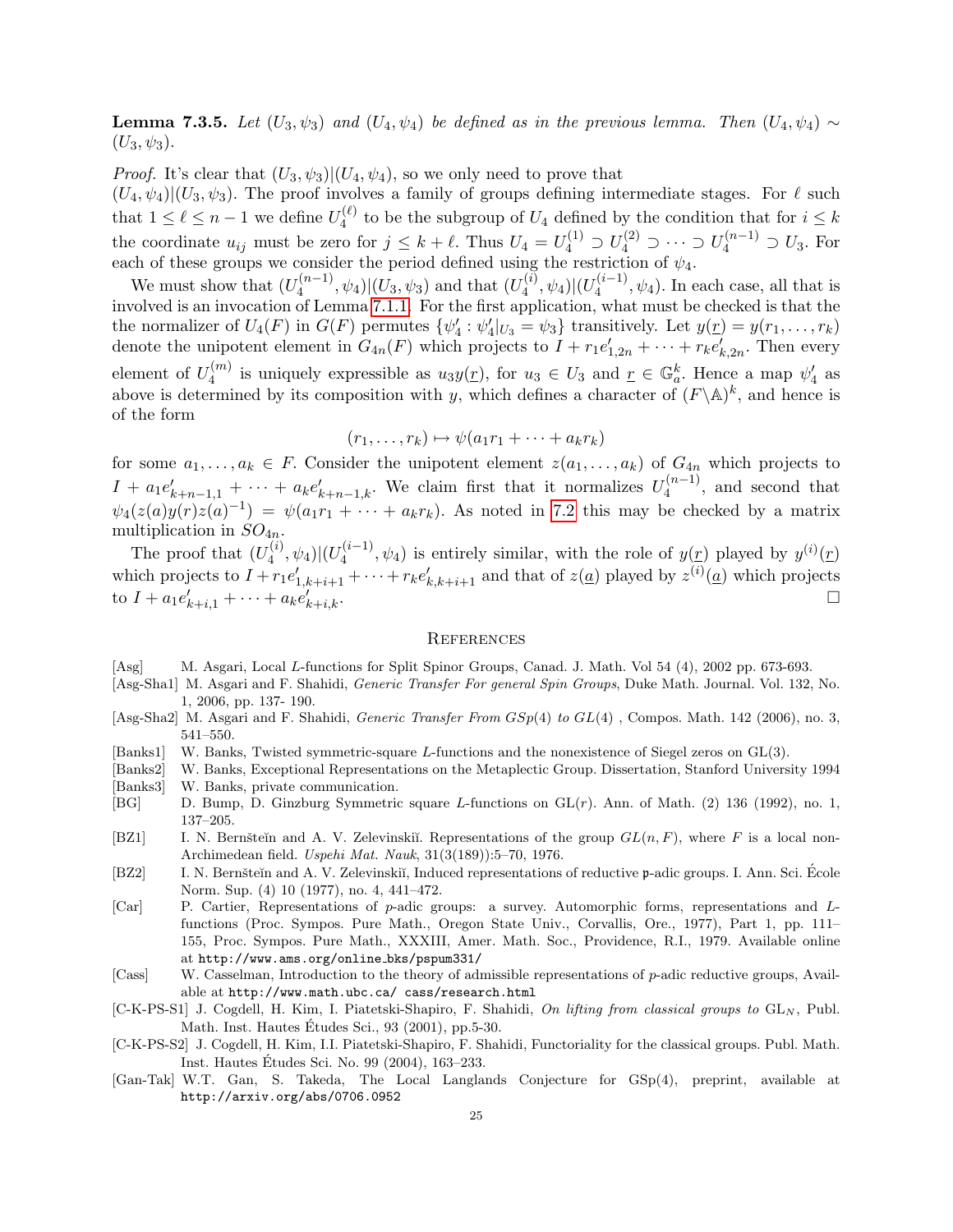- [Gel-Sha] S. Gelbart, F. Shahidi, Analytic properties of automorphic L-functions. Perspectives in Mathematics, 6. Academic Press, Inc., Boston, MA, 1988.
- [GK75] I. M. Gelfand and D. A. Kajdan. Representations of the group  $GL(n, K)$  where K is a local field. In Lie groups and their representations (Proc. Summer School, Bolyai János Math. Soc., Budapest, 1971), pages 95–118. Halsted, New York, 1975.
- [Gi-PS-R] D. Ginzburg, I.I. Piatetski-Shapiro, and S. Rallis, L functions for the orthogonal group. Mem. Amer. Math. Soc. 128 (1997), no. 611, MR1357823 (98m:11041)
- [GRS1] D. Ginzburg, S. Rallis, and D. Soudry, On a correspondence between cuspidal representations of  $GL_{2n}$  and  $Sp_{2n}$ ,, J. Amer. Math. Soc.,12(1999), n.3, pp. 849-907
- [GRS2] D. Ginzburg, S. Rallis, and D. Soudry, Lifting cusp forms on  $GL_{2n}$  to  $\widetilde{\mathrm{Sp}}_{2n}$ : the unramified correspondence, Duke Math. J., 100 (1999),n. 2, pp. 243-266
- [GRS3] D. Ginzburg, S. Rallis and D. Soudry, On explicit lifts from cusp forms from  $GL_m$  to classical groups , Annals of Math., 150(1999) 807-866. Available online at http://arxiv.org/pdf/math.NT/9911264
- [GRS4] D. Ginzburg, S. Rallis, D. Soudry, Generic automorphic forms on  $SO(2n + 1)$ : functorial lift to  $GL(2n)$ , endoscopy, and base change, Internat. Math. Res. Notices, 14 (2001), pp.729-764.
- [GRS5] D. Ginzburg, S. Rallis, and D. Soudry, *Endoscopic representations of*  $Sp_{2n}$ , J. Inst. Math. Jussieu, vol. 1 2002, no. 1, pp. 77-123.
- [GRS6] D. Ginzburg, S. Rallis, D. Soudry, On the automorphic theta representation for simply laced groups. Israel Journal of Mathematics 100 (1997), 61-116.
- [H-T] M. Harris, and R. Taylor, *The geometry and cohomology of some simple Shimura varieties*. With an appendix by Vladimir G. Berkovich. Annals of Mathematics Studies, 151. Princeton University Press, Princeton, NJ, 2001.
- [Henn1] G. Henniart, Une preuve simple des conjectures de Langlands pour  $GL(n)$  sur un corps p-adique. Invent. Math. 139 (2000), no. 2, 439–455.
- [Henn2] G. Henniart, Correspondance de Langlands et fonctions L des carrés extérieur et symétrique, IHES preprint M03-20, available at http://www.ihes.fr/PREPRINTS/M03/M03-20.pdf
- [I] J. Igusa, A Classification of Spinors Up to Dimension Twelve, Amer. J. Math., Vol. 92, No. 4 (1970), 997-1028.
- [Ja-Sh1] H. Jacquet, J. Shalika, Exterior square L functions, Automorphic Forms, Shimura Varieties and L-Functions, Vol.2 Academic Press (1990), 143-226.
- [Ja-Sh2] H. Jacquet, J. Shalika, On Euler products and the classification of automorphic representations. I. Amer. J. Math. 103 (1981), no. 3, 499–558.
- [Ji-So] D. Jiang, D. Soudry, The local converse theorem for  $SO(2n + 1)$  and applications. Ann. of Math. (2) 157 (2003), no. 3, 743–806.
- [Kim] H. Kim, Langlands-Shahidi Method and Poles of Automorphic L-functions: Application to Exterior Square L-functions, Canad. J. Math. Vol. 51 (4), 1999, pp. 835-849.
- [Kim-Sh] H. Kim, F. Shahidi, On simplicity of poles of automorphic L-functions. J. Ramanujan Math. Soc. 19 (2004), no. 4, 267–280.
- [Kn] A. Knapp, Representation theory of semisimple groups. An overview based on examples. Princeton Mathematical Series, 36. Princeton University Press, Princeton, NJ, 1986.
- [L1] R. Langlands, Euler Products, Yale University Press, (1971). Available online at http://www.sunsite.ubc.ca/DigitalMathArchive/Langlands/
- [L2] R. Langlands, "On the classification of irreducible representations of real algebraic groups," Representation theory and harmonic analysis on semisimple Lie groups, pp. 101–170, Math. Surveys Monogr., 31, Amer. Math. Soc., Providence, RI, 1989. Available online at http://www.sunsite.ubc.ca/DigitalMathArchive/Langlands/
- [L3] R. P. Langlands, On the notion of an automorphic representation, in Proc. Sympos. Pure Math., XXXIII, Automorphic forms, representations and L-functions (Proc. Sympos. Pure Math., Oregon State Univ., Corvallis, Ore., 1977), Part 1, pp. 189–207, Amer. Math. Soc., Providence, R.I., 1979. Available online at http://www.ams.org/online bks/pspum331/ and http://www.sunsite.ubc.ca/DigitalMathArchive/Langlands/
- [L4] R. P. Langlands, Automorphic representations, Shimura varieties, and motives. Ein Mrchen, in Automorphic forms, representations and L-functions (Proc. Sympos. Pure Math., Oregon State Univ., Corvallis, Ore., 1977), Part 2, pp. 205–246, Proc. Sympos. Pure Math., XXXIII, Amer. Math. Soc., Providence, R.I., 1979. Available online at http://www.ams.org/online bks/pspum332/ and http://www.sunsite.ubc.ca/DigitalMathArchive/Langlands/